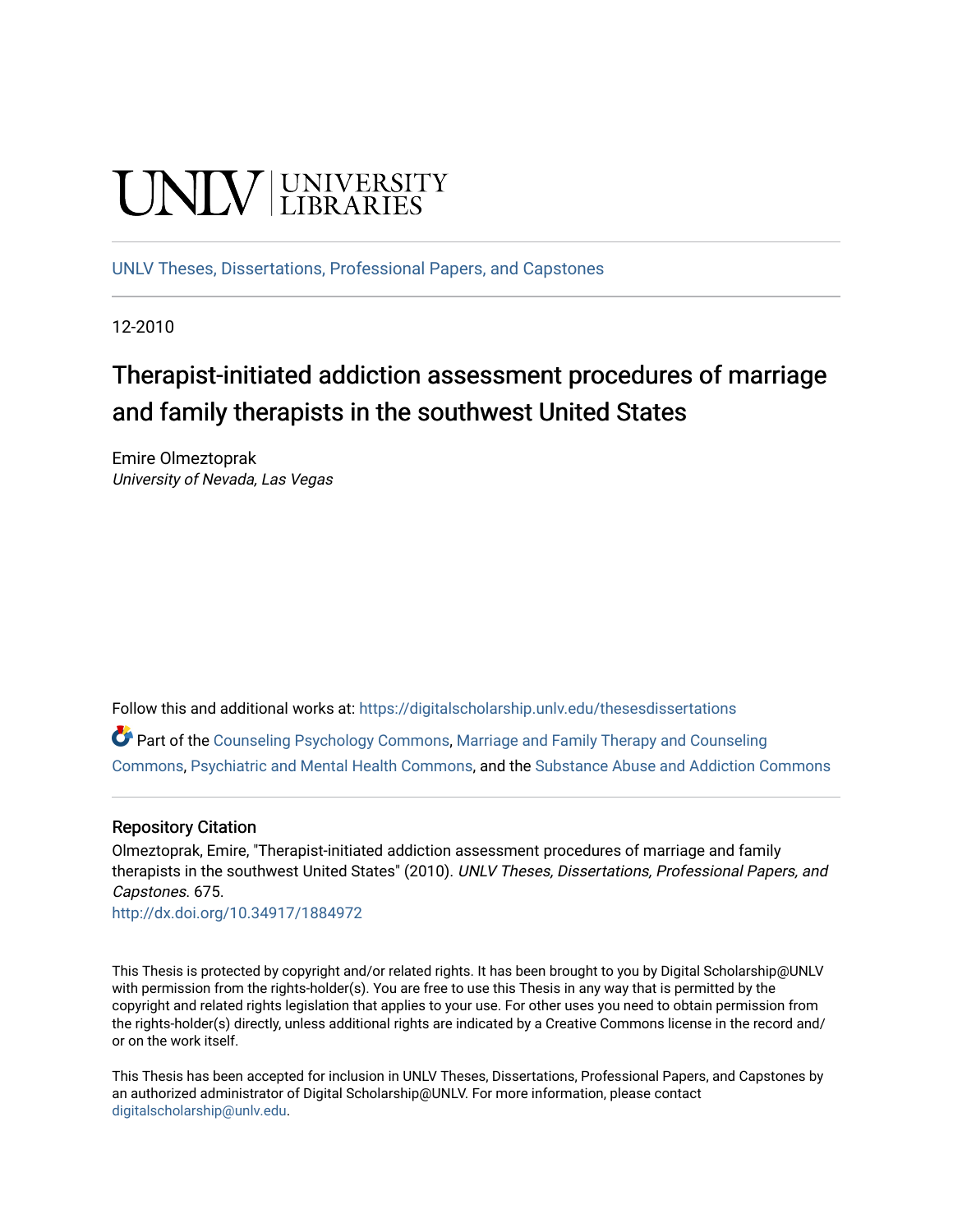# THERAPIST-INTIATED ADDICTION ASSESSMENT PROCEDURES OF

# MARRIAGE AND FAMILY THERAPISTS IN THE

# SOUTHWEST UNITED STATES

by

Emire Olmeztoprak

Bachelor of Arts University of Nevada, Las Vegas 2007

A thesis submitted in partial fulfillment of the requirements for the

**Master of Science in Marriage and Family Therapy Department of Marriage and Family Therapy Greenspun College of Urban Affairs** 

> **Graduate College University of Nevada, Las Vegas December 2010**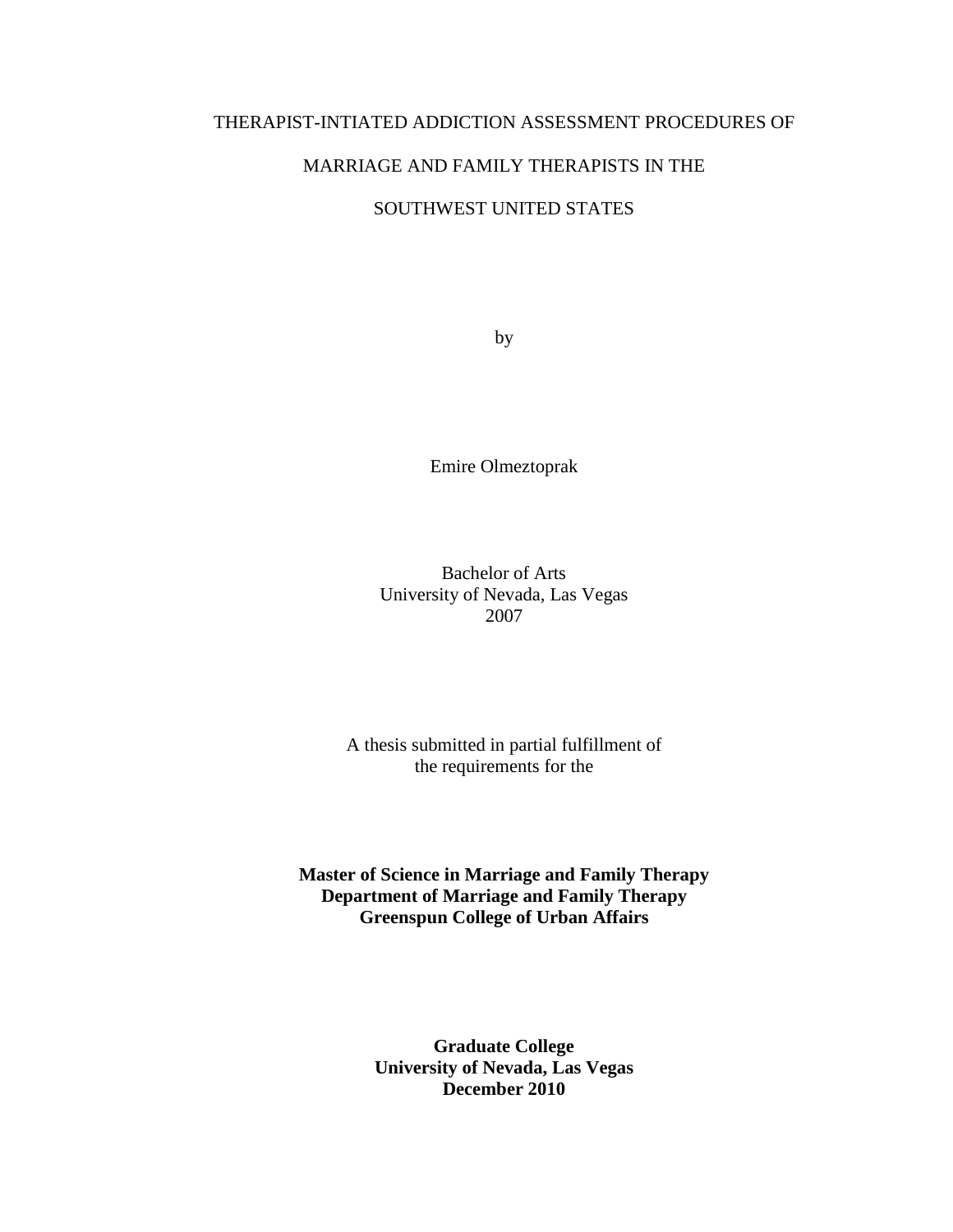Copyright by Emire Olmeztoprak 2011 All Rights Reserved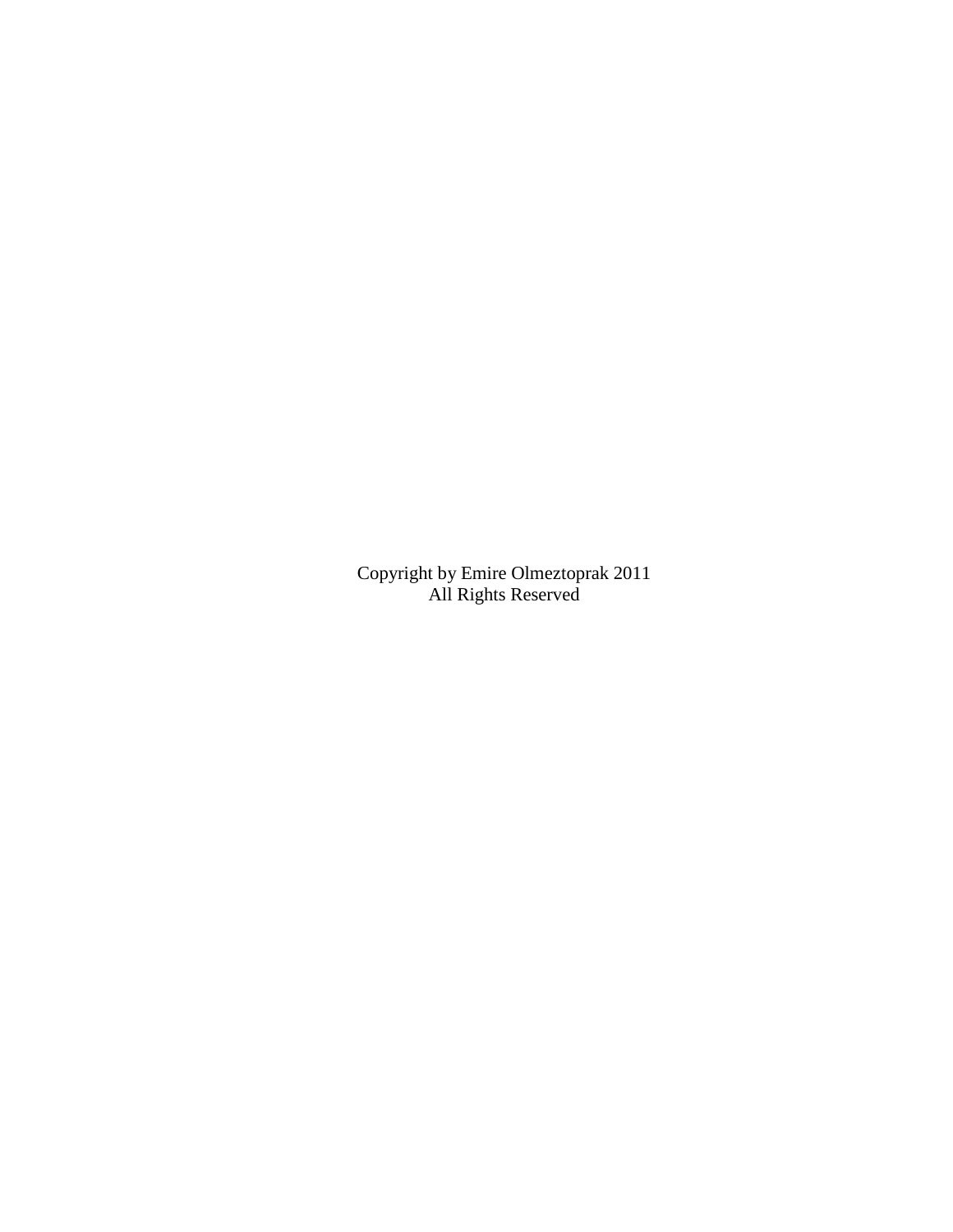

# THE GRADUATE COLLEGE

We recommend the thesis prepared under our supervision by

# **Emire Olmeztoprak**

entitled

# **Therapist-initiated Addiction Assessment Procedures of Marriage and Family Therapists in the Southwest United States**

be accepted in partial fulfillment of the requirements for the degree of

# **Master of Science in Marriage and Family Therapy**

Katherine Hertlein, Committee Chair

Gerald Weeks, Committee Member

Markie Blumer, Committee Member

Larry Ashley, Graduate Faculty Representative

Ronald Smith, Ph. D., Vice President for Research and Graduate Studies and Dean of the Graduate College

**December 2010**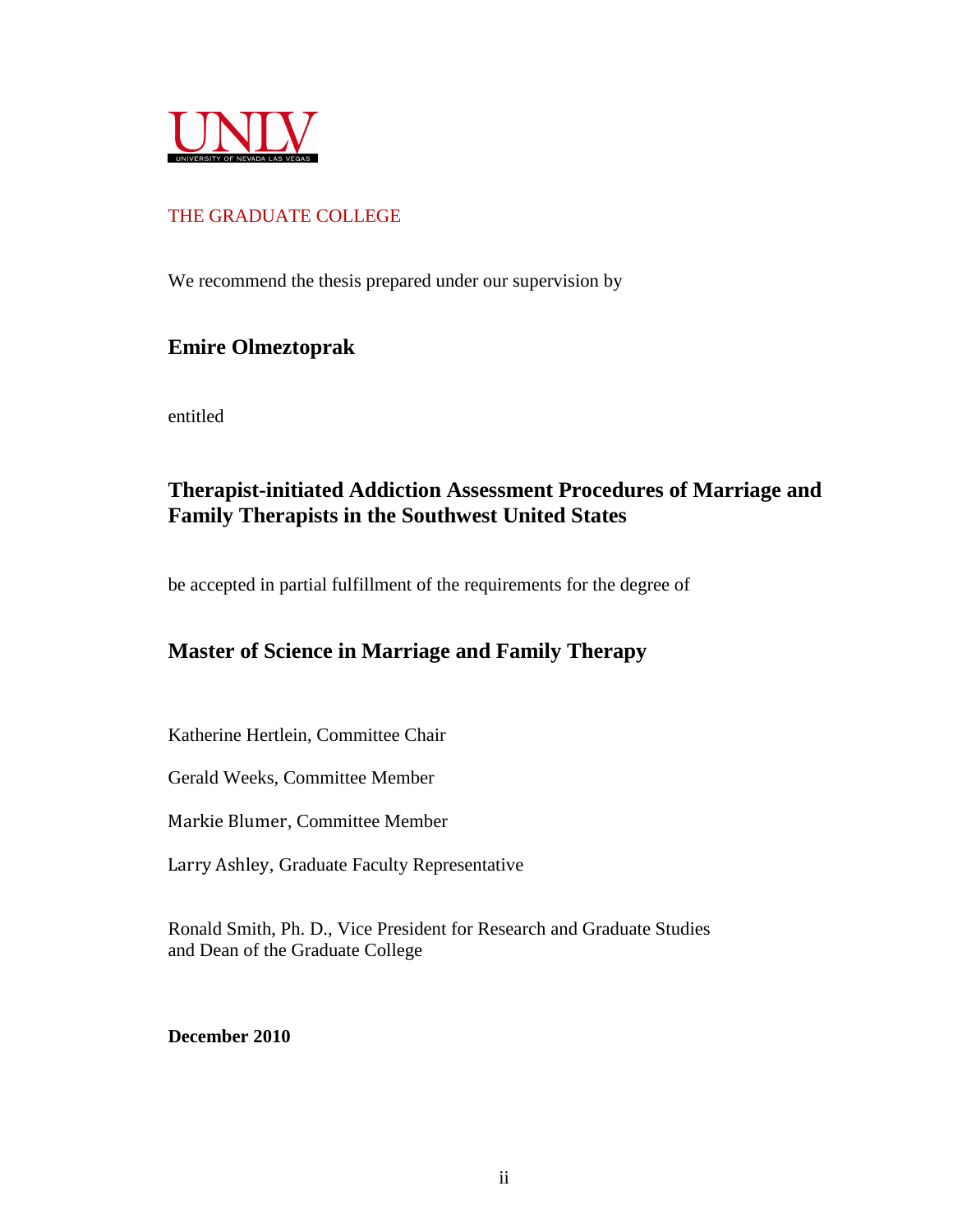#### ABSTRACT

# **Therapist-Initiated Addiction Assessment Procedures of Marriage and Family Therapists in the Southwest United States**

by

Emire Olmeztoprak

Dr. Katherine Hertlein, Examination Committee Chair Associate Professor of Marriage and Family Therapy University of Nevada, Las Vegas

The purpose of this study was to examine the addiction assessment procedures of marriage and family therapists. Addiction prevalence rates are growing therefore it is likely that marriage and family therapists will have clients affected by addiction. Undetected addictions can impede treatment and/or prevent the therapist from making appropriate treatment related decisions. Marriage and family therapists in Nevada, Arizona, and New Mexico were invited to complete a web-based survey containing a series of questions about their assessment procedures for addiction as well as a series of demographics questions. The data from the completed surveys was collected and analyzed. The data analysis focused on frequencies of answers as well as a comparison of the actual data with the expected data. The data analysis provided information that did not support either of the hypotheses. The results of this study showed the participants are routinely assessing their clients for addictions and are utilizing both formal and informal assessment techniques.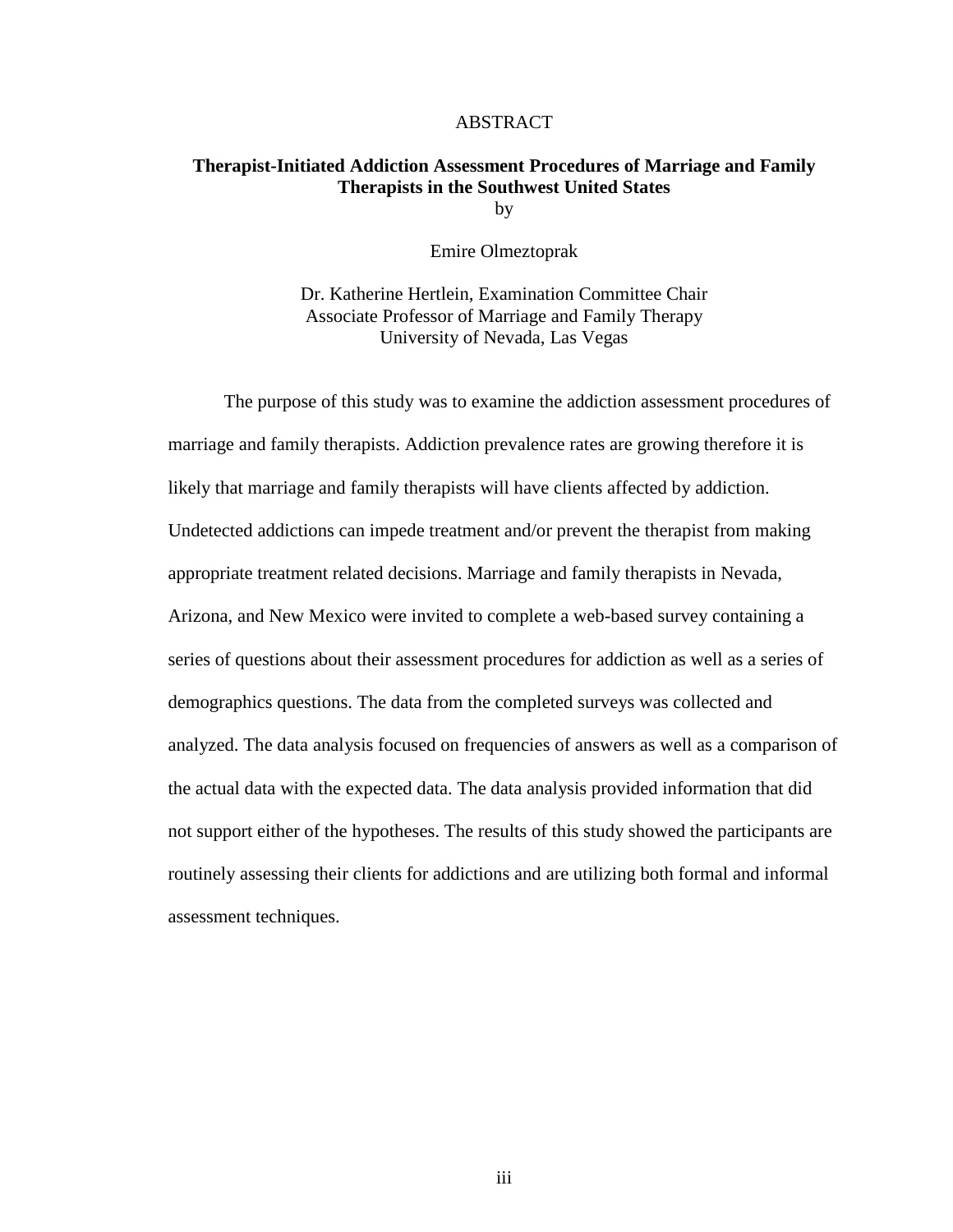# ACKNOWLEDGEMENTS

I could not have completed this project without the continued support and assistance of my committee chair Dr. Katherine Hertlein and my committee members Dr. Gerald Weeks, Dr. Markie Blumer and Professor Larry Ashley. I would also like to thank Andrea Kunwald for her involvement and participation in this project. I would like to express my gratitude to my cohort in the Master of Science in Marriage and Family Therapy program for their continued support and encouragement throughout the completion of this project.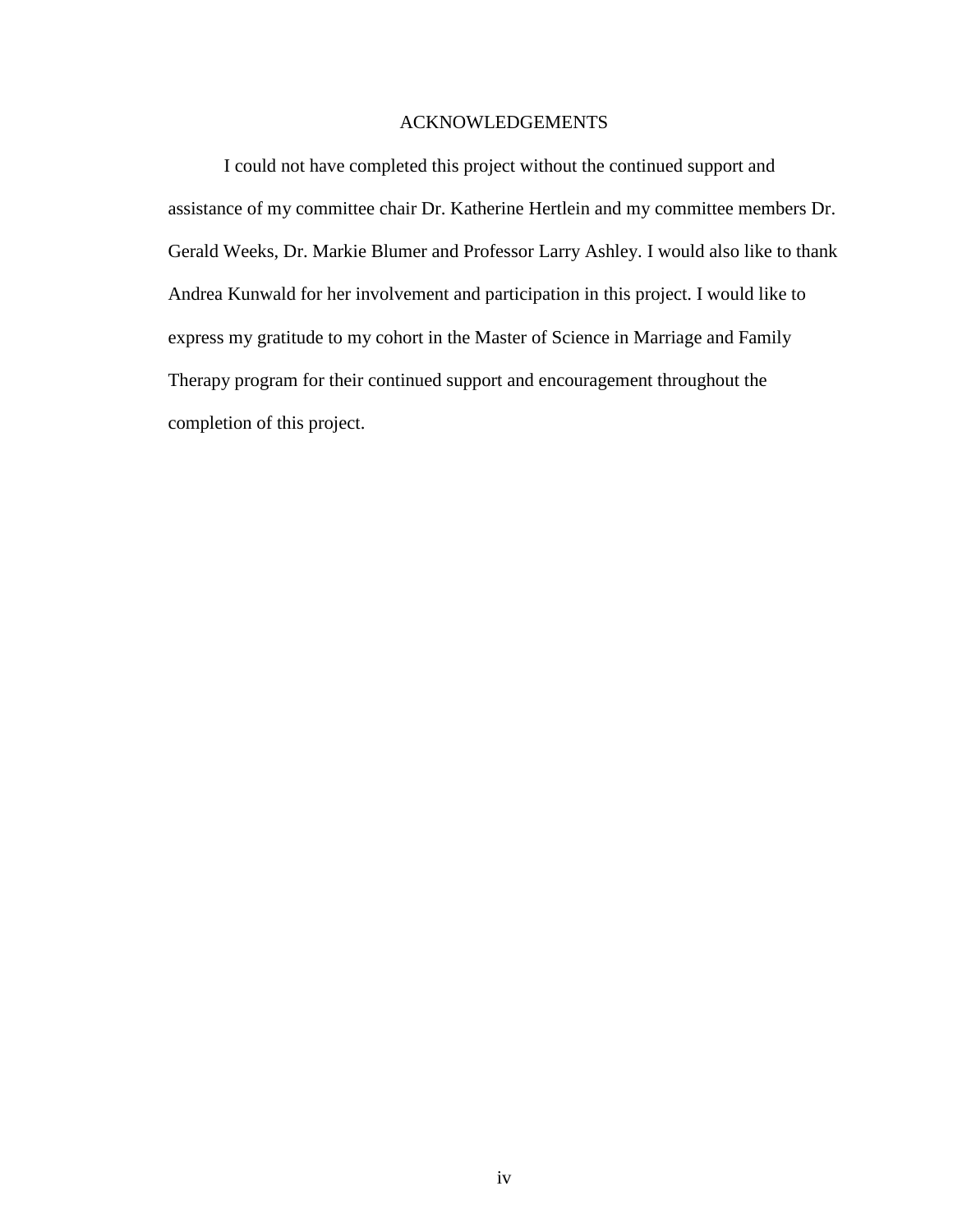| 53 |
|----|

# **TABLE OF CONTENTS**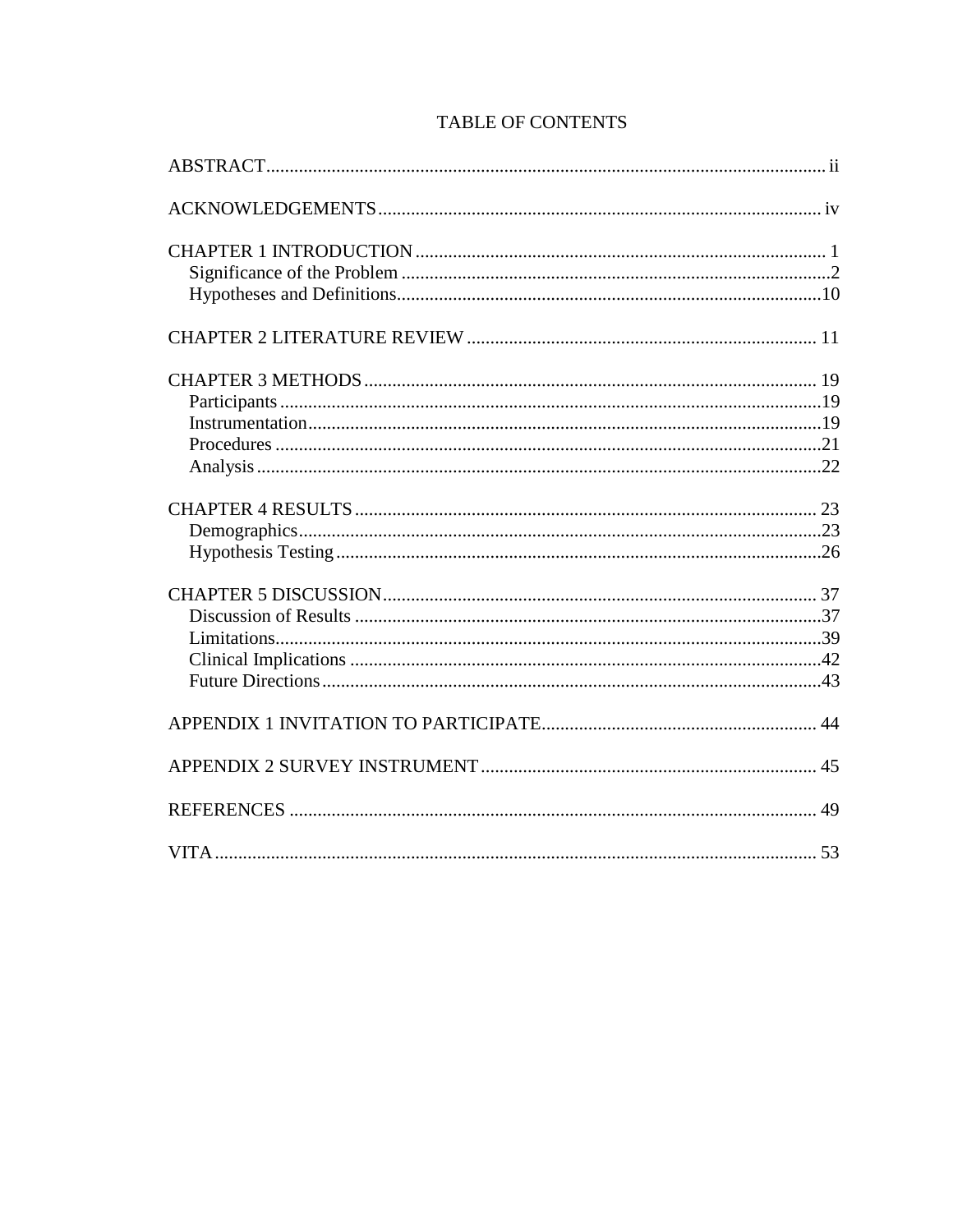# **LIST OF TABLES**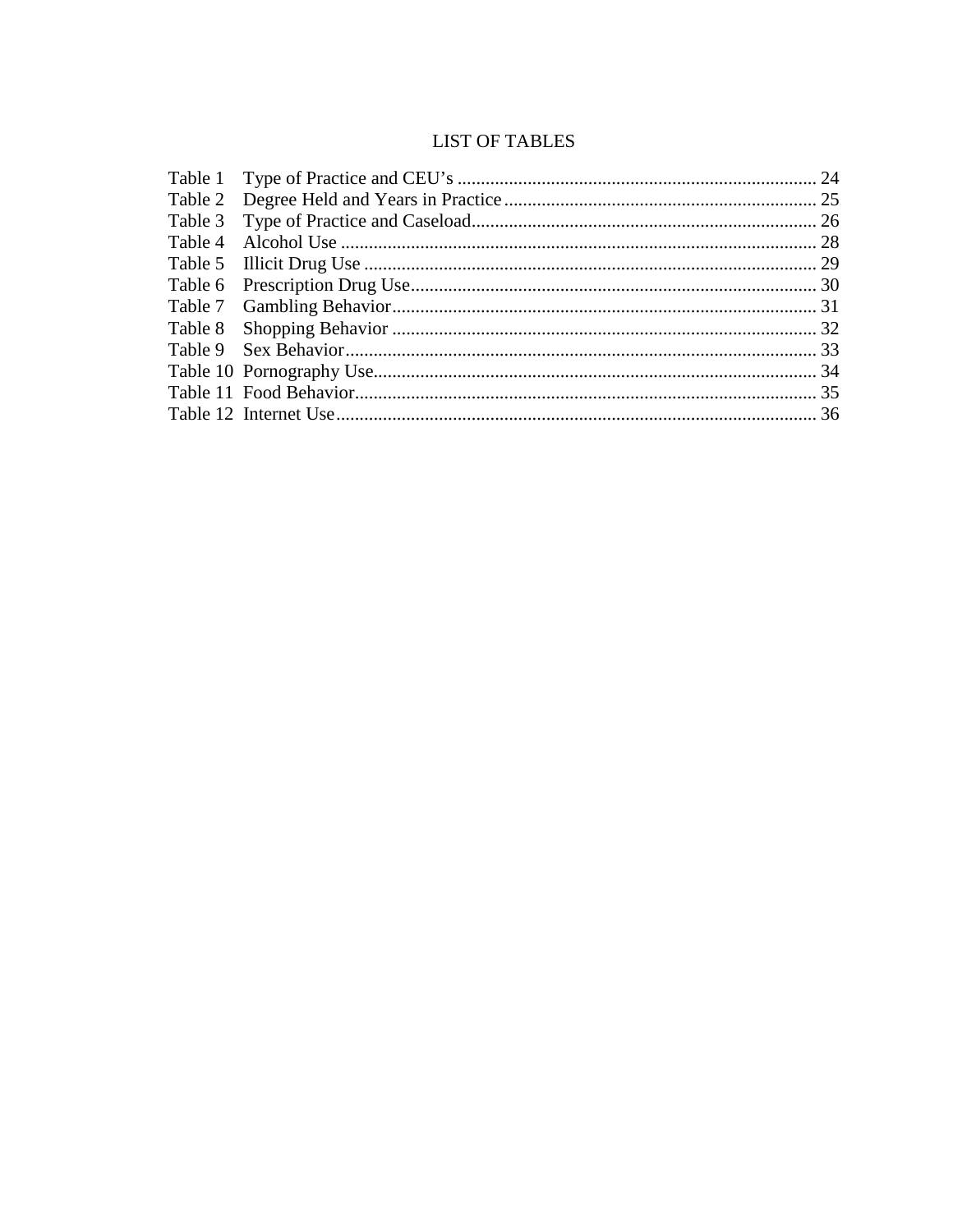# CHAPTER 1

#### INTRODUCTION

 Broekart, Soyez, Vanerpasschen and Vandervelde note "clinical psychologists, educators and social workers have always introduced their own qualitative methods of assessment, treatment planning, therapy and evaluation" (2001 p. 135). Commonly a biological, psychological, and social assessment is utilized in treatment. Assessments, however, can be conducted a variety of ways, either in person, on paper, through observation, or any combination. Topics included in the assessment may originate from clinical experience, training, and/or personal bias. According to Lavee and Avisar, "Clinical assessment is an essential part of any treatment both physical and mental" (2006 p. 233). Assessment not only helps to diagnose disorders, but also gives information on the impact of certain topics on one's life.

While it is commonly accepted that assessments are a critical part of the therapeutic process, it is just as critical in addiction treatment. Addictive behaviors have potential to influence in some cases one's physiology, but also psychological aspects such as the quality of life of the individual, satisfaction of interpersonal relationships, dynamics within a family or household, vocational performance and satisfaction, and potentially introduce legal and financial issues for the person engaging in the behaviors. The occurrence of these issues can influence treatment as it pertains to addressing the presenting problem, but also the issues associated with the addictive behaviors themselves. In either case, etiology of the problem is important to treating the presenting problem effectively. Lavee and Avisar state "the assessment enables the therapist to establish therapeutic goals and to plan modes of intervention" (2006, p. 234) as well as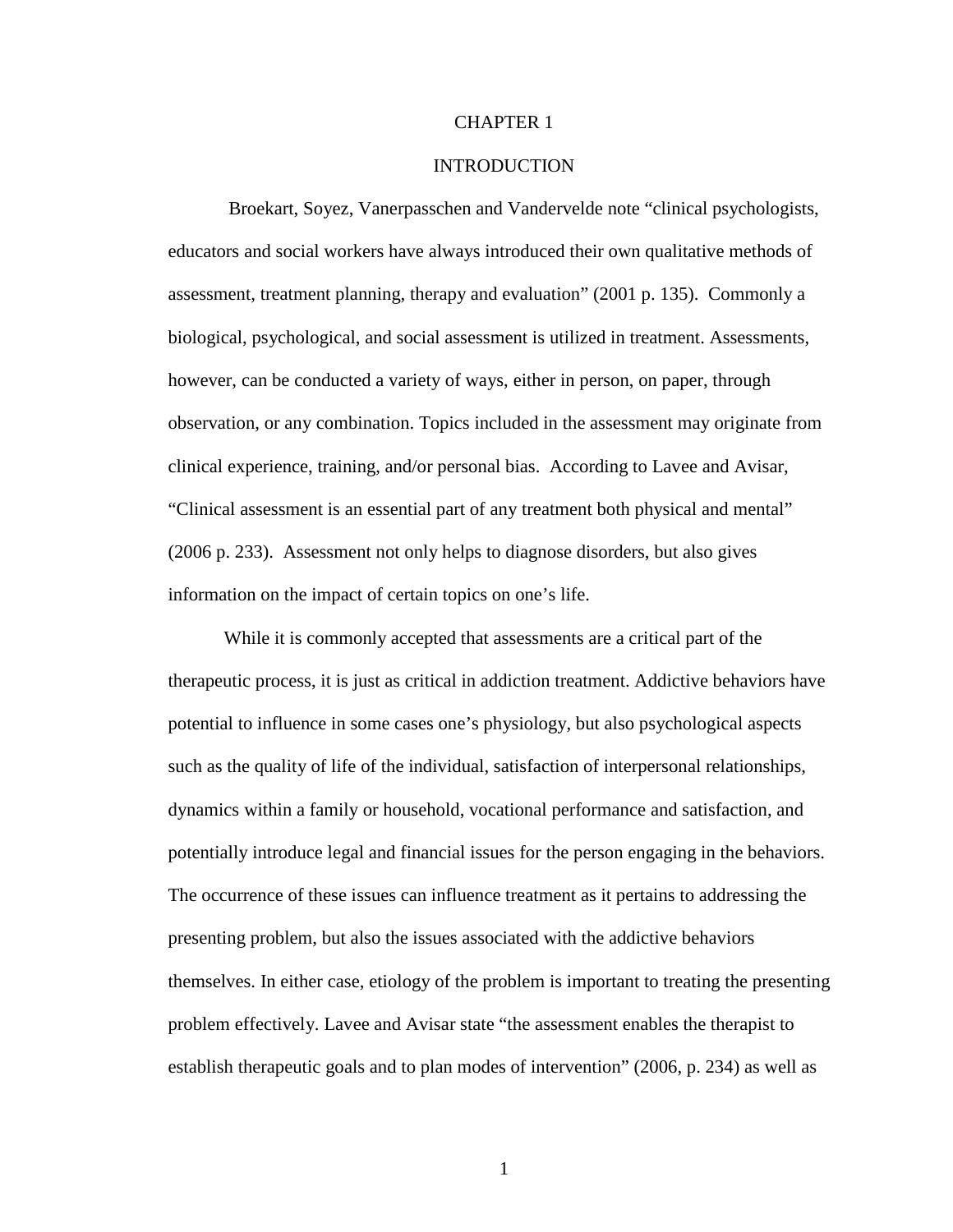point out "[assessment] enables an evaluation of the individual interpersonal and environmental factors that may exacerbate problems or hinder the couple's recuperation and helps to identify internal and external forces that may affect outcomes" (2006, p. 233).

The challenge, however, is that therapists who may not initiate assessment for addiction may never uncover its presence, yet addictions of any sort (whether they be substance or process) have a significant impact on the family. The primary purpose of this study is to determine if marriage and family therapists (MFTs) are routinely initiating assessment of their clients for various addictions and to determine the means of their assessment procedures.

## Significance of the Problem

#### **Substance-Related Addictions**

As prevalence rates of addiction rise, mental health clinicians will undoubtedly see more clients affected by addictions. All helping professions including psychiatrics, psychologists, MFTs, social workers, clergy and counselors see a share of substance abusing clients (Gassman, Demone, & Albilal 2001). According to the National Substance Abuse Index (NSAI, 2006), the percentage of reported marijuana use in the United States in the past month by those ages 18-25 has steadily increased since 1979, reaching a peak in 2003. The percentage of reported cocaine use in the U.S. in the past month by those ages 18-25 has steadily increased since 1980, peaking in 2002. In addition, the NSAI (2006) reports:

from 1993 to 2003, the rate of treatment admissions for primary methamphetamine/amphetamine abuse increased from 13 to 56 admissions per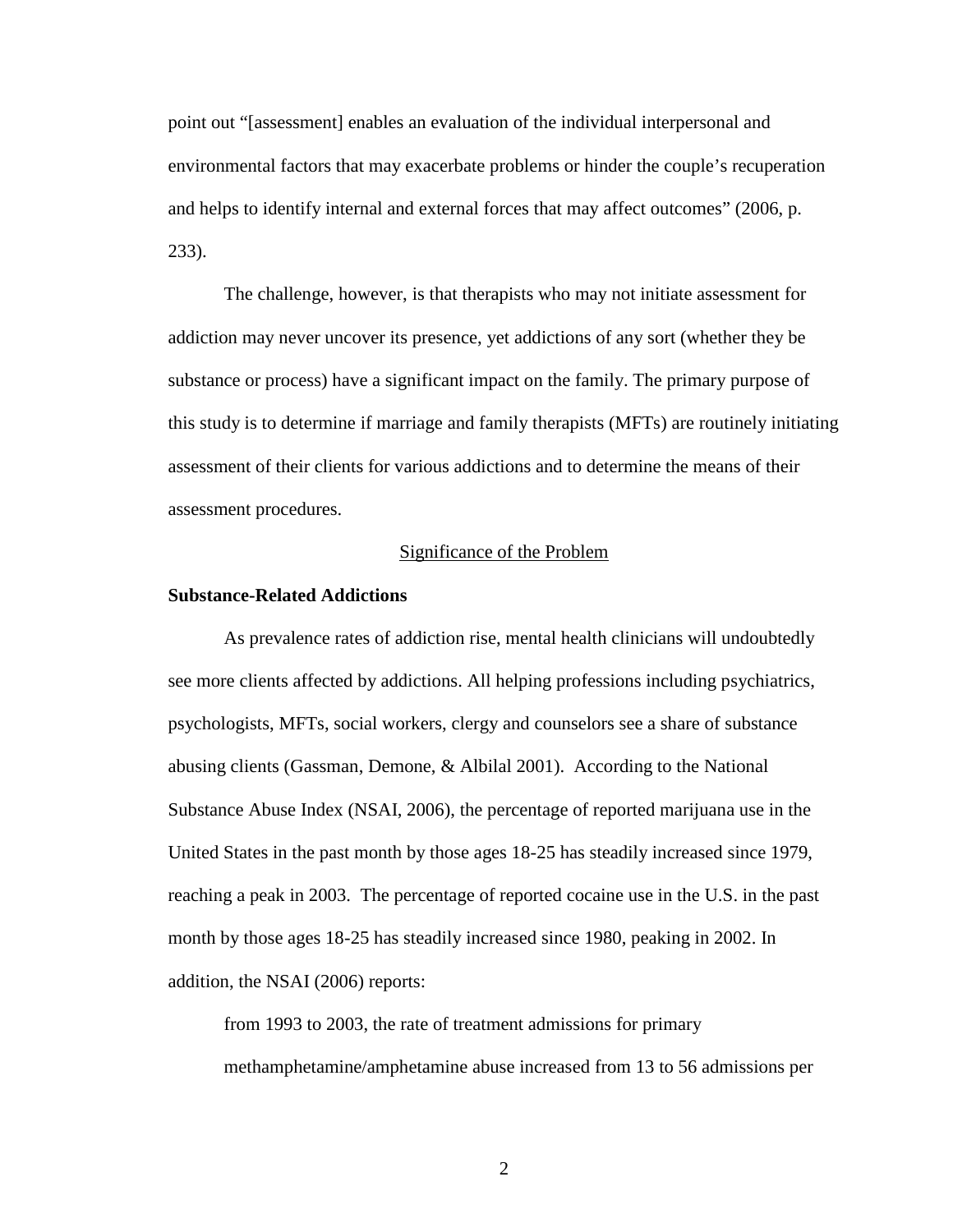100,000 population aged 12 or older and the proportion of primary

methamphetamine/amphetamine admissions referred to treatment by the criminal justice system increased from 36 percent in 1993 to 51 percent in 2003. (trends, meth treatment admissions trends section, bullets 1-3).

It is apparent that substance use and abuse, particularly methamphetamine/amphetamine use, is increasing in the United States.

Nevada has serious challenges when it comes to drugs and drug–related issues. Nevada is listed as a high drug trafficking area in the United States. Club drugs such as ecstasy, gamma hydroxybutyrate (GHB) and lysergic acid diethylamide (LSD) are common in Las Vegas nightclubs as well as in the commercial sex industry in Nevada (NSAI; 2006). It is also of importance to note an increase in marijuana "grow houses" in Las Vegas in 2001 (NSAI; 2006). In addition, drug arrests have increased from 180 drug arrests in 2001 to 207 in 2005 with a slight decrease in 2002 and 2003 (NSAI, 2006). Some of its specific challenges include methamphetamine use, crack, and heroin. Estimates about methamphetamine use in Nevada identify that it is the most prevalent and commonly abused drug. Cocaine is readily available in Southern Nevada whereas crack is more easily accessible in urban Northern Nevada (NSAI, 2006). Black tar heroin is available in Nevada, thought to enter Nevada by means of Mexican drug trafficking organizations.

Nevada is not the only state in the desert Southwest with challenges related to drugs. According to the NSAI (2006), Arizona's substance issues are primarily related to drug trafficking by poly-substance trafficking organizations that bring drugs across the border from Mexico. Arizona is viewed as a "transshipment" location for cocaine that is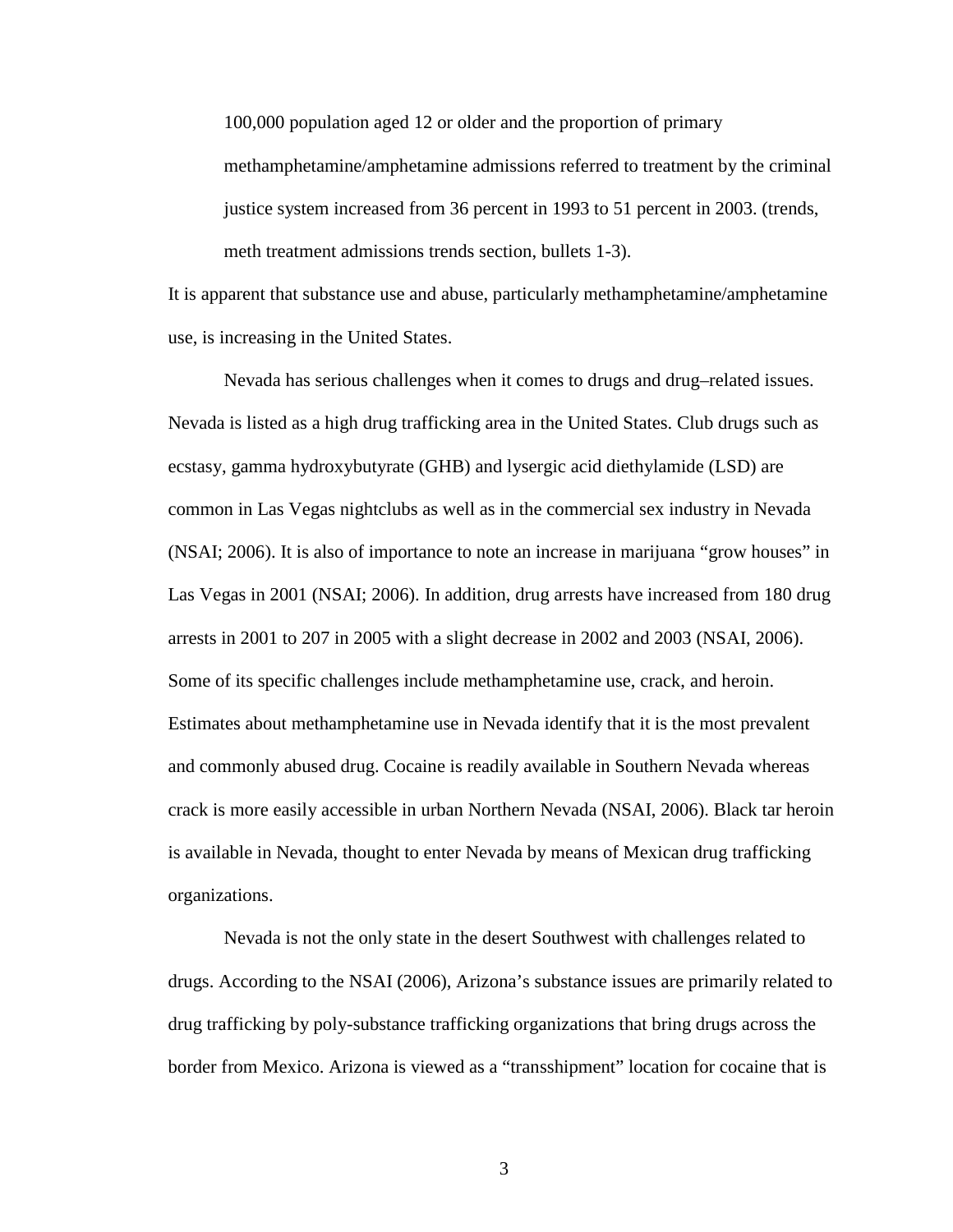then spread throughout the United States. Crack cocaine is widely accessible in the Phoenix and Tucson areas (NSAI, 2006). Mexican black tar heroin is becoming a problem in Arizona, in particular in public schools in the Phoenix metropolitan area. Arizona has also experienced an increase in prescription opiate use, particularly Oxycontin (NSAI, 2006). Much like Nevada, methamphetamine is a concern in Arizona. Methamphetamine is both locally manufactured and smuggled in from Mexico. In addition, club drugs are readily available throughout the state and marijuana is easily accessible as well (NSAI, 2006). The NSAI (2006) also reports drug arrests are significantly higher in Arizona than Nevada, which is likely due to the high level of trafficking of drugs and drug money in Arizona. From 2001-2005 drug arrests were highest in 2001 with 1,799 arrests, decreased in 2002 and 2003 and climbed to 1,356 in 2005 (NSAI, 2006).

Similar to the substance issues in Arizona, New Mexico is also threatened by transshipments of drugs from Mexican poly-substance distribution organizations (NSAI, 2006). As a result, drugs are readily available in New Mexico. Cocaine is often transported through New Mexico resulting in an abundance of crack cocaine in urban areas and available throughout the state. The presence of heroin in the state has shown a steady increase over the last five years. Again, black tar heroin is the type available in New Mexico (NSAI, 2006). Methamphetamine is available in New Mexico, but is far less prevalent in this state than in Nevada or Arizona. According to the NSAI (2006), club drugs including ecstasy, ketamine, LSD, and GHB are widely available in the Albuquerque and Santa Fe areas. These drugs are commonly found at Raves, often held in remote areas of the state. Marijuana is the most prevalent drug in New Mexico. Drug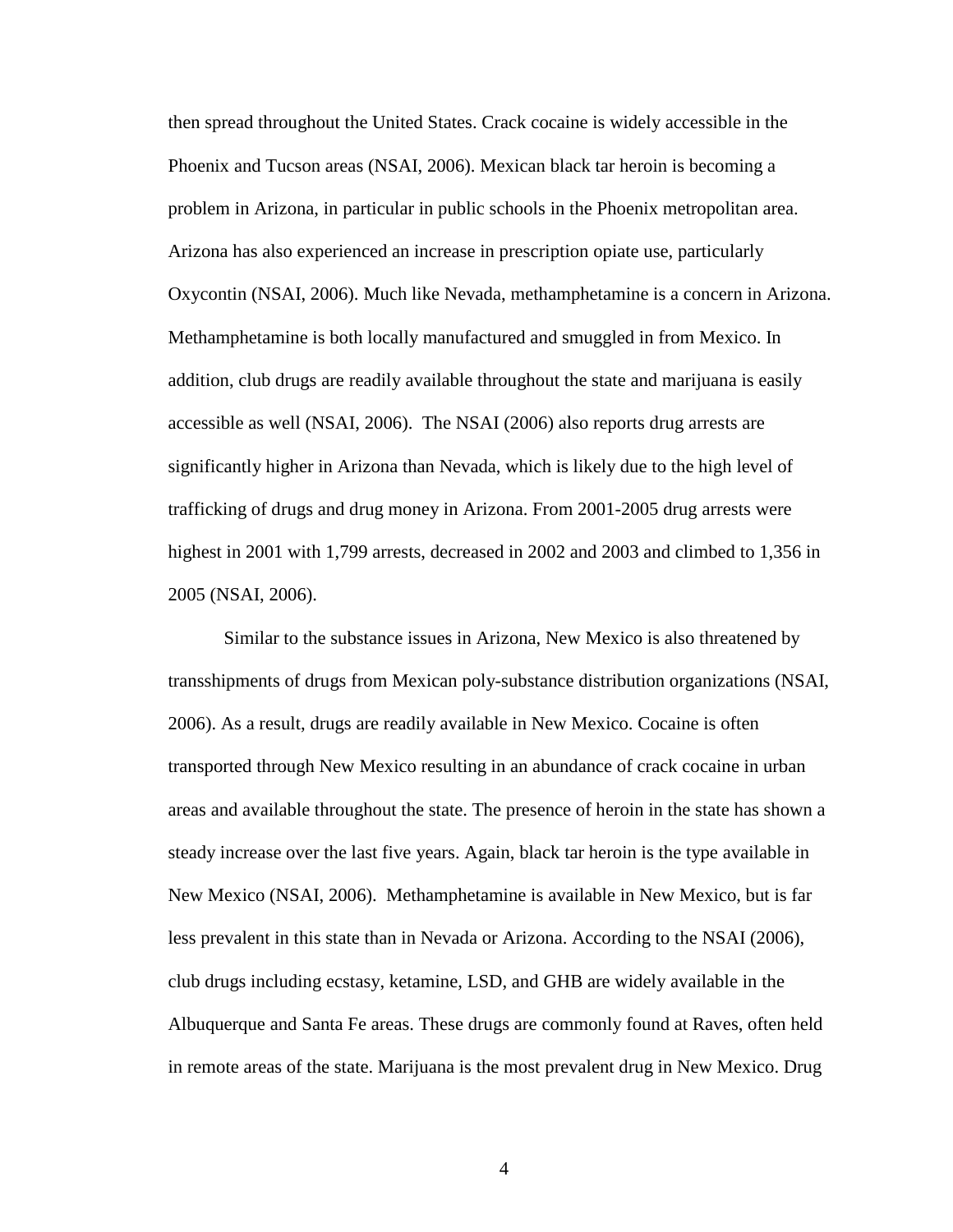arrests in New Mexico from 2001-2005 reached a peak in 2004 with 690 arrests and were lowest in 2003 with 534 arrests (NSAI; 2006).

The NSAI (2006) also provides the following statistics on drug rehabilitation and substance abuse treatment admissions in 2004. In Nevada, 10,797 people were admitted for substance abuse treatment or rehabilitation. The highest number of clients (3,122) was admitted for only alcohol use problems followed by methamphetamine use (2,558) and then alcohol and a secondary drug (1,355). In Arizona, 1,159 people were admitted to treatment or rehabilitation. The majority was also admitted for only alcohol use (1,359) followed by heroin (765) then cocaine administered by a method other than smoking (610). In New Mexico, 6,690 people were admitted to rehabilitation or treatment. Again, only alcohol use accounted for the majority of admits (2,188), followed by 742 admits for alcohol with a secondary drug, then heroin use (468).

#### **Process-Related Addictions**

 Bradley (1990) stated, "The factor common to all the conditions referred to as [process] addictions is that they consist of repetitive sequences of behaviors and that they are maladaptive" (p. 1417). Process-related addictions share the following characteristics with substance-related addictions: the behavior or process acts as an instrumental reinforcement, developmental of tolerance, withdrawal effects, produces a sense of euphoria which is followed by dysphoria, the behavior or process is an unconditioned stimulus, and the process or behavior can be triggered by various settings or states (Bradley, 1990). Like the substance-related addictions, process addictions (such as gambling, Internet use, porn and sex use, food, and shopping) also have a detrimental and significant impact on many facets of a client's life, including relationship strain,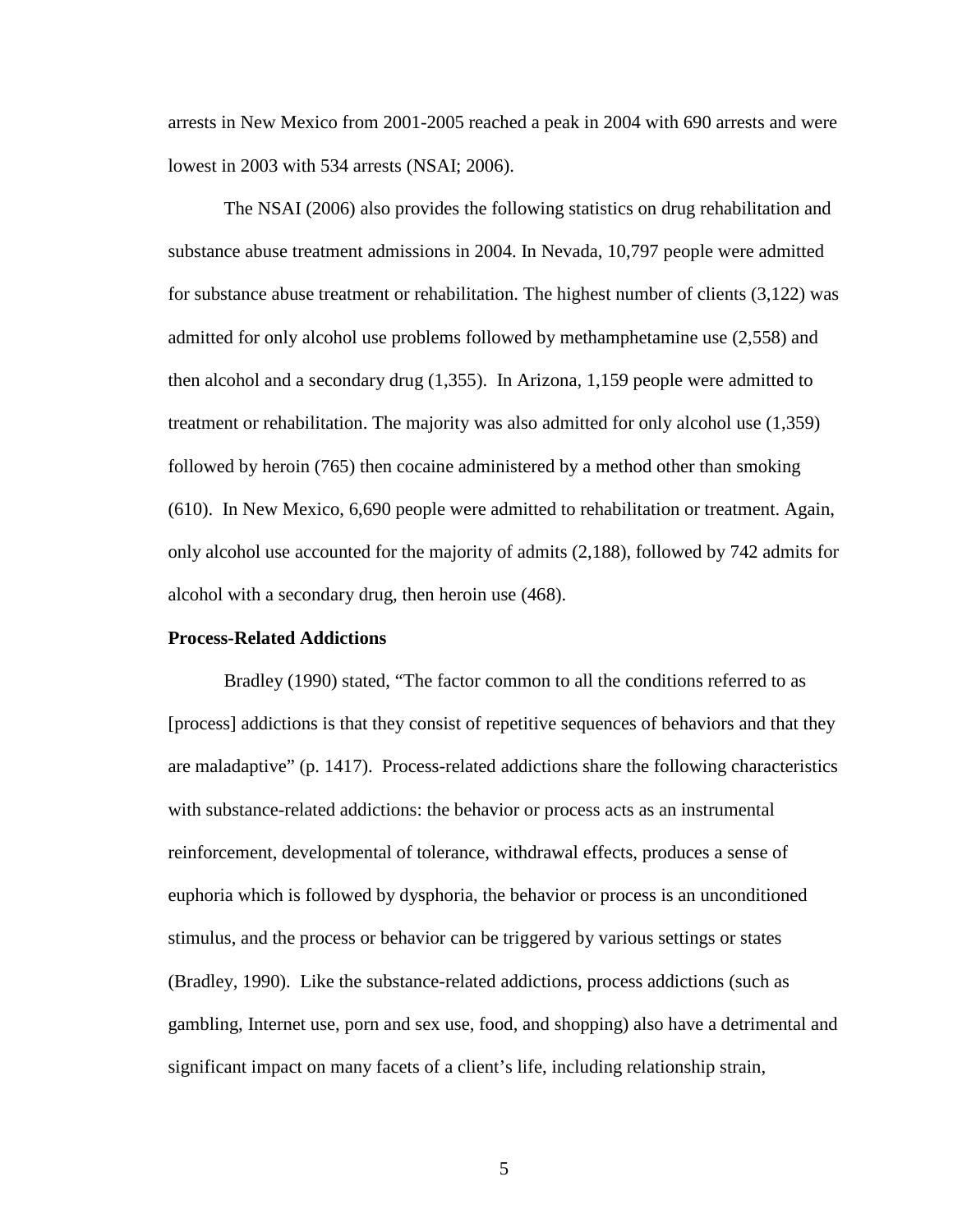economic challenges, and overall diminishing of life satisfaction. For example, gambling addictive behaviors are attributed to an estimated 15 million people worldwide (Gambling Facts and Stats, n.d.) and are associated with antisocial behavior (Cunningham et al, 2007) and poorer general and mental health (Pietrzak et al. 2007). According to Pulford et al (2008), "Problem gamblers who do not seek help, therefore, continue to expose themselves and others to these significant, and potentially resolvable, harms." (p. 20). Problem gambling affects an entire family psychologically, financially, emotionally, and may have irreparable effects of family relationships. Even after the problem gambling has stopped, the individual is often faced with resentment, anger and isolation from family members who may have suffered a loss of standard of living, credit ratings, savings, and overall income (Phillips, 2005).

Like the substance addictions, process addictions can be comorbid with other process addictions. For example, as Internet addiction becomes more common, the incidence of gambling addictions also increases (Griffiths, 2010). Individuals experiencing problem gambling are more likely to have affective disorders and/or substance related addictions (Phillips, 2005). In addition, sex and food addiction often accompany each other in that they are two vital aspects of human life where abstinence is not a possible goal (Powers, 2005).

#### **Impact on the Family System**

Marriage and family therapists need to be aware of the presence of addictions due to the impact addiction has on the overall functioning of the family system. In families where one or more family members have an alcohol problem, for example, interpersonal distance is often a problematic area. Those experiencing the alcohol problem often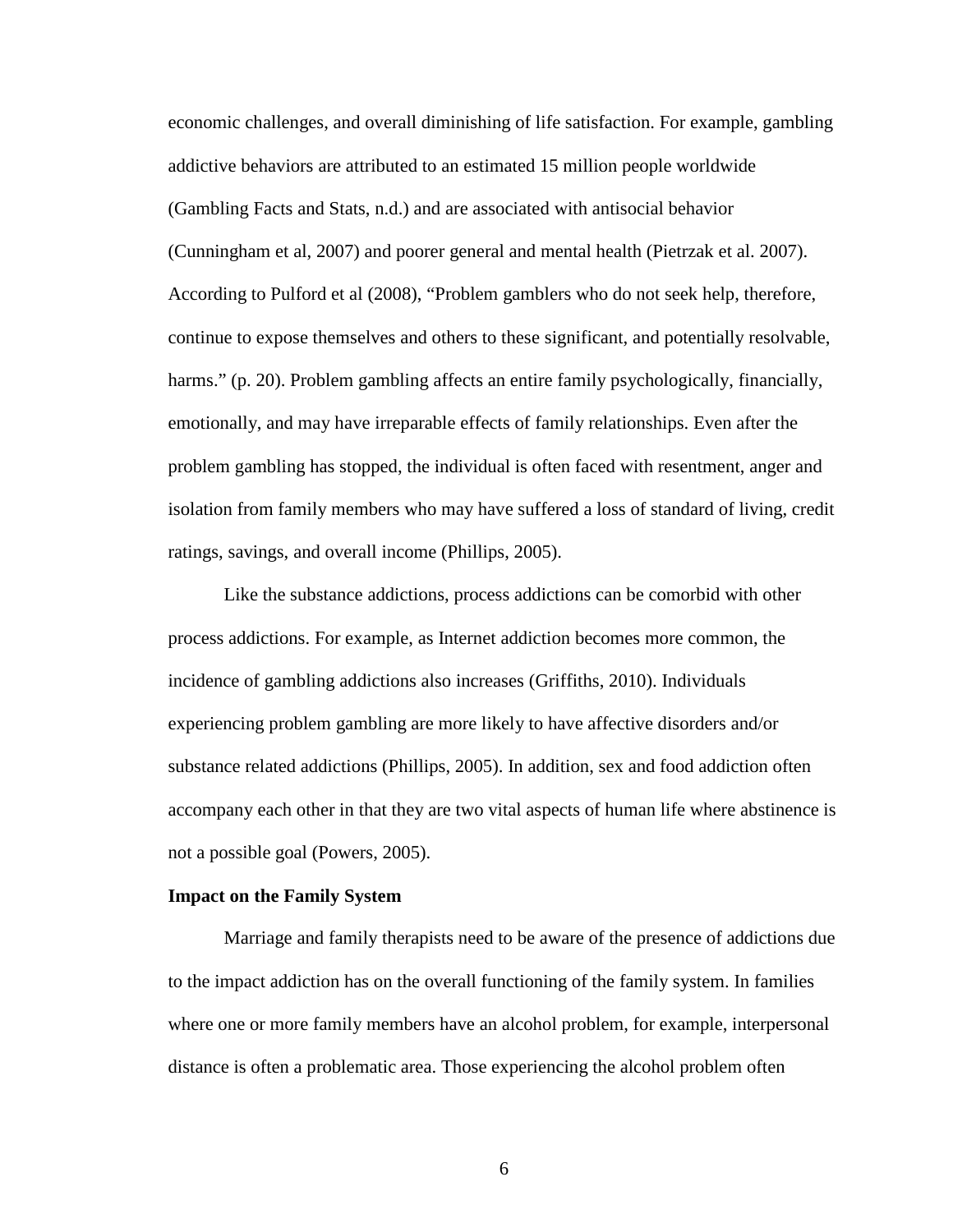minimize the need for close relationships resulting in isolation and emotional unavailability to the family (Bowen, 1974). Theorists such as Bowen (1974) also discussed the cycle in which the emotional isolation can lead to more drinking leading to more isolation and therefore produces a cycle of isolation and increased alcohol consumption. Being raised in an environment where one or both parents experience problem drinking can create significant distress as evidenced in the accounts of children of parents with alcohol problems and adults who reflect on their childhood with parents with alcohol problems (Rafferty & Hartely, 2006). In addition, Rafferty and Hartely (2006) note disharmony including the presence of an alcohol problem in the family of origin is a determining factor in negative developmental outcomes.

Dundas (2000) discusses the repercussions of problem drinking on the family, outlining that the family's experience of their interaction patterns may be very different than an observer (counselor). Family members may be unable to ask for or receive support from each other, yet at the same time be extremely dependent on each other, which appears very contradictory and confusing (Dundas, 2000). Further, children of parent(s) experiencing problem drinking fear escalation of conflicts and loss of control when interacting with the person(s) experiencing problem drinking (Dundas). Children describe placating parents in order to avoid such conflicts, physical distancing from the parent(s) or family, and cognitive distancing when physical distancing is not possible. There may also be intrusive interactions with the parent(s) experiencing the drinking problem including the parent(s) seeking high levels of contact with the child, a lack of consideration for the child's perspective, and the parent(s) infringing upon the child's peer relationships (Dundas, 200).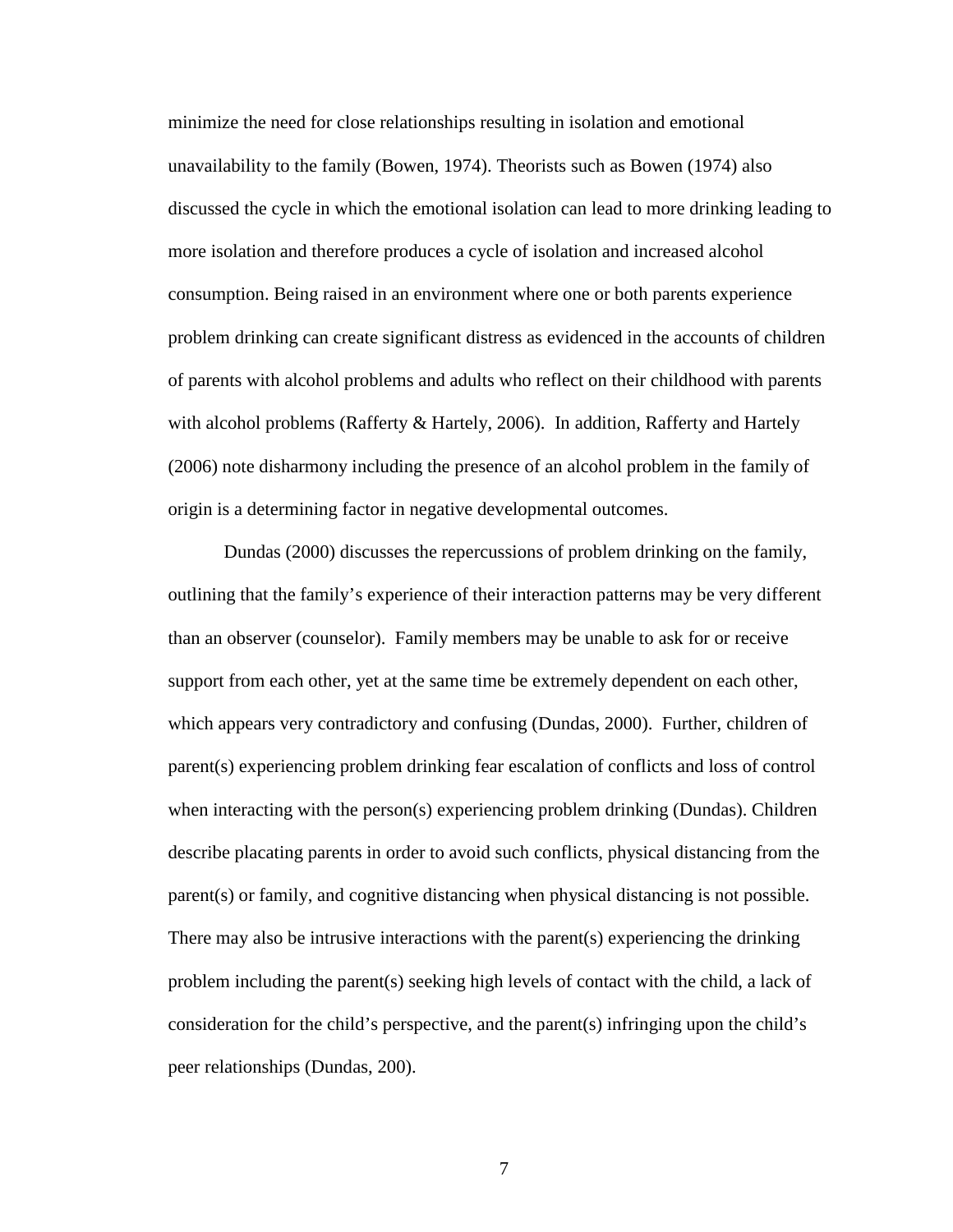Orford et al (2005) point out that there is a significant amount of empirical literature produced on the effects of alcohol problems on the family system and very little to explore the impact of other forms of addiction on the family. In fact, the majority of research and literature considering addiction and family surrounds fetal drug exposure and the family of origin factors that lead to adolescent substance use. This may be in part due to the fact that primary health care providers are not trained in recognizing or treating family problems particularly as they relate to addiction (Orford et al, 2005). In order to address the lack of attention to the family, Orford et al (2005) suggests that a means of assessing the needs of concerned and affected family members that can be used in a practical manner must be in place.

With the impact of addiction on the family, it is clear that treatments not sensitive to the presence of an addiction could include contraindicated treatment or interventions that perpetuate unhealthy interaction patterns, unhealthy family dynamics, addiction behavior and/or enabling of the individual with addiction issues. For example, problemdrinking results in harmful effects on the family, but can also result in positive adaptive family characteristics therefore reinforcing the problem drinking behaviors (Jacob & Leonard, 1988). In effect, a therapist unaware of the presence of the addiction could be praising and encouraging patterns (or sometimes teaching patterns) that perpetuate the context for the addiction, thus rendering the treatment ineffective. For example, family, couple or individual problems could intensify or manifest as a result of the addiction. Progress could be delayed, impeded or contraindicated.

Therefore, regardless of the addiction, successful intervention for alcohol and drug problems depends in part on assessment. If an assessment procedure is faulty or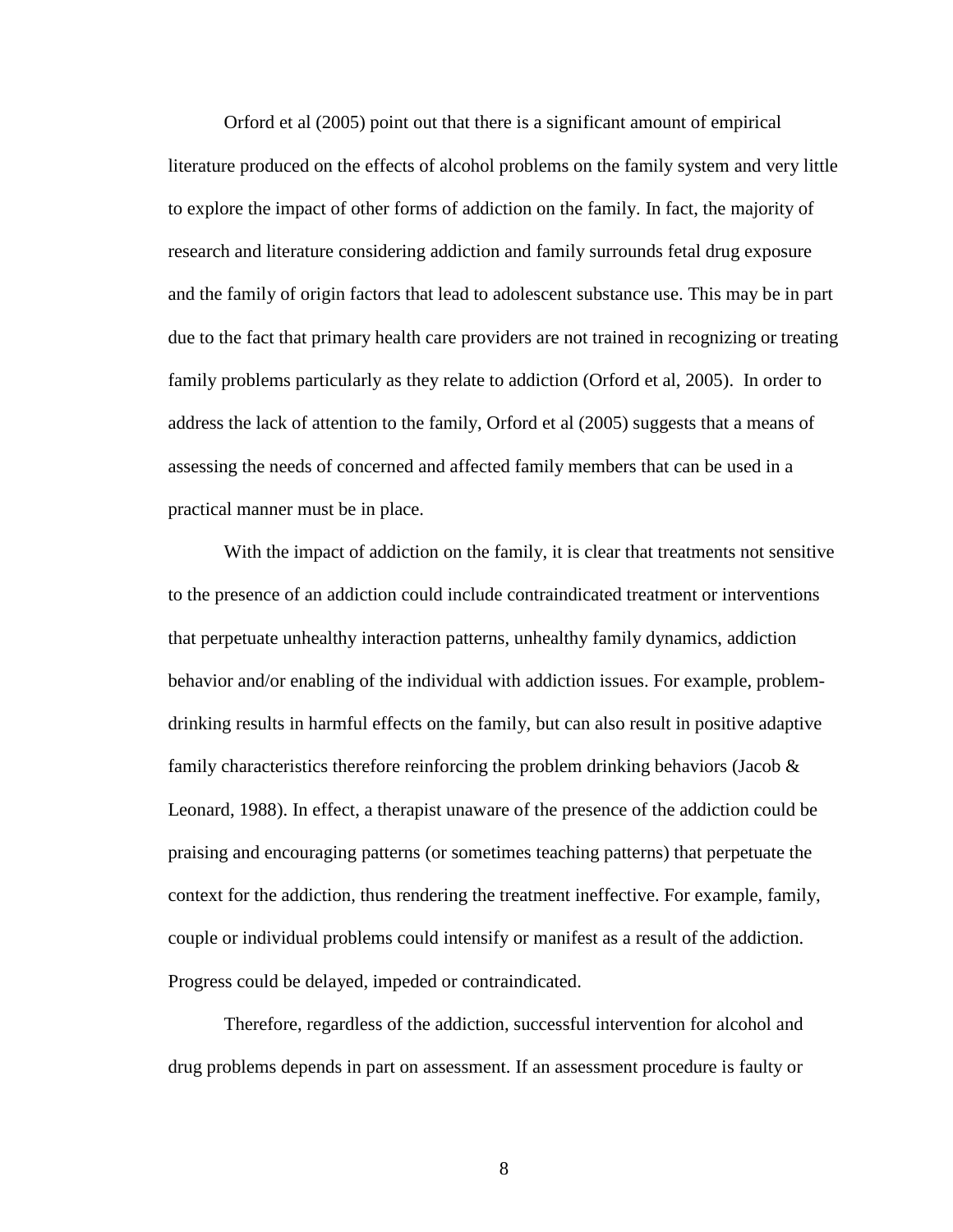incomplete then treatment is likely to suffer as a result (Gassman, Demone, & Albilal, 2001). Attention to and assessment for a wide variety of addictions is critical to a marriage and family therapist's treatment protocol, yet few clinicians use formal assessment instruments (Lavee & Avisar 2006). According to Bray (1995), "Despite the development of good family measures, family oriented practitioners do not regularly make use of standardized or formal family assessments in their practice."

The unrecognized presence of addiction can have ethical implications for the therapist. Code 3.11 of the American Association for Marriage and Family Therapists (MFTs) states "MFTs do not diagnose, treat, or advise on problems outside the recognized boundaries of their competencies" (AAMFT, 2002). Without additional training and/or certification, MFTs may not be qualified to treat addiction as the presenting problem for their clients. If a therapist is unaware of the presence of addiction, the therapist could find him or herself in an ethical bind. For example, a therapist may come to find out several months into treatment they have been dealing with an addiction case they are not qualified to treat. Once into the course of treatment but not able to address the addiction, therapists then must weigh issues of potential client abandonment with conducting the appropriate standard of care. Viable options could include referrals to additional treatment, or referral and termination of treatment. In addition, if a therapist proceeds with treatment without addressing the addiction issues, treatment may be compromised. In short, a therapist who does not make appropriate referrals or acknowledge the presence of an addiction would not be practicing in the best interest of the client nor the appropriate standard of care.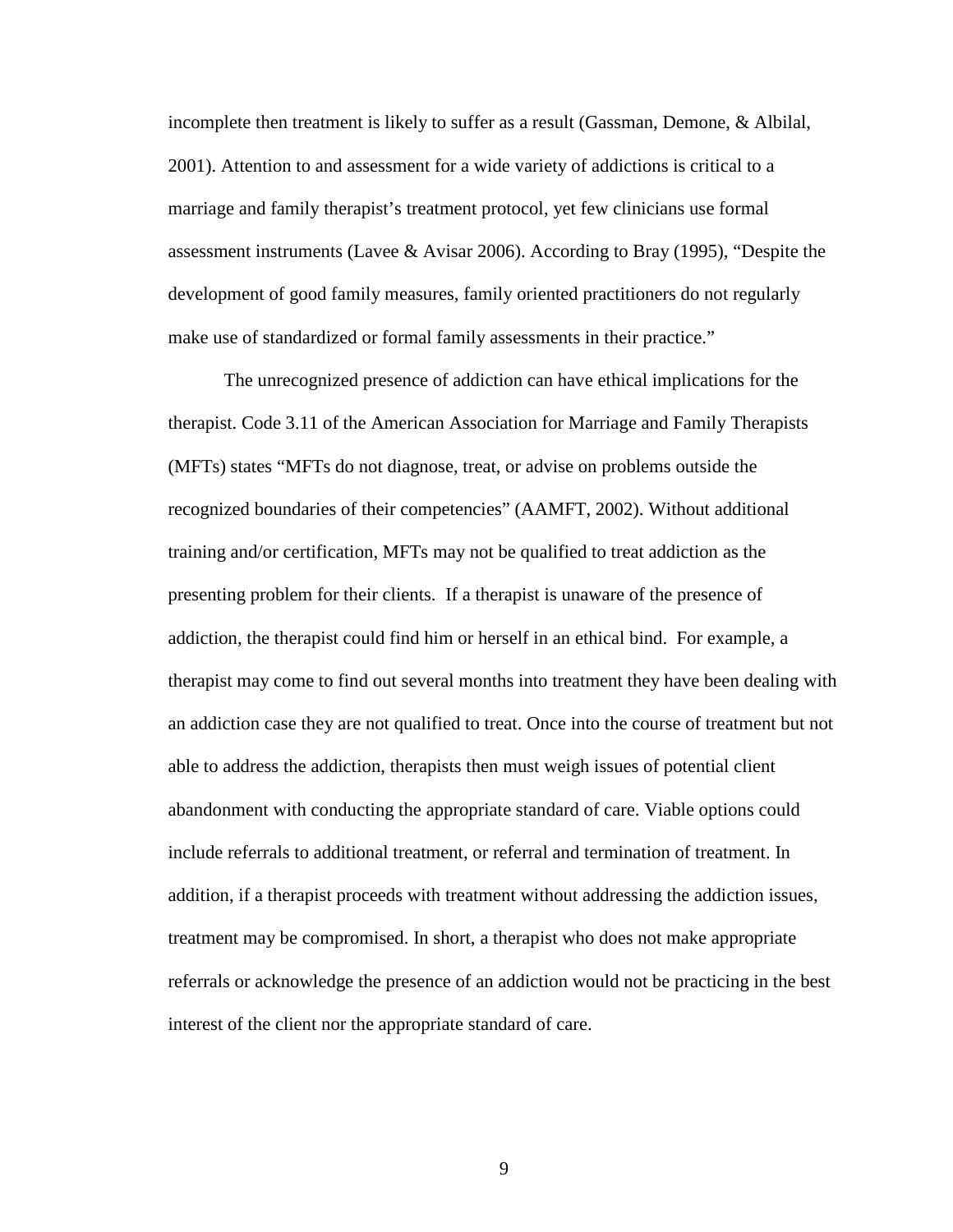#### Hypotheses and Definitions

 This study specifically aims to answer the following research questions: are marriage and family therapists routinely initiating assessments of their clients for addictions; and what methods of assessment are they using? For the purposes of this study, "routinely" is operationally defined as endorsing some form of assessment on seven of the nine targeted areas of addiction as follows: illicit drugs, prescription drugs, alcohol use, pornography use, sex behavior, food behaviors, internet use, shopping behavior and gambling behavior. In this study, as outlined in the *Treatment Improvement Protocol 39*, the term assessment refers to some form of information collection regarding addiction behavior and history including but not limited to related concerns consisting of relationships, sexual history, mental health etc. (Center for Substance Abuse Treatment, 2004 p. 38).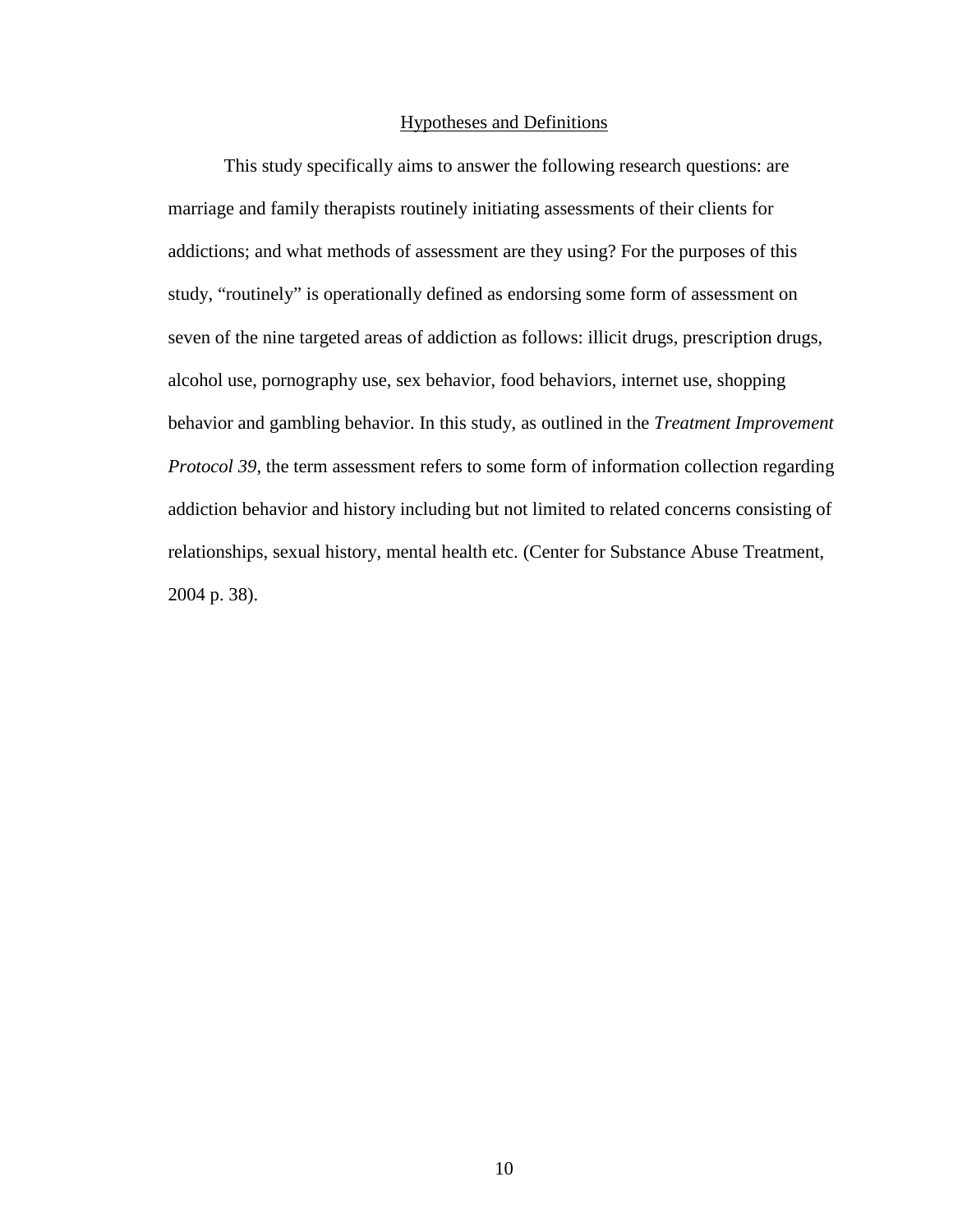#### CHAPTER 2

#### LITERATURE REVIEW

Over the past two decades, increasing importance has been placed on valid and reliable assessment in family therapy (Lavee & Avisar, 2006). Thorough standardized assessments provide a wide variety of information about clients that can guide treatment planning, hypotheses formation, lend insight into problem areas, etiology of problems, strengths, inform diagnosis and ensure important aspects of the case are not overlooked (Bray, 1995).

As helpful as standardized assessments can be, however, empirical literature devoted to them in the field of family therapy is minimal for two main reasons. First, marriage and family therapists generally classify themselves as "systemic therapists", or therapists who are consider the process and interpersonal interactions in one's life and evaluate the multiple contributions to the problem. Systemic therapists evaluate how families communicate and tracking patterns within then system in order to understand the context in which the problems arise (Corey, 2005). Systems theory is the cornerstone to marriage and family therapy and "describes the linked nature of individual's lives as they exist together and in relation to the external environment" (Stelle & Scott, 2007, p. 46). This encompasses all aspects of the individual or family's life, which includes addictions when present. Furthermore, every element of the system in turn affects another, which eventually disrupts the function of the system as a whole. Addiction is no exception. Stelle and Scott go on to say, "[addiction] problems should be conceptualized as a systemic problem with the family that potentially alters the structure and process of family dynamics." (2007, p. 47).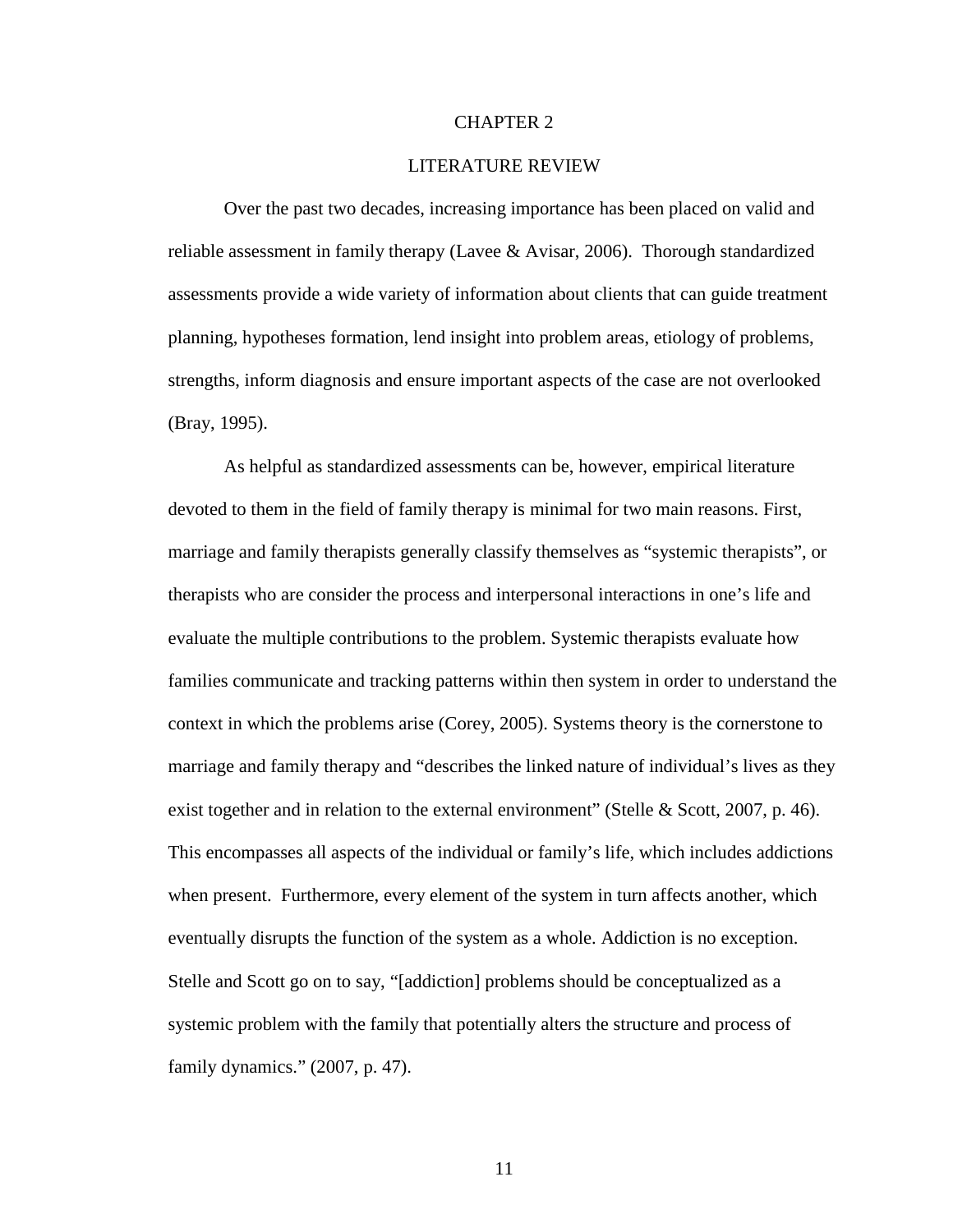Concepts underlying a systemic perspective include equifinality, multifinality, and circularity (de Shazer, 1985). Standardized assessments, on the other hand, tend to value content and the individual perspective, and do not have ways to attend to the core components of systemic process. Assessments typically offer little to no information on how multiple people behave and communicate, identify what roles they play within the system and therefore do not provide much information that gives insight into interaction patterns, family context, but rather provide factual information or interpretations of the individual. This is supported by Bray's (1995) report which states that many family therapists do not see how standardized assessments apply directly to their practice, thus undermining their use within treatment. Other practical issues regarding administration include the timing (do you do an exceptionally long session to do an assessment with each family member/partner?) and the structure (do you conduct the assessment individually or with family members/partner present?). To illustrate the point, in a chapter on evidence-based practice regarding substance abuse, Glicken (2005) suggests using the CAGE assessment to assess for substance abuse. The CAGE is an acronym for: cut, annoyed, guilty and eye-opener. Clinicians are instructed to ask clients the following questions:

1: Have you ever felt you should cut down on your drinking?

2: Have people annoyed you by criticizing your drinking?

3: Have you ever felt guilty about your drinking,

4: Have you ever had a drink first thing in the morning to get rid of a hangover? While this method undoubtedly holds value, it is clearly aimed only at alcohol consumption and does not address anything related to the family or couple relationships.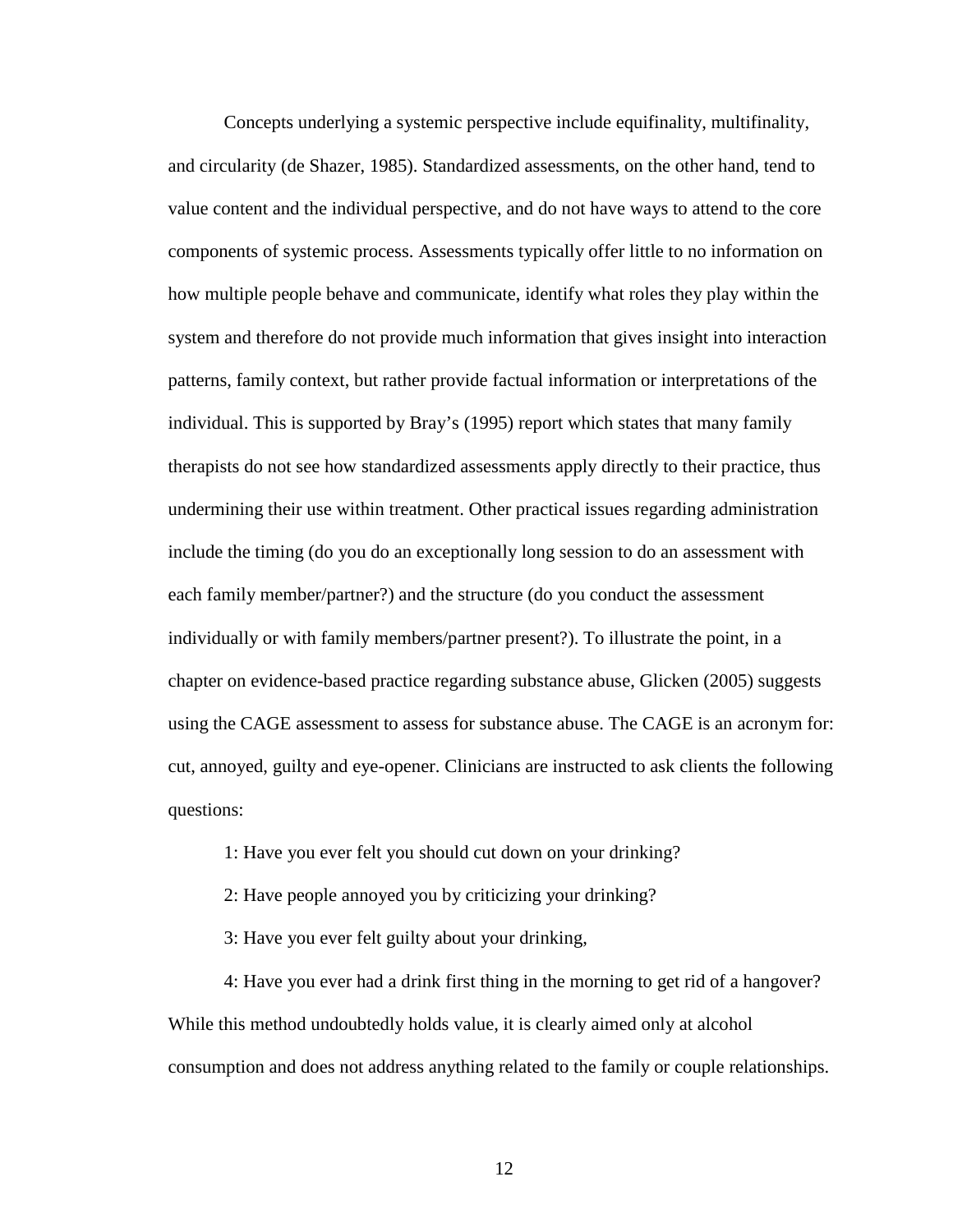Secondly, merely developing and testing and/or norming systemic assessments can be extremely difficult. Most practicing marriage and family therapists have completed their education with a master's degree as their terminal degree. In most programs at the aster's level, there may only be 1-2 courses in research methodology, and minimal training, if any on psychometrics. Therefore, therapists at the master's level do not have the skills or training to develop a psychometric instrument, nor the adequate sample size to test or administer an assessment. Because assessments are typically oriented to individuals, there are few therapists who can manage data from multiple individuals on an assessment (either the second member of a couple or members of a family, who may all be at different developmental levels).

#### **Challenges of Implementing Assessments**

Assessment in marriage and family therapy typically takes the following forms: client self-report, and observation (Bray, 1995). Client self-report is the most common form of assessment and observation is the primary method used in research and clinical assessment of families. The foremost problem to self-report is that client report is simply the client's perspective on the matter at hand and observational methods are open to clinician interpretation and bias (Bray, 1995). Besides therapists' beliefs that structured assessments do not have direct application to clinical practice, Bray (1995) reports assessment measures have been created in research contexts, are not directed towards clinical practice, and are confusing in the constructs measured. Specifically, researchers (who often develop assessment measures) use different names, labels and constructs than clinicians, but in reality are referring to the same thing. These factors contribute to the lack of utilization of formal assessment measures in family therapy.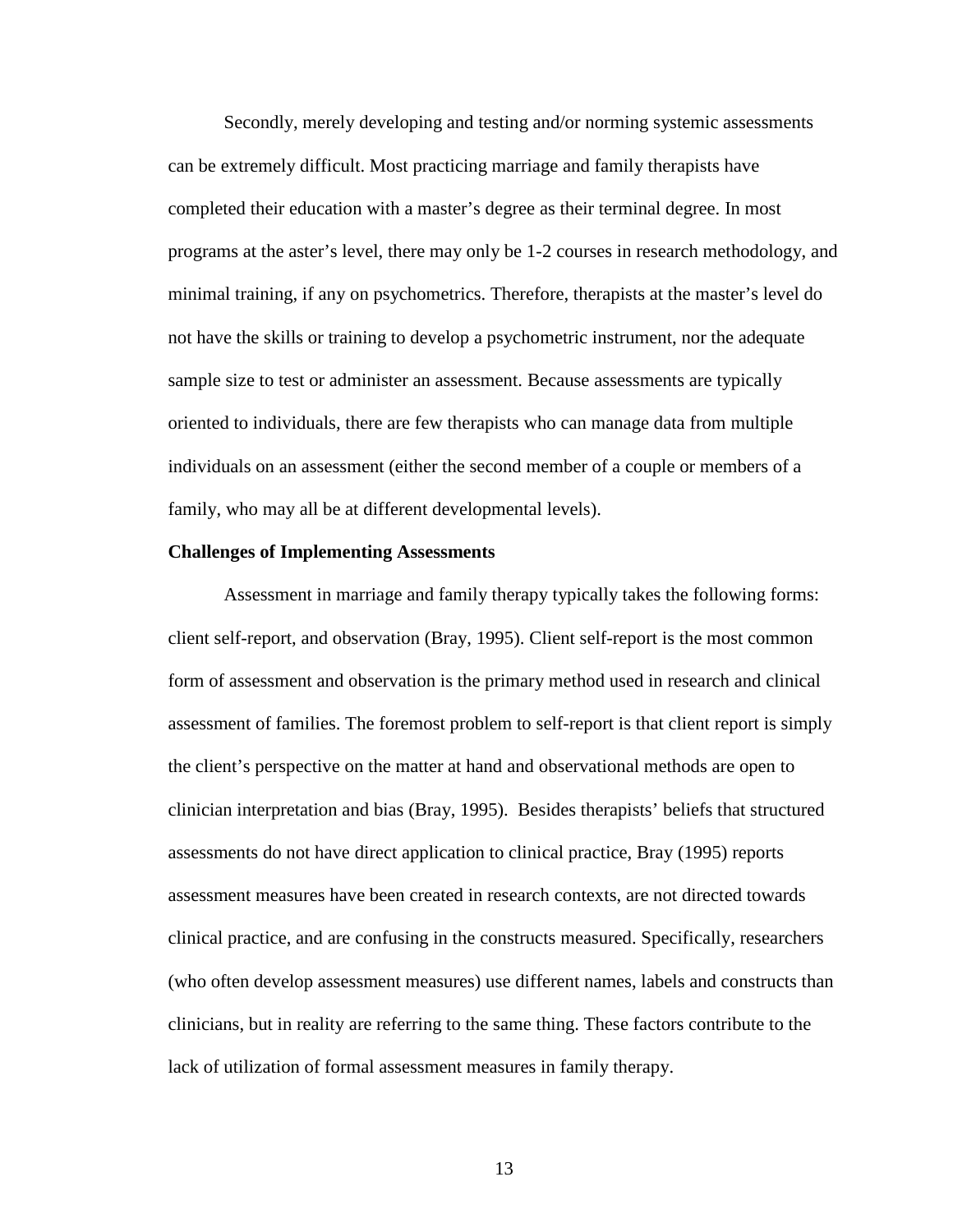There also seems to be little consensus on what a valid, reliable, and systemic assessment looks like and how it is conducted. According to Gassman, Demone, and Albilal, "one would expect specialists social workers and otherwise to ask standard questions about substance use and abuse [they] may not have the sensitivity training or organization support to assess their clients routinely for such problems" (2001 p. 137). Gassman, Demone, and Albilal (2001) surveyed master's of social work students regarding the amount of training they received in the area of alcohol and drugs. They also asked students to rate their self-confidence in the area of addictions assessment. The authors found students who received more training in alcohol and drugs were more likely to serve clients with substance abuse problems, conduct substance related assessment and felt more confident in their ability to conduct an addictions assessment. This study suggests that clinicians do not feel they receive adequate training or support to conduct an addictions assessment. Based on typical training models, MFTs receive basic training in substance and addiction issues; therefore, family therapists are not always familiar with questions to ask or cues regarding substance use (The Center for Substance Abuse 2004, p. 42).

In addition to outsiders' perspectives that addiction assessment procedures are subpar, the practitioners themselves may also be aware that their procedures are falling short. Broekart, Soyez, Vanerpasschen and Vandervelde report "[staff] was aware that they needed to change their professional approach [for assessment" (2001 p. 135). Lee Za, Dal-Yob, Cha and Arokiasamy (2008) also state, despite the identification of substance abuse dual diagnosis and mental health counseling as emerging practice, there is a lack of adequate training among professionals. Both of these examples indicate the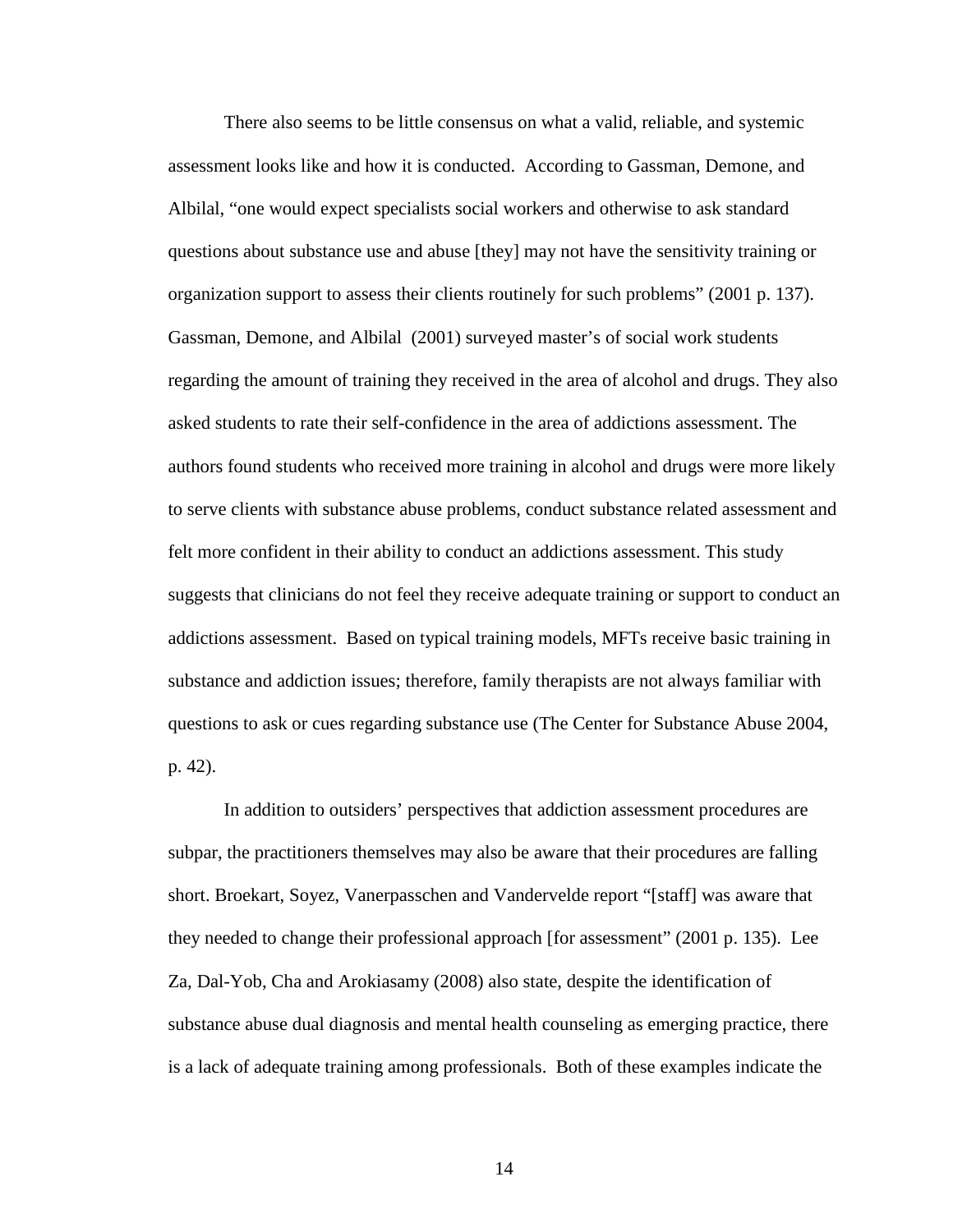shortage of attention to the area of addiction assessment is related to a deficit in training and knowledge rather than a lack of recognition for the significance of assessment.

*Substance Abuse Treatment and Family Therapy: A Treatment Improvement Protocol* (*TIP 39*) is a comprehensive treatment guide for marriage and family therapists working with substance abuse published by the Substance Abuse Center, a division of the U.S. department of Health and Human Services substance abuse and mental health services administration (SAMHSA). The *TIP 39* directs family therapists on substance abuse treatment within the family context. This guide connects various family therapy theories with substance abuse treatment. In addition, *TIP 39* offers information on addictions within family, the impact of addictions, considerations for special populations, and potential policy and procedure problems that may arise when working with families affected by substance abuse.

*TIP 39* notes family therapy assessments often based on observation of family interactions. The areas of attention typically include family dynamics, triangulation, confrontation, and conflict. In addition, the observational assessment can be aimed at highlighting strengths, depending on theoretical viewpoint. The typical method of assessment in family therapy is rarely adequate for obtaining information relating to addiction (2004, p. 42). This suggests that a more formal assessment relating to addictions is potentially necessary and beneficial to treatment. MFTs should be trained in screening for substance abuse and be aware of the role that substance abuse plays in family dynamics (The Center for Substance Abuse, 2004, p. 42), which acknowledges the need for addiction related assessment training for MFTs as well as the significance of the assessment itself.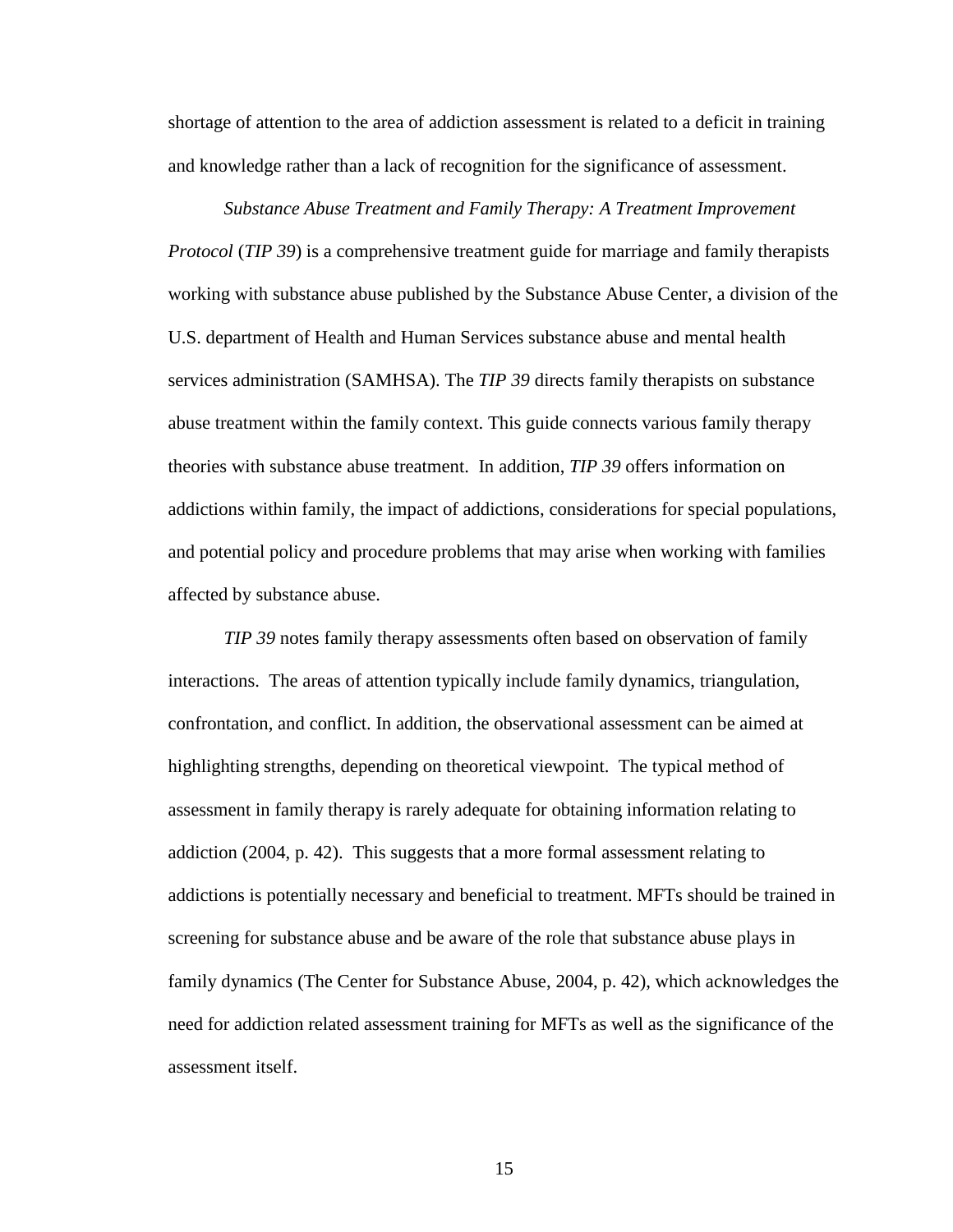A study conducted by Schacht, Dimidjian, George, and Berns (2009) is of particular importance to this study. The authors examine the assessment practices of couple therapists as they relate to domestic violence and lend support to the design of the present study. The 2009 study employs a survey of 620 MFTs targeting their assessment procedures as well as a series of demographics questions. "The results of this study suggest the majority of couple therapists do not routinely engage in widely recommended domestic violence screening practices, which include screening all couples using standardized questionnaires" (Schacht, et al 2009, p. 55). Yet systemic therapists are trained to identify how multiple layers of a client's context contribute to, alleviate, and otherwise influence their focus of treatment (Stelle  $&$  Scott, 2007). Hence, assessment aimed to uncover the presence of additions is imperative to family treatment because good systemic treatment will inherently likely affect the roles of the family and other elements of the context in which the problem is embedded. If the presence of addiction is detected within the assessment phase, such elements and potential challenges could be addressed directly.

Substance abuse and dependence including nicotine, illicit drugs and alcohol are commonly comorbid with a variety of mental health disorders (Swendsen, 2010). A 2010 study conducted by Swendsen et al examines at the results of the National Comorbidity Survey by utilizing a ten-year follow up design. The baseline data from the original survey was used as a comparison for current results. The participants repeated the survey approximately ten years later and the results of the two surveys were compared using multivariate logistic regression analysis and controlled for factors such as sociodemographic characteristics as a means to approximate associations of mental disorders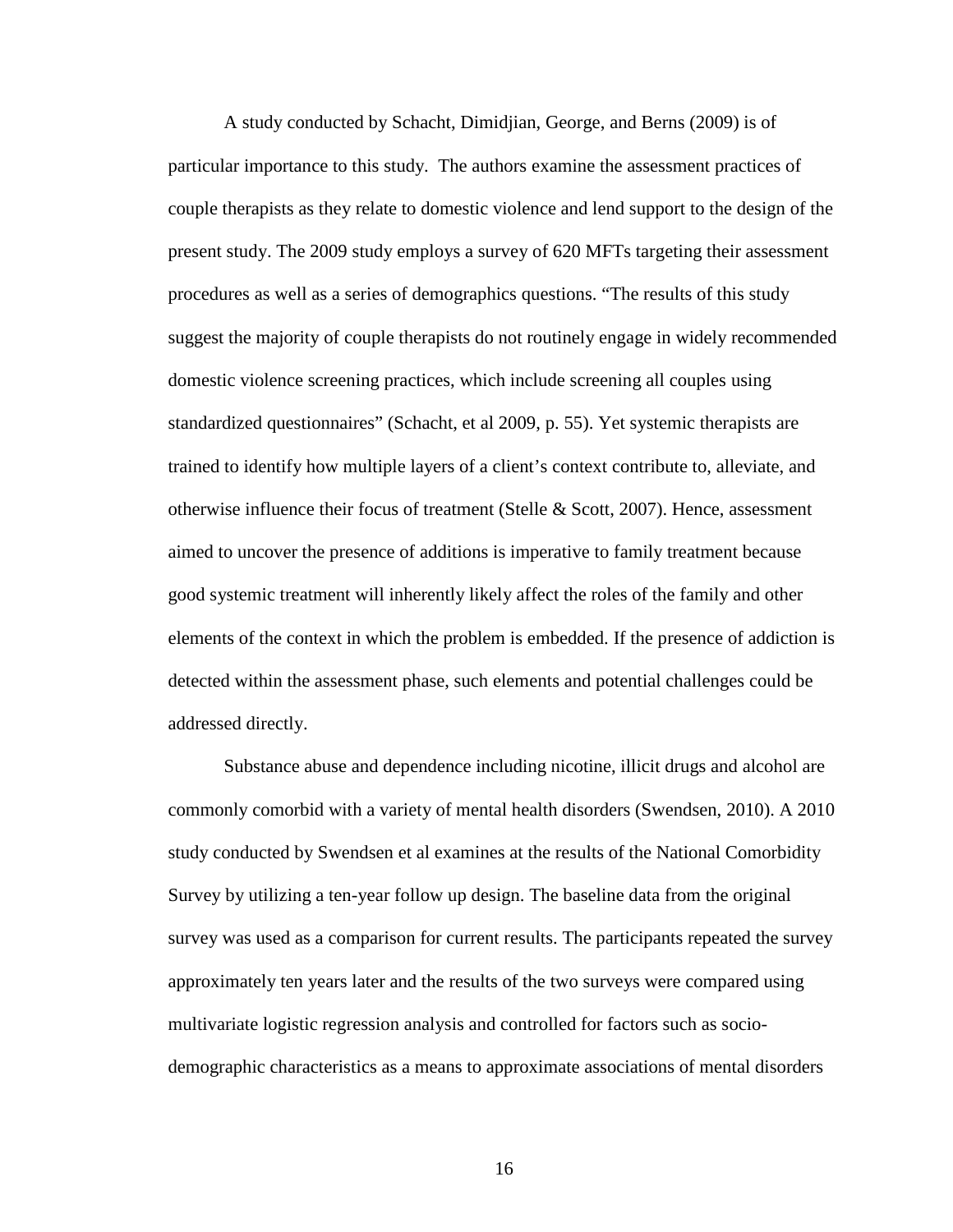individually within the baseline, with first use, and age at follow up for each substance (Swendsen et al, 2010). Swendsen et al. (2010) found that behavior disorders and preexisting substance use were the strongest predictors of a transition from mental health disorders into comorbid substance abuse or dependence. In addition, mood and anxiety disorders had a high association with comorbid substance abuse or dependence (Swendsen et al., 2010).

The findings of Swendsen's study are consistent with previous research on mental health diagnosis and substance abuse or dependence. This substantiates the notion that there is a significant association between substance abuse and dependence and mental health disorders and furthermore confirms that mental disorders are a risk factor for substance use (Swendsen et al., 2010).

In addition, a study conducted by Feske et al (2007) found a correlation between borderline personality disorder in women and substance abuse and/or dependence. This study utilized a baseline design using the Structured Clinical Interview for *DSM-IV-TR* where participants were asked a series of questions over several interviews. Feske et al (2007) acknowledge that the random sample utilized in this study was rather small and may not generalize to the other populations and suggest further studies should be done on this topic.

The findings of these studies are directly tied to the importance of addictions assessment in treatment. The association of mental health disorders with addiction behavior suggests the majority of the clients treated by MFTs treat are at risk for addiction. Feske et al (2007) recommended that clinicians working with female clients suffering from borderline personality disorder take care to assess for addiction behaviors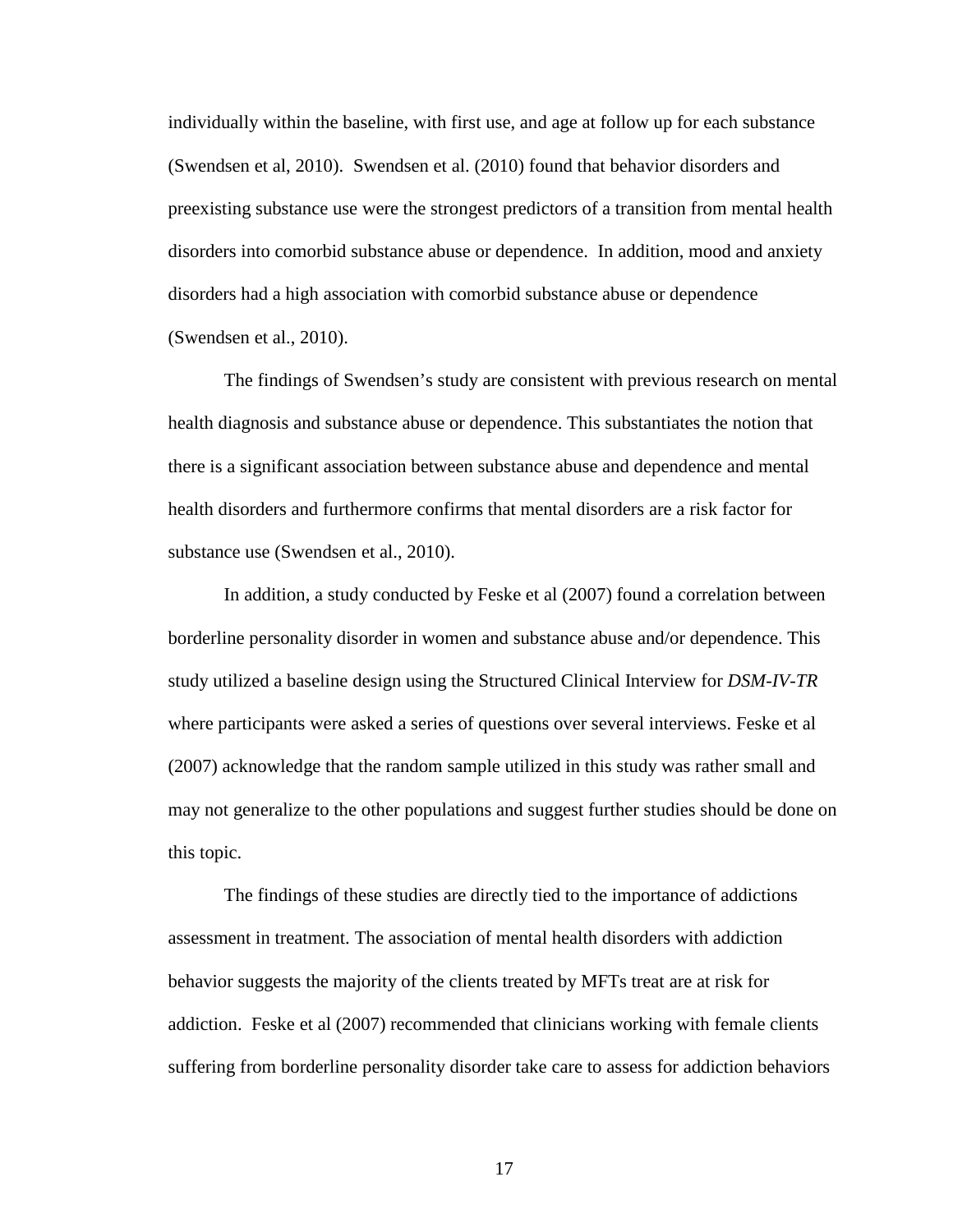in order to address both the personality disorder and substance use issues either concurrently in treatment or to refer to other sources to addresses the problems in a parallel. Addiction assessment is imperative to reveal the presence of addiction or of behaviors that could lead to addiction. This allows the therapist to address addiction issues at the appropriate level such as preventative psychoeducation, addictions counseling, or inpatient treatment depending on the severity of the addiction behaviors.

Given the intricacies and challenges to conducting addiction assessment within the field of marriage and family therapy comorbid with the significant problem of addiction in the desert Sothwest, the purpose of this study was to evaluate the extent to which marriage and family therapists were assessing for addictions. Hypothesis 1 is that marriage and family therapists are not routinely initiating addictions assessments. Hypothesis 2 is that when they do assess, a majority of marriage and family therapists conduct their assessment through informal methods.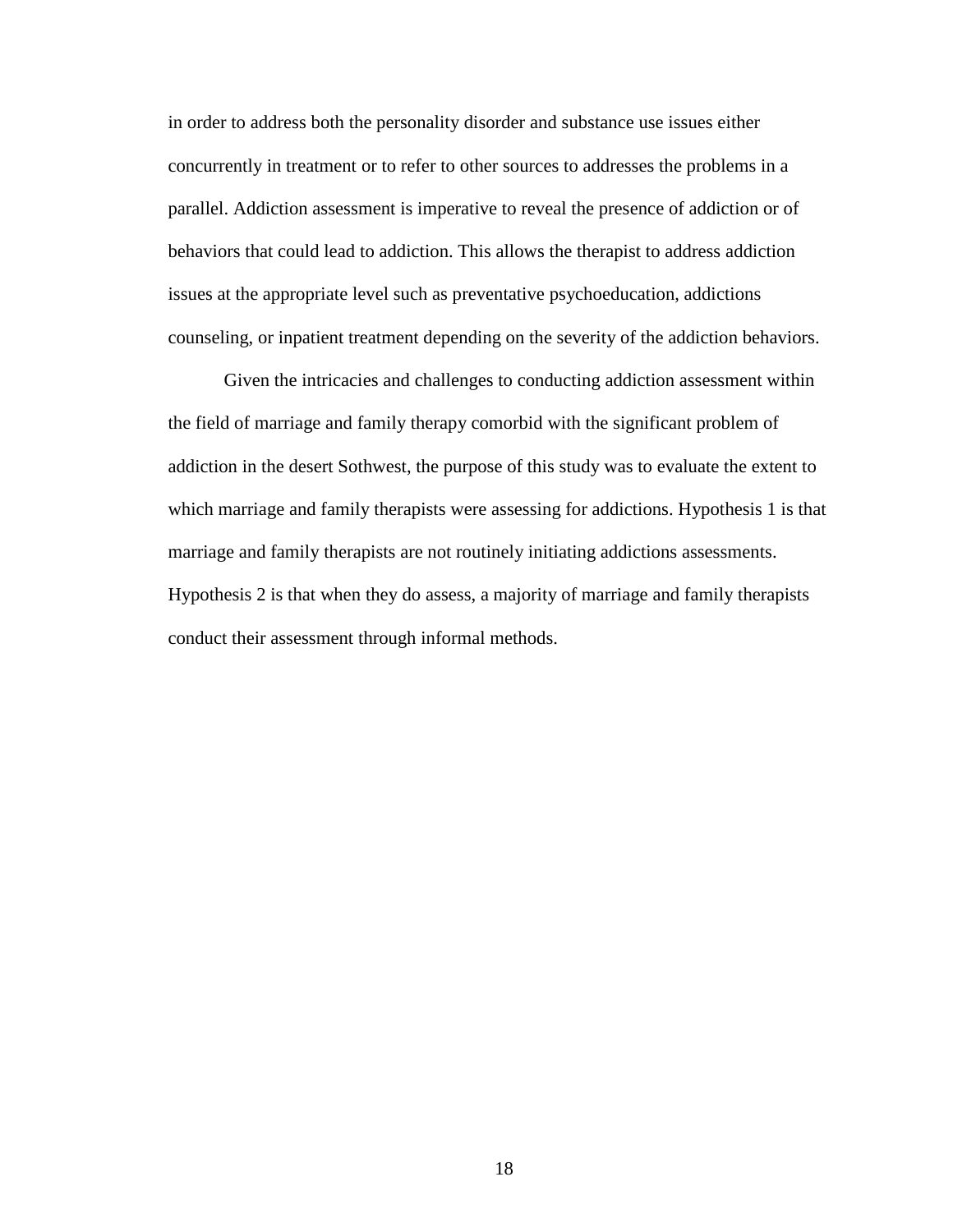#### CHAPTER 3

#### METHODOLOGY

#### Participants

 The participants of this study were licensed marriage and family therapists (MFTs) who are not dually licensed as licensed drug and alcohol counselors (LADC). LADCs were excluded because additional training and experience in the area of drug and alcohol counseling predisposes them to be more sensitive to and assess for the presence of addictions. In addition, MFTs who are also licensed drugs and alcohol counselors are more likely to be working in a practice that specializes in addictions treatment and/or issues. Therefore, addictions assessments are more likely to be part of the standard procedures of that practice.

 Participants for this study were recruited by means of invitation (Appendix 1) to participate in the study. Therapist contact information was obtained using the Therapist Locator feature of the American Association of MFTs website. Participants were recruited from Nevada, Arizona, and New Mexico. Licensed MFTs chose to participate in the study at their convenience. Participants were not offered any kind of incentive or compensation for completing the survey.

#### Instrumentation

The present study and the survey instrument regarding therapist initiated addiction assessment procedures was based on a study on domestic violence assessment procedures of MFTs by Schacht, Dimidjian, George, and Berns (2009). The successful implementation of the survey instrument in the 2009 Domestic Violence Assessment study supports the design of the survey for this study. In addition, the methods of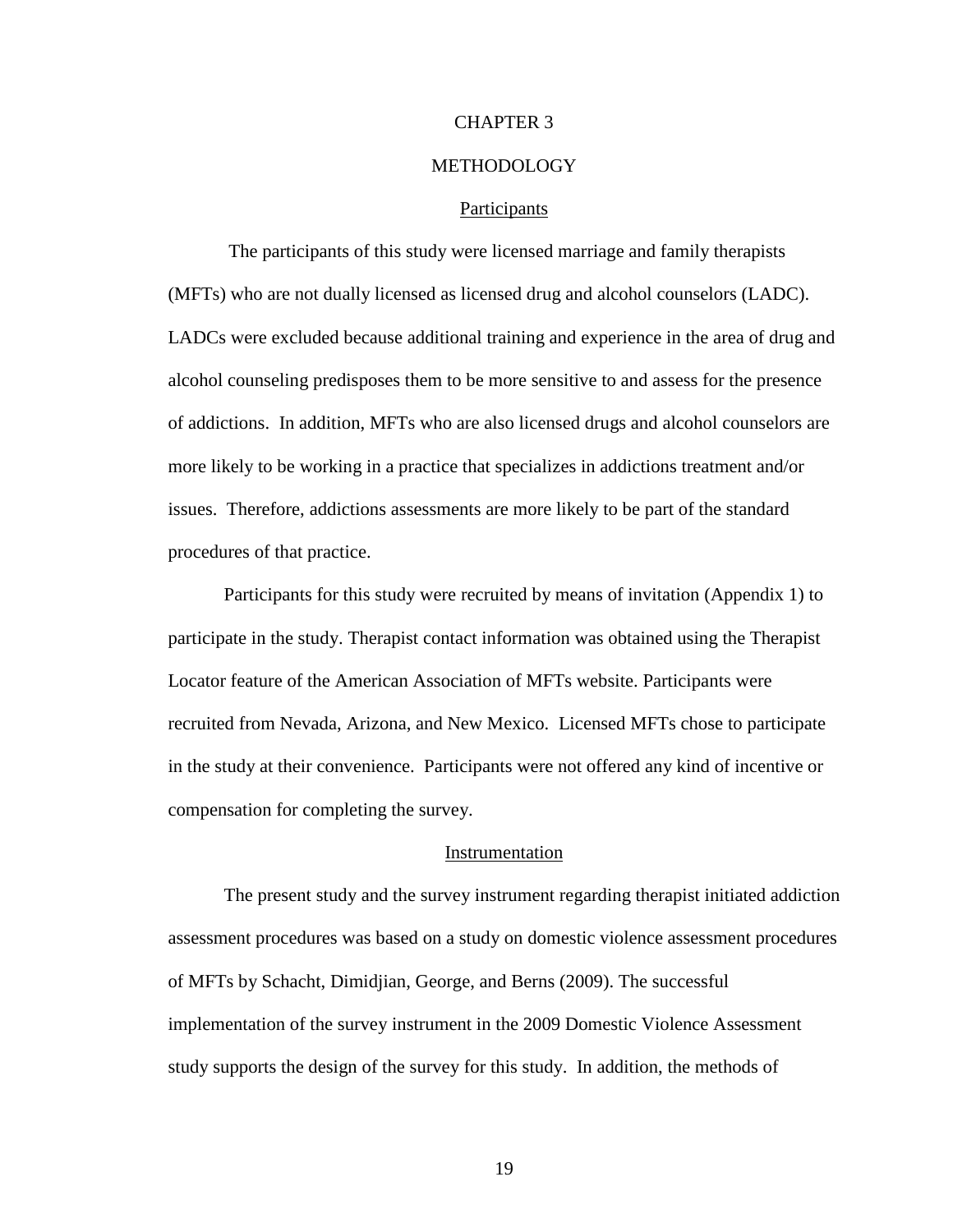recruiting were conducted in a comparable manner to the 2009 study. The success of the recruiting techniques for the Domestic Violence Assessment study produced a satisfactory number of participants, and supported the methods of recruitment for the addictions study.

 The study utilized a web-based survey (Appendix 2) using QuestionPro software. The participants were provided with a web link to the survey, which they were able complete at their convenience. The survey included nine questions regarding the assessment procedures of the participants. I chose to ask questions about each area of addiction in order to account for differences in likelihood to assess for certain types of addiction. In addition, the survey included nine demographics questions. The specific demographics questions were chosen to reveal potential factors that influenced the likelihood of the participants to assess for addiction. Some the factors that may affect awareness of addiction include but were not limited to: type of practice, type(s) of degree(s) held, and number of addictions conferences attended per year.

 Prior to beginning the survey, the participants were provided with an informed consent. Participants had to accept the terms of the informed consent before they could access the survey. By clicking on the "accept" option the participants were informed that they were "digitally signing" the informed consent document. The participants were informed that their "digital signature" indicated they read, understood, and accepted the informed consent document. These measures were in place to ensure all participants were aware of the risks and benefits of participating in this study. The participants were not able to access or view the survey questions until after they accepted the informed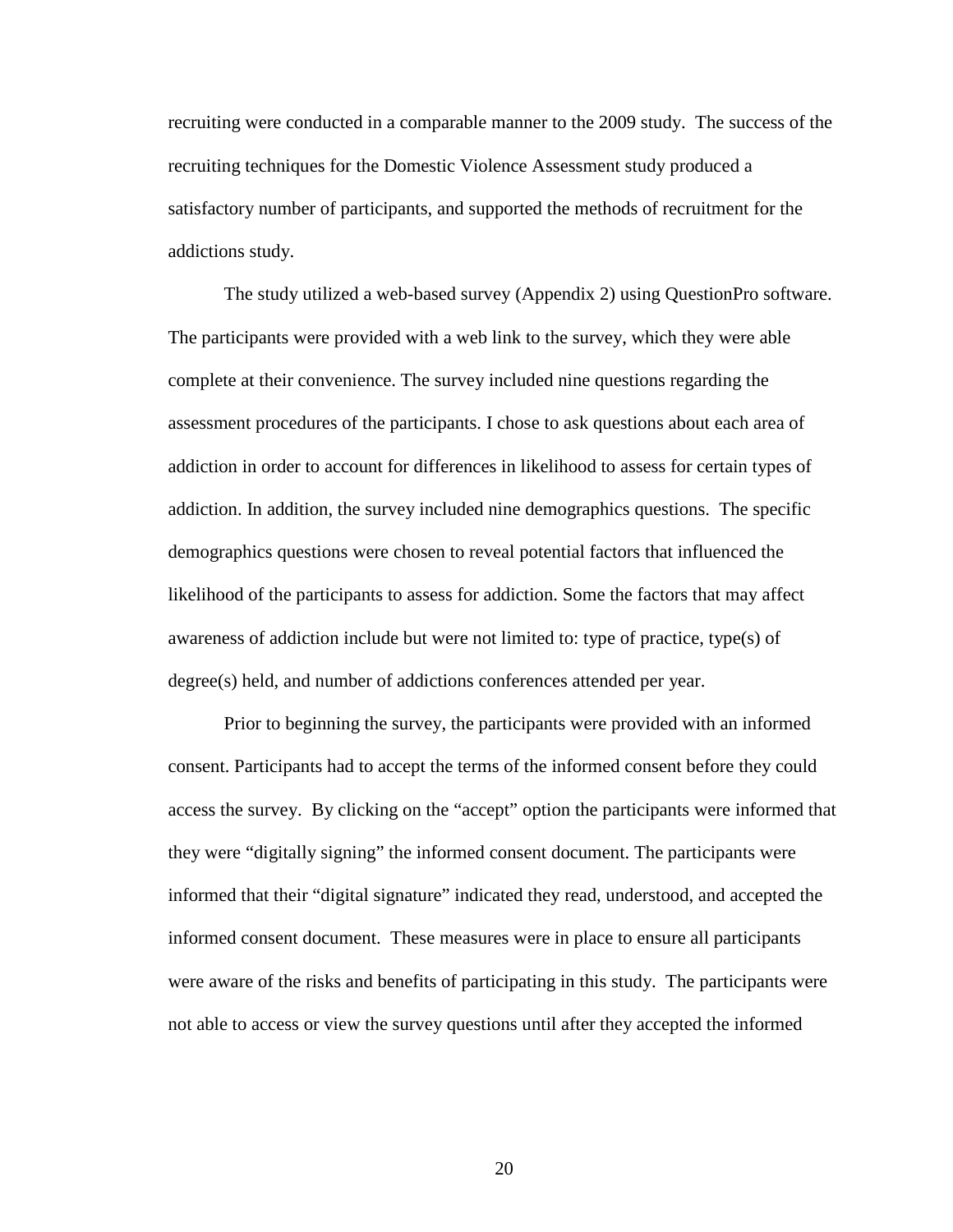consent to ensure the content of the survey did not influence their acceptance or decline of the informed consent.

 Participants were required to answer all questions to reduce the amount of missing data. The data was collected directly from the survey program. The frequencies of each answer for each item regarding addiction assessment were collected. Data from the demographics portion of the survey was collected in terms of frequency of answers as well.

#### Procedures

Participant selection was based on the targeted population. The participants were initially invited to take part in the study through email contacts provided on Therapist Locator. Therapists from Nevada, Arizona and New Mexico were invited to participate. Therapists were emailed an invitation to participate in the study that included a link to the survey. Therapists could then elect to participate complete the survey. This was done to obtain a variety of participants with different backgrounds and areas of expertise. In addition, it allows for participation of clinicians throughout the Southwest Region. This was done to obtain a random and diverse sampling of participants, which would increase the ability to generalize the results of the study. Participants were also recruited through subsequent methods when the Therapist Locator recruitment method was deemed inappropriate (for further discussion of this matter, see the Discussion section). I alternatively decided to advertise the survey on the Nevada MFT listserv, but its operations were also terminated within two weeks of posting the survey.

 Due to the method of recruitment through the Association for Marriage and Family Therapy affiliation, there is the possibility that the sample may not be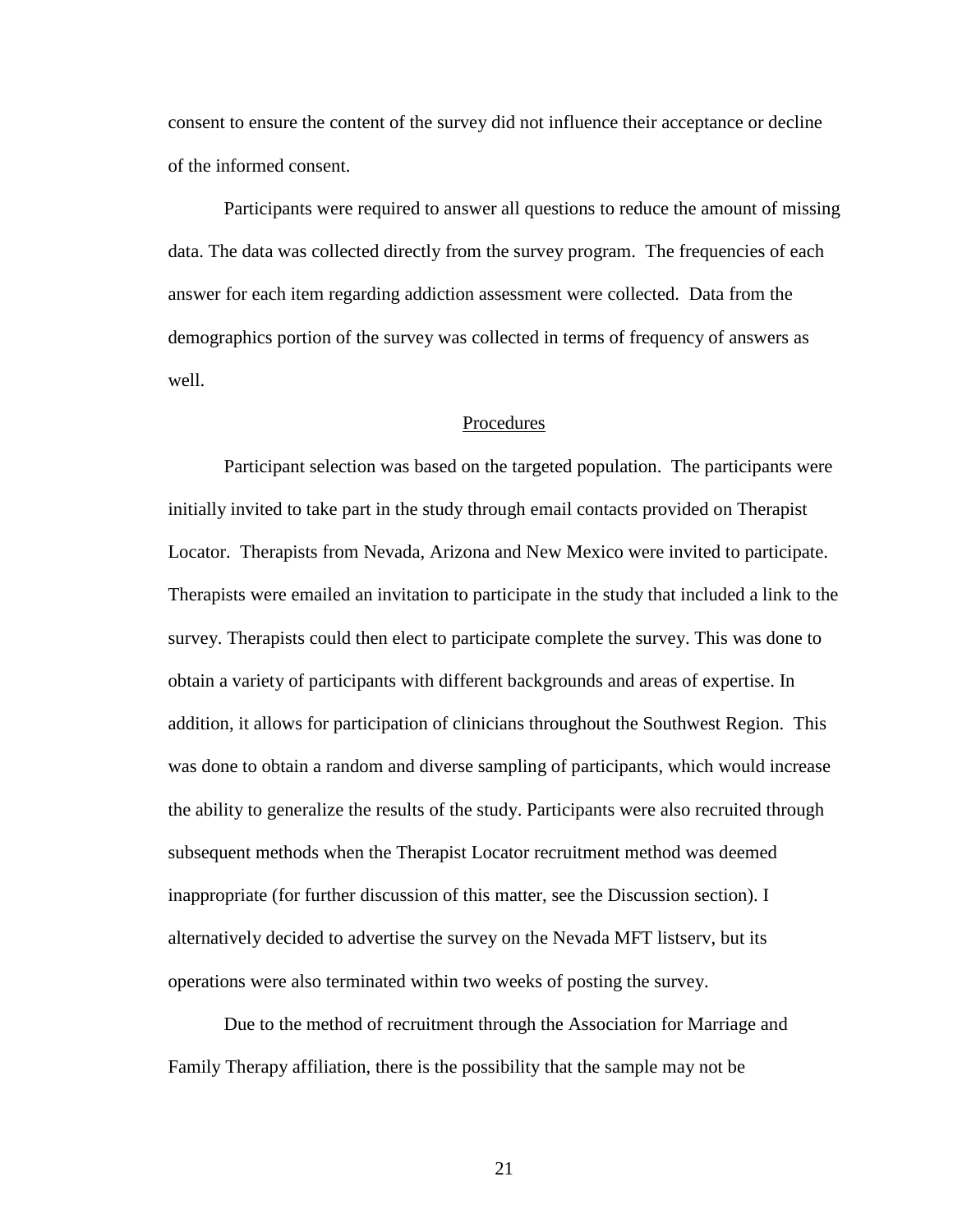representative of the general population. Affiliation with the association could result in a sample that is more likely to be active in the professional community and may be more likely to have more exposure to literature, education, or training surrounding addictions issues than those who are not part of the professional organization.

#### Analysis

In order to determine if MFTs are assessing their clients for addictions I examined the frequency of each response to each survey item. The Statistical Package for the Social Sciences version 17 (SPSS) was utilized in order to perform a chi-square for each survey item to compare the expected number of responses for each item with the actual number of responses from the survey. "A chi-square tests for goodness of fit uses sample data to test hypotheses about the shape or proportions of a distribution. The test determines ho well the obtained sample proportions fit the population proportions specified by the null hypotheses" (Gravetter & Wallnau, 2005 p. 456).

This provided information to determine whether my hypotheses that MFTs are not assessing all their clients for addictions and that they are using informal assessment techniques if they are assessing for addictions in their practices was supported. In addition, the data was analyzed in search of potential factors that could influence the likelihood of the participants to assess for addiction. Some the factors that may affect awareness of addiction included but were not limited to: type of practice, type(s) of degree(s) held, and number of addictions conferences attended per year. The data was also analyzed to reveal factors that could contribute to the likelihood of therapists to assess for a particular addiction behavior over another.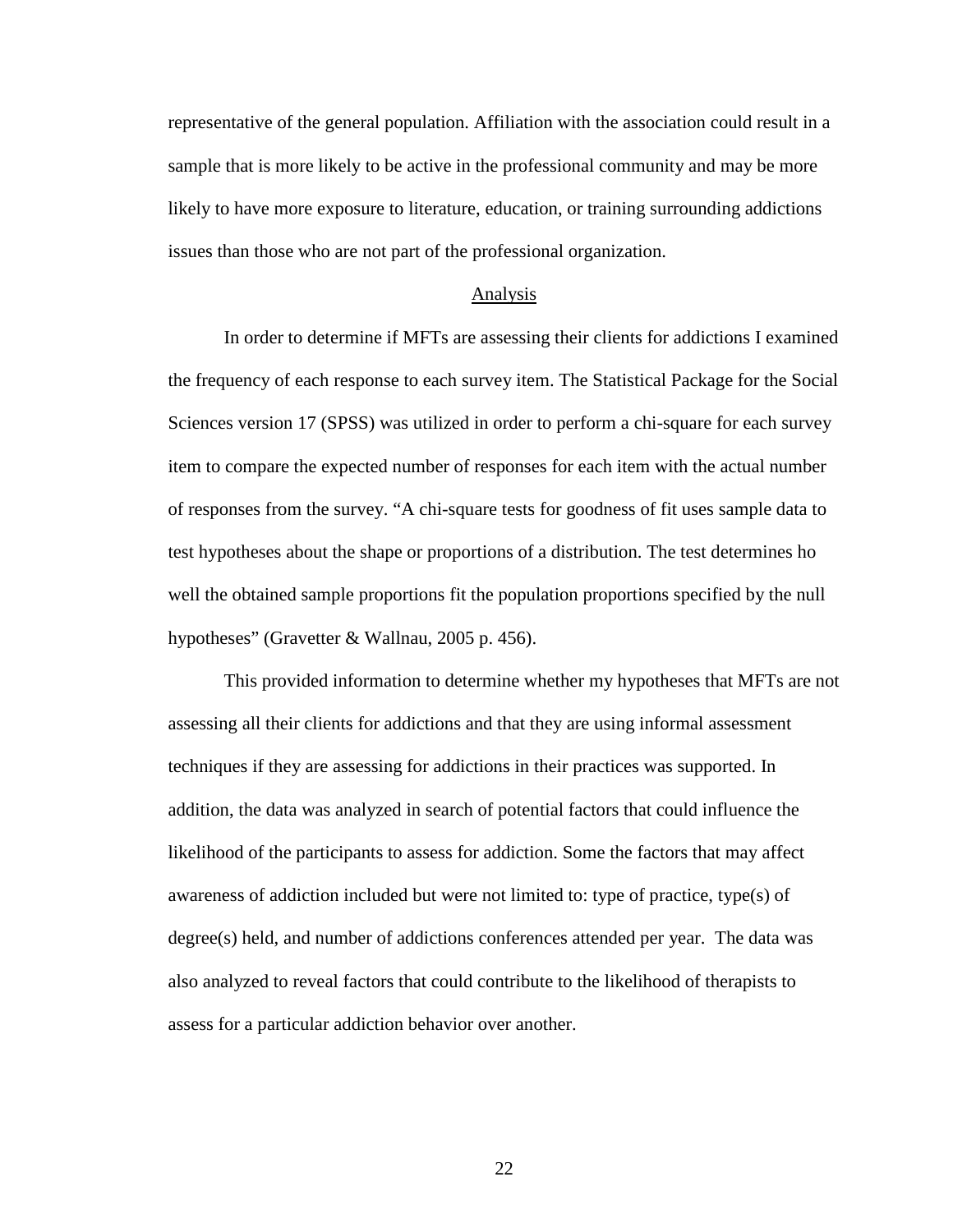## CHAPTER 4

# RESULTS

#### **Demographics**

 The survey was distributed to 211 MFTs via email. A total of 24 participants completed the survey, resulting in a response rate of 11.37%. Twenty-six of the people who did not complete the survey at least viewed it, and 29 participants ultimately began the survey, with 24 completing it. The completion rate was 82.76%.

 Participant ages ranged from 31 to 74 years with a mean age of 45.9 years. 8 of the participants reported residing and practicing in Nevada, while 10 reported residing in New Mexico, and 6 reported residing in Arizona. Years in practice ranged from 1 to 37 with a mean of 11.7 years in practice. The average weekly caseload of participants ranged from 4 to 40 with a mean of 20.3 cases per week.

 Tables 1 through 3 display demographics data collected from the survey. The tables serve to compare various demographic factors and potentially provide information regarding the propensity for MFTs to initiate addiction assessments.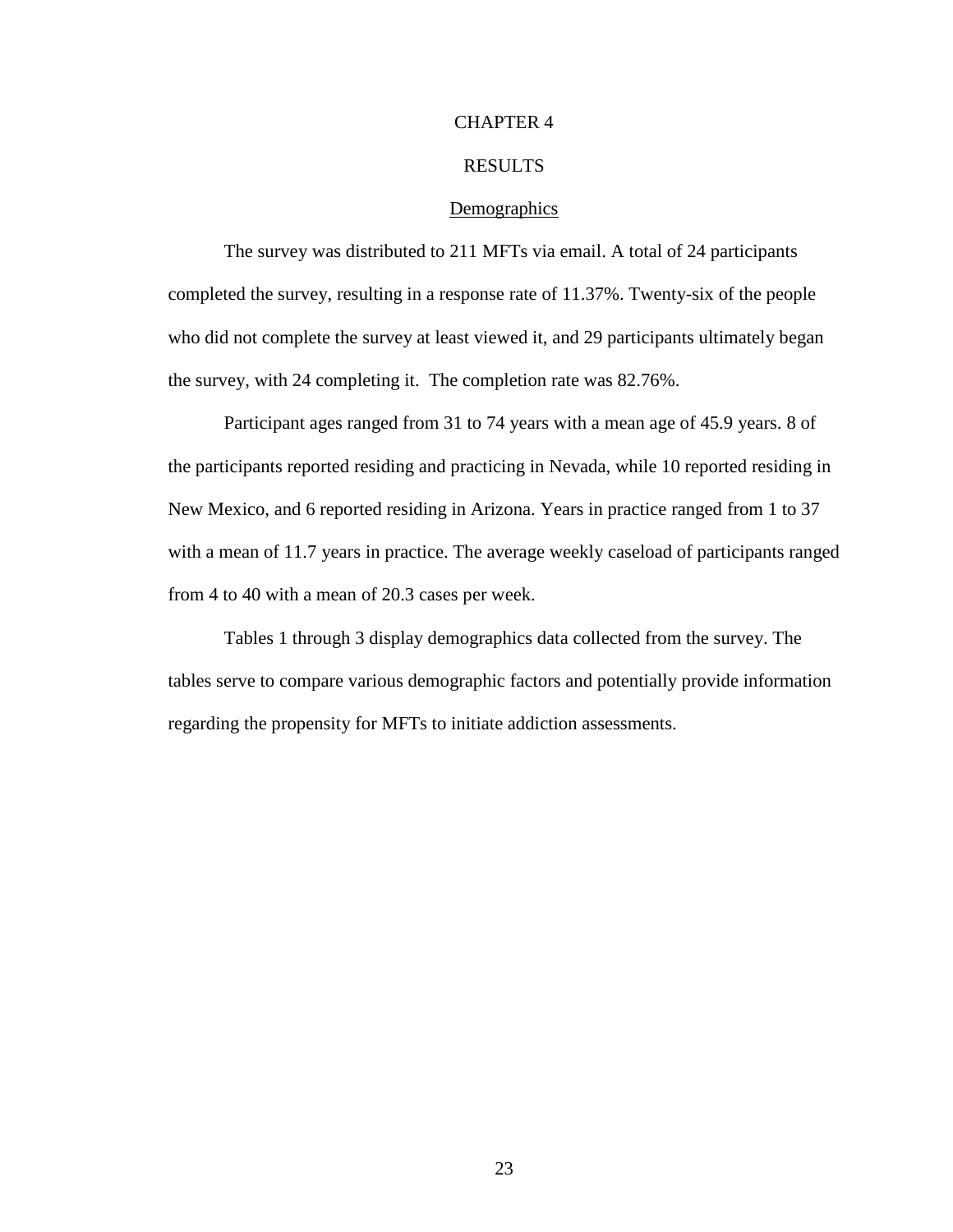| <b>Type of Practice</b>                   | <b>Average Number of Addiction Related CEUs</b><br>in past year |
|-------------------------------------------|-----------------------------------------------------------------|
| Private practice                          | 5.25                                                            |
| Within a private clinic                   | 20.3                                                            |
| Within a government agency                | 12                                                              |
| Within a non-profit agency                | 5                                                               |
| Within a college setting                  | 16                                                              |
| Within a school setting (grades k-<br>12) | 6                                                               |

Table 1 Type of Practice and CEUs

Table 1 compares the type of practice participants reported working in with the average number of addiction related continuing education credits participants reported receiving during the last calendar year. Participants were able to select all types of practices in which they work. Twenty participants reported working in private practice, three reported working in a private clinic, 3 reported working within a government agency, 3 reported working within a non-profit agency, 1 reported working within a college setting, 1 reported working in a school setting, zero reported working within a hospital setting, and zero participants reported working in another type of practice.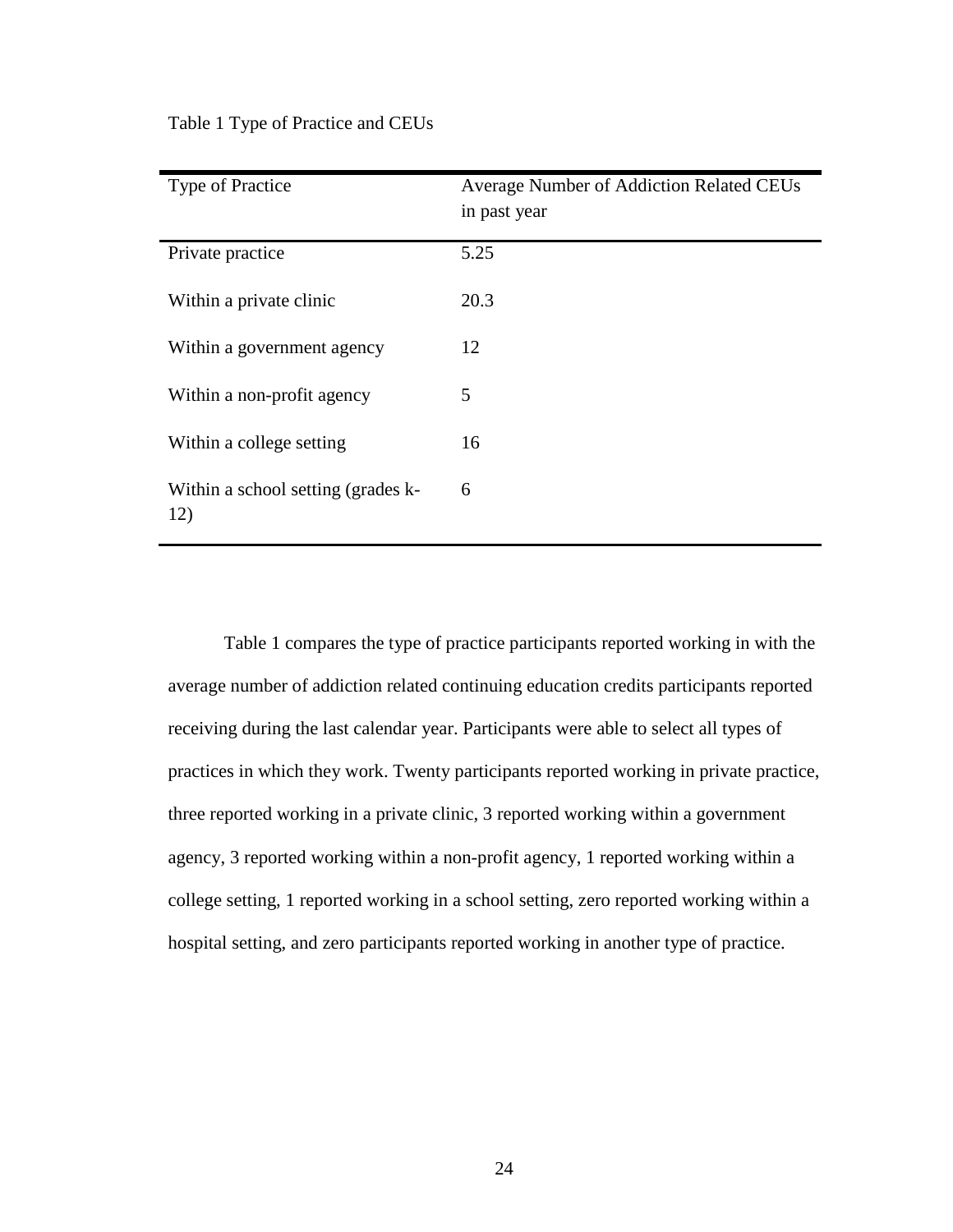| Degree Held                           | Average Number of Years in Practice |
|---------------------------------------|-------------------------------------|
| Master: Marriage and Family Therapy   | 10.2                                |
| Master: Counseling                    | 15                                  |
| <b>Master: Counseling Psychology</b>  | 11.6                                |
| Master: Other                         | 8.5                                 |
| Doctoral: PhD Psychology              | 8                                   |
| Doctoral: PsyD Psychology             | 5                                   |
| Doctoral: Marriage and Family Therapy | 8                                   |
| Doctoral: Other                       | 37                                  |

Table 2 Degrees Held and Years in Practice

Table 2 compares the degrees held by the participants with the number of years in practice. In this particular survey item, participants were asked to select all that apply to account for participants who hold multiple degrees. Seventeen participants reported having a master level degree in marriage and family therapy. Two participants reported having a master level degree in counseling. Four participants stated they have a master level degree in counseling psychology. Zero participants reported having a master level degree in social work, and two participants reported having another type of master level degree. Other types of master's level degrees included secondary education, art therapy, and psychology and human relations.

One participant reported having a doctoral level degree in psychology (PhD) and one participant reported having a doctoral level psychology degree (PsyD). One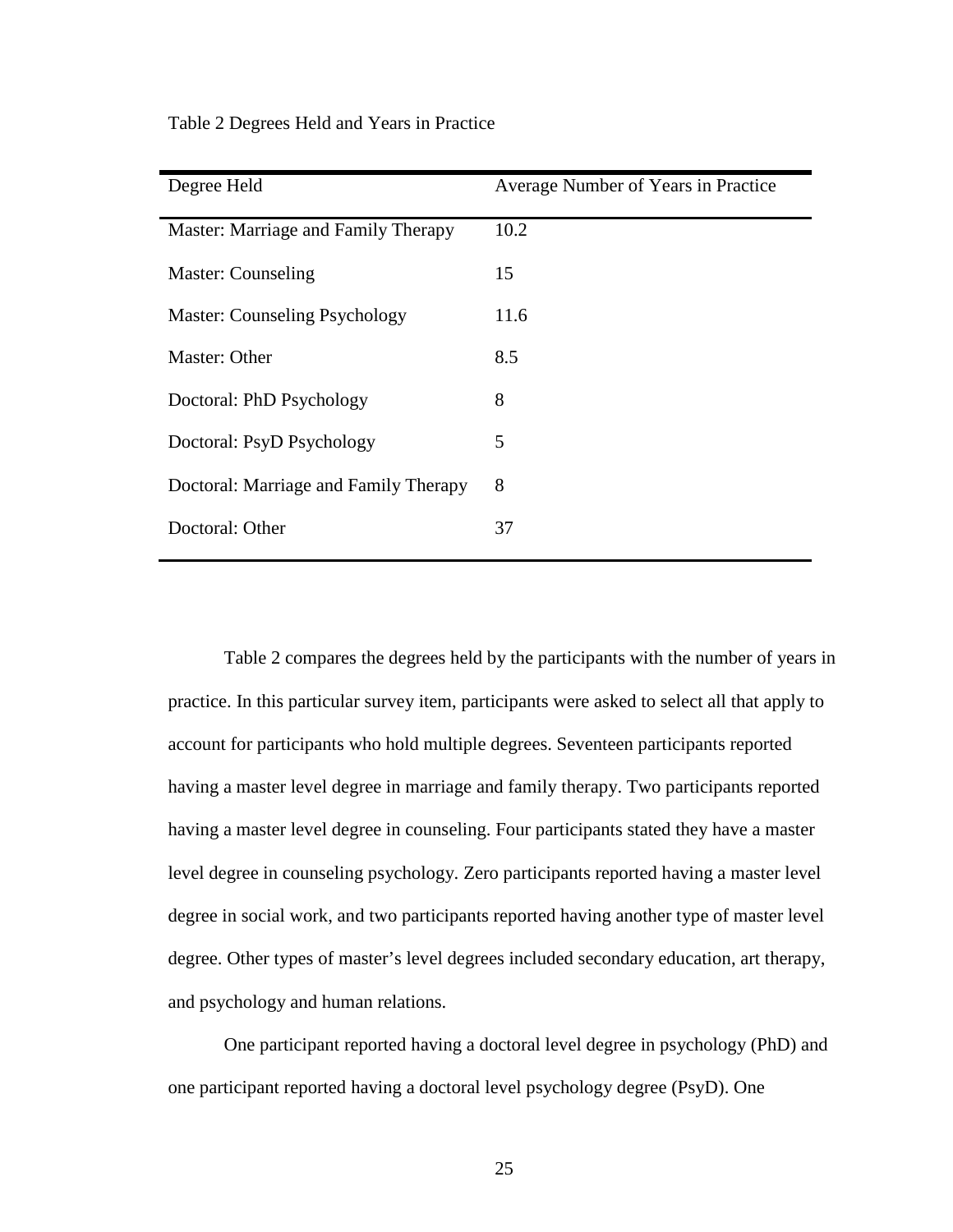participant reported having a doctoral level degree in marriage and family therapy. One participant stated they had another type of doctoral level degree. Other types of doctoral degrees included family studies.

Table 3 Types of Practice and Average Caseloads

| <b>Type of Practice</b>                  | <b>Average Weekly Caseload</b> |
|------------------------------------------|--------------------------------|
| Private practice                         | 19.2                           |
| Within a private clinic                  | 33.3                           |
| Within a government agency               | $\overline{4}$                 |
| Within a non-profit agency               | 13                             |
| Within a college setting                 | 28.5                           |
| Within a school setting (grades $k-12$ ) | 25                             |

Table 3 compares type of practice with average weekly caseload. Participants were asked to report their average weekly caseload. No distinction was made for participants who may work in multiple settings. Based on the data collected in this survey participants working in a private clinic have the highest weekly caseload whereas participants working in a government agency have the lowest weekly caseload.

# Hypothesis Testing

 In the present study, I was interested in examining whether MFTs in the Southwest United States were routinely assessing for addictions. My first hypothesis is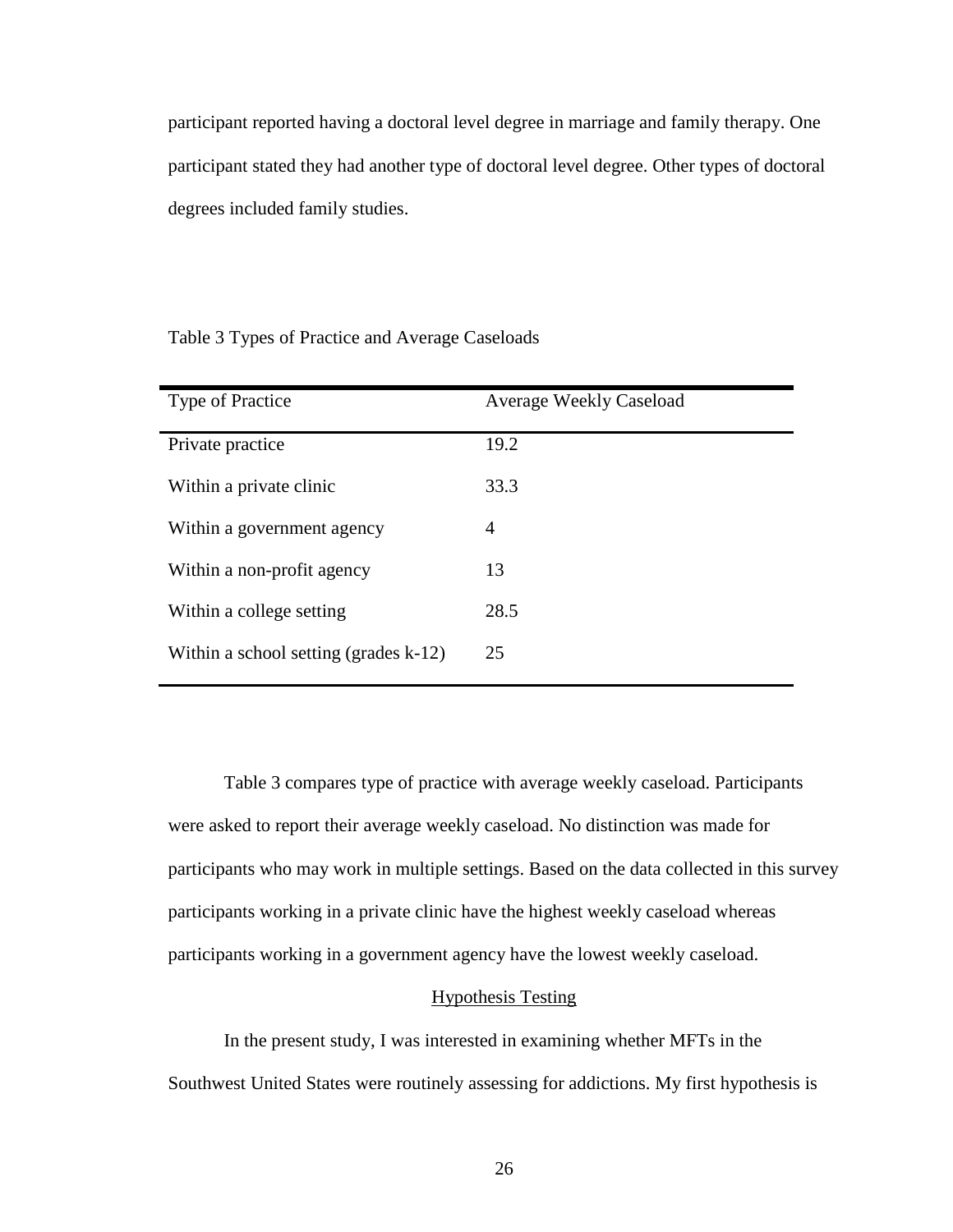MFTs are not routinely initiating addictions assessments. My second hypothesis is MFTs who are assessing for addiction are utilizing informal methods of assessment.

A chi-square was used to evaluate whether there were significant differences in the number of therapists using particular assessment procedures. The significance level used was  $p < 0.05$ . I assumed that the procedures people were using would be equally distributed among the participants. In other words, I assumed that each assessment strategy would be used equally among the participants. In addition, I assumed that each type of addiction would be assessed equally.

The frequency data (Tables 4-12) suggest that therapists are more likely to use both informal and formal assessment procedures in their practice. Specifically, more therapists reported that their assessment procedures involved both interview and paperwork procedures were used in their assessment procedures. Below are the tables representing the frequencies along with the chi-square data.<sup>1</sup>

 $\overline{a}$ 

<sup>&</sup>lt;sup>1</sup> Blank cells in the "Expected" and "Residual" cells were the result of no observations in that category; therefore, SPSS did not divide the probability among those choices.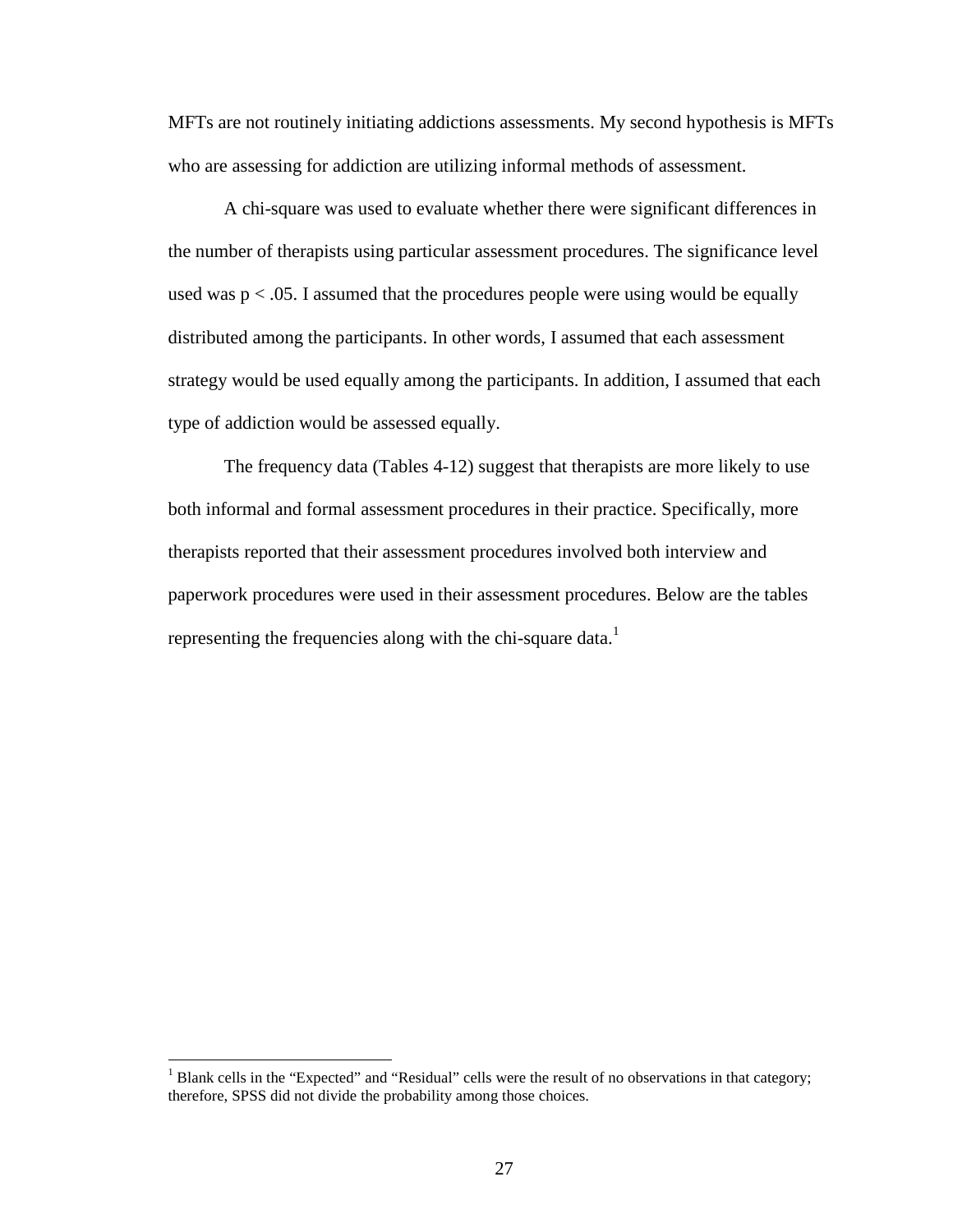Table 4 Alcohol Use

| Describe your assessment procedures for alcohol |                             |          |          |          |
|-------------------------------------------------|-----------------------------|----------|----------|----------|
| use.                                            |                             |          | Expected | Residual |
| a. I do not assess                              | $\Omega$                    | $0.00\%$ |          |          |
| b. Included in initial paperwork                | 0                           | $0.00\%$ |          |          |
| c. In person interview                          | 5                           | 20.83%   | 6.0      | $\Omega$ |
| d. Inventory separate from initial              |                             |          | 6.0      | 6.0      |
| paperwork                                       | $\Omega$                    | $0.00\%$ |          |          |
| e. B and $C$                                    | 12                          | 50.00%   |          |          |
| f. C and D                                      | 5                           | 20.83%   | 6.0      | $-1.0$   |
| g. B and D                                      | 0                           | $0.00\%$ |          |          |
| h. B C and D                                    | $\mathcal{D}_{\mathcal{L}}$ | 8.33%    | 6.0      | $-5.0$   |
| i. None of the above                            | $\theta$                    | $0.00\%$ |          |          |
| <b>Total</b>                                    | 24                          |          |          |          |

For assessing alcohol usage, half of the participants reported that they used a combined assessment of initial interview paperwork and through the in-person interview  $(n = 12)$ . Other popular assessment procedures included the combination of in person interview and another formal assessment, solely an in-person interview ( $n = 5$  for both). The  $\chi^2$  = 7.814 (df = 3, p = .0293), indicating that the there was significant difference between the frequency of assessment methods used.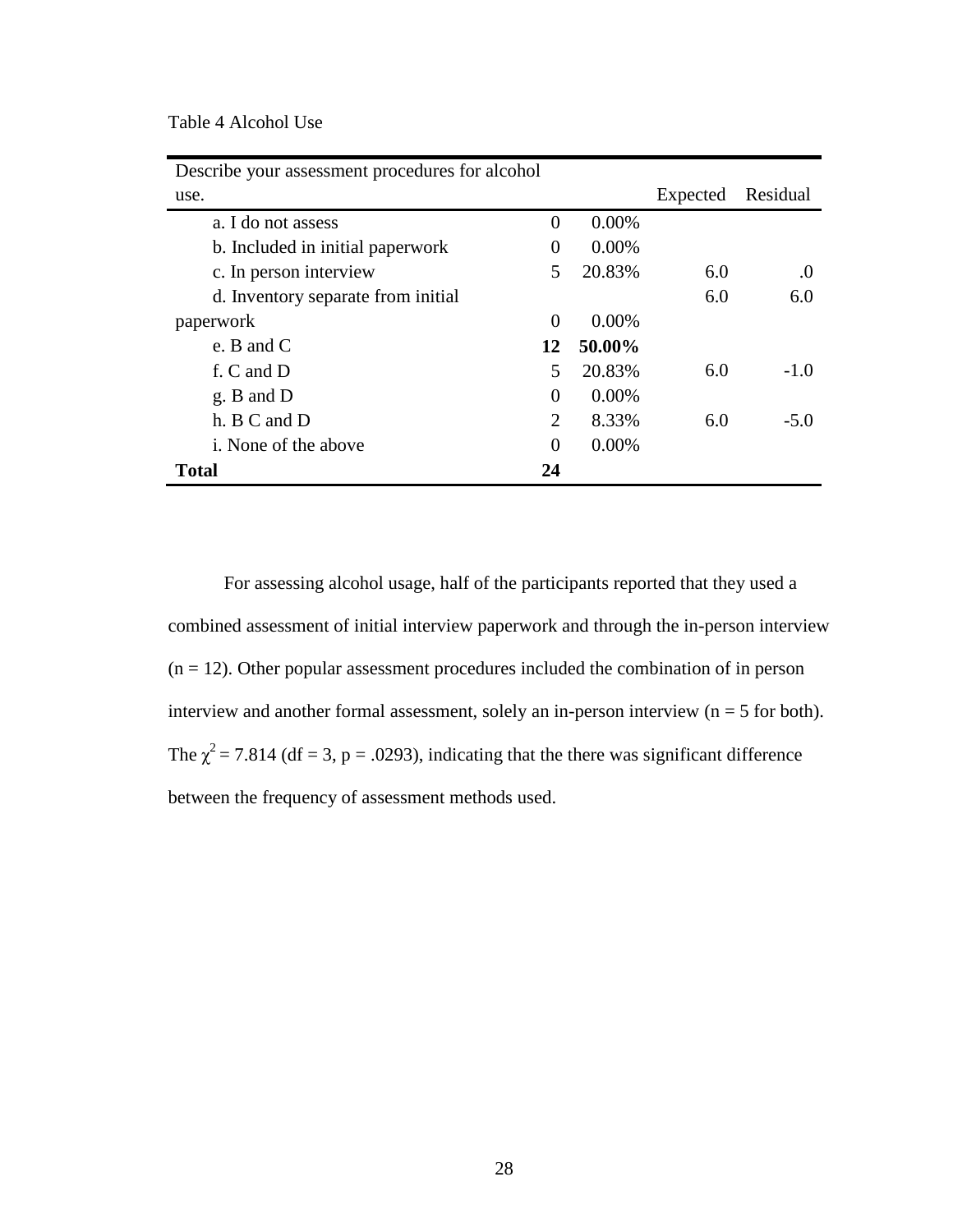Table 5 Illicit Drug Use

| Describe your assessment procedures for illicit |                |          |          |          |
|-------------------------------------------------|----------------|----------|----------|----------|
| drug use.                                       |                |          | Expected | Residual |
| a. I do not assess                              | $\Omega$       | $0.00\%$ |          |          |
| b. Included in initial paperwork                | $\Omega$       | $0.00\%$ |          |          |
| c. In person interview                          | 6              | 25.00%   | 6.0      | $\Omega$ |
| d. Inventory separate from initial              |                |          | 6.0      | 6.0      |
| paperwork                                       | $\overline{0}$ | $0.00\%$ |          |          |
| e. B and $C$                                    | 12             | 50.00%   |          |          |
| f. C and D                                      | 5              | 20.83%   | 6.0      | $-1.0$   |
| g. B and D                                      | $\Omega$       | $0.00\%$ |          |          |
| h. B C and D                                    | 1              | 4.17%    | 6.0      | $-5.0$   |
| <i>i</i> . None of the above                    | $\Omega$       | $0.00\%$ |          |          |
| <b>Total</b>                                    | 24             |          |          |          |

Of the 24 participants, half reported they used both assessment items in the initial interview paperwork and through the in-person interview. The other assessment methods used were a combination of in person interview and another formal assessment  $(n = 5)$ , and solely an in-person interview (n = 6). The  $\chi^2$  = 10.333 (df = 3, p = .016), indicating that the combined assessment procedure of both including it in the initial paperwork as well as assessing in an in-person interview was significantly more frequent than the other assessment procedures.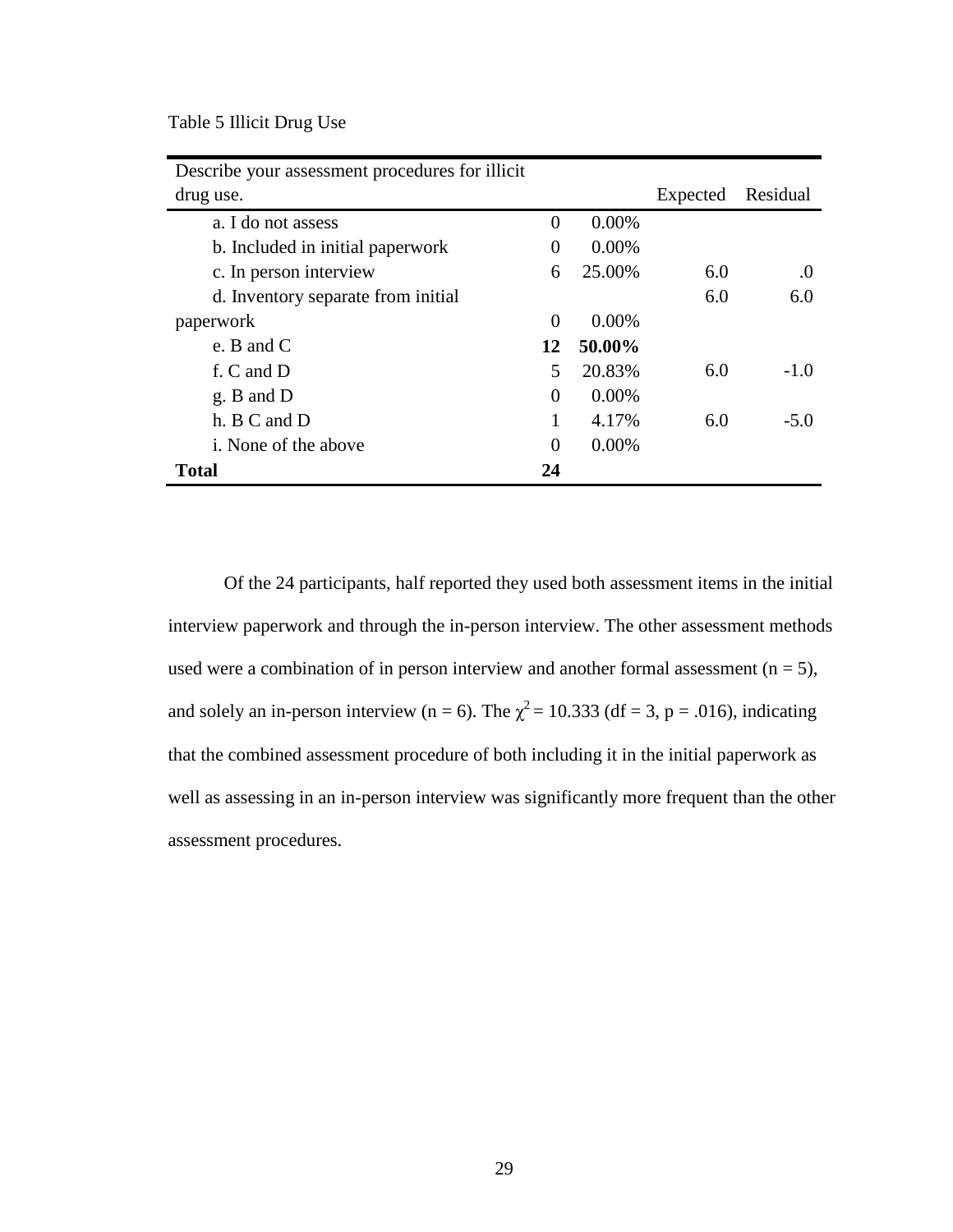Table 6 Prescription Drugs

| Describe your assessment procedures for |          |          |          |          |
|-----------------------------------------|----------|----------|----------|----------|
| prescription drug use.                  |          |          | Expected | Residual |
| a. I do not assess                      | $\theta$ | 0.00%    |          |          |
|                                         |          |          |          |          |
| b. Included in initial paperwork        | 2        | 8.33%    | 4.8      | $-2.8$   |
| c. In person interview                  | 6        | 25.00%   | 4.8      | 1.2      |
| d. Inventory separate from initial      |          |          |          |          |
| paperwork                               | $\Omega$ | $0.00\%$ |          |          |
| e. B and $C$                            | 11       | 45.83%   | 4.8      | 6.2      |
| f. C and D                              | 4        | 16.67%   | 4.8      | $-.8$    |
| $g. B$ and $D$                          | $\Omega$ | $0.00\%$ |          |          |
| h. B C and D                            | 1        | 4.17%    | 4.8      | $-3.8$   |
| <i>i</i> . None of the above            | $\Omega$ | $0.00\%$ |          |          |
| <b>Total</b>                            | 24       |          |          |          |

Of the 24 participants, nearly half (11) reported they used both assessment items in the initial interview paperwork and through the in-person interview. The other assessment methods used were a combination of in person interview and another formal assessment (n = 4), and solely an in-person interview (n = 6). The  $\chi^2$  = 12.083 (df = 4, p = .011), indicating again that the combined assessment procedure of both including it in the initial paperwork as well as assessing in an in-person interview was significantly more frequent than the other assessment procedures.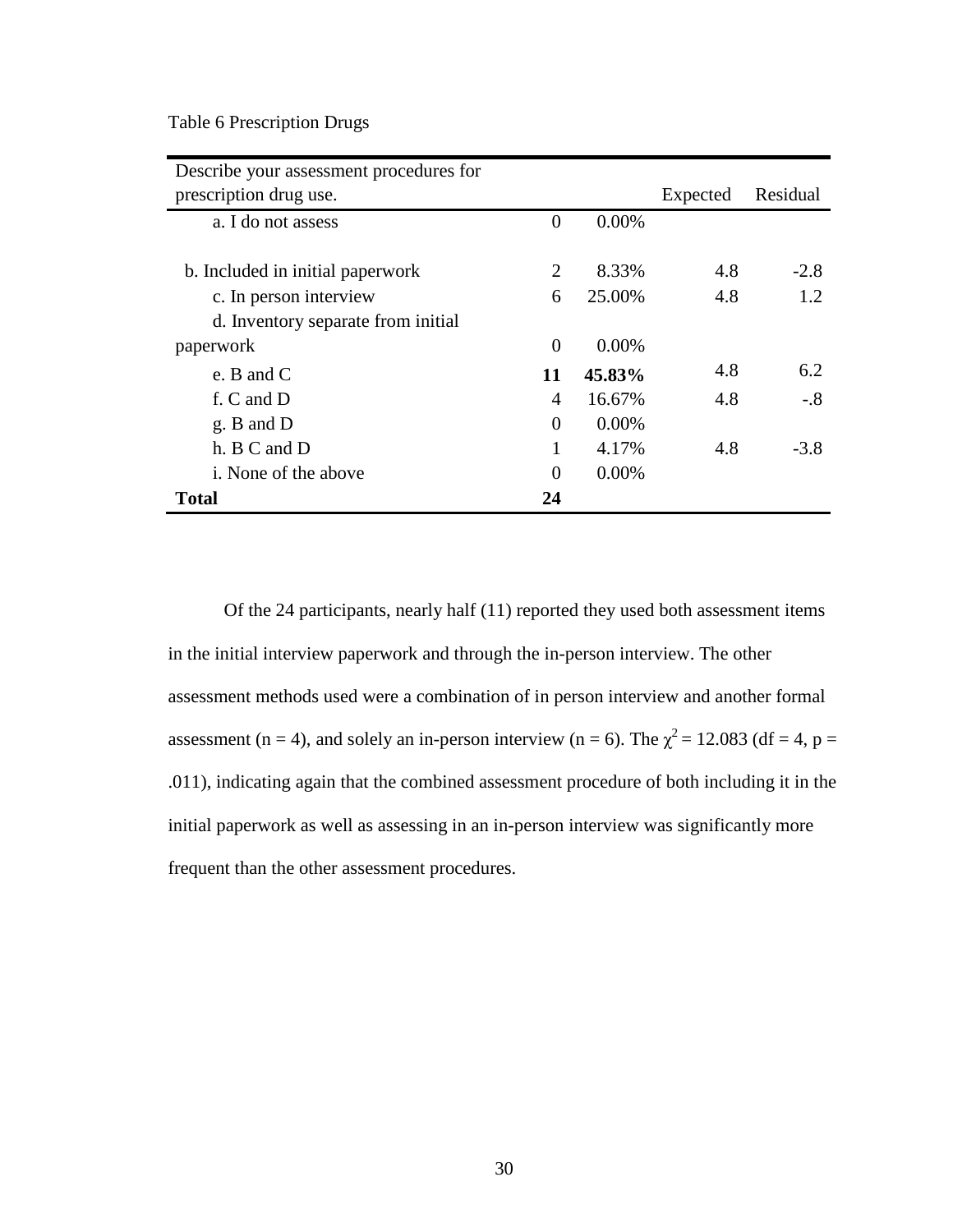Table 7 Gambling Behavior

| Describe your assessment procedures for gambling |          |          |          |          |
|--------------------------------------------------|----------|----------|----------|----------|
| behavior.                                        |          |          | Expected | Residual |
| a. I do not assess                               | 4        | 16.67%   | 4.8      | $-.8$    |
| b. Included in initial paperwork                 | 4        | 16.67%   | 4.8      | $-.8$    |
| c. In person interview                           | 8        | 33.33%   | 4.8      | 3.2      |
| d. Inventory separate from initial paperwork     | $\Omega$ | $0.00\%$ |          |          |
| e. B and $C$                                     | 4        | 16.67%   | 4.8      | $-.8$    |
| f. C and D                                       | 4        | 16.67%   | 4.8      | $-.8$    |
| g. B and D                                       | 0        | $0.00\%$ |          |          |
| h. B C and D                                     | 0        | $0.00\%$ |          |          |
| <i>i</i> . None of the above                     | 0        | $0.00\%$ |          |          |
| <b>Total</b>                                     | 24       |          |          |          |

For gambling, the most consensus was again around the combined assessment of initial interview paperwork and through the in-person interview  $(n = 8)$ . Other popular assessment procedures included the combination of in person interview and another formal assessment, solely an in-person interview, solely included in the initial paperwork. Four participants noted that they do not assess for this. The  $\chi^2 = 2.667$  (df = 4, p = .615), indicating that the there was no significant difference between the frequency of assessment methods used.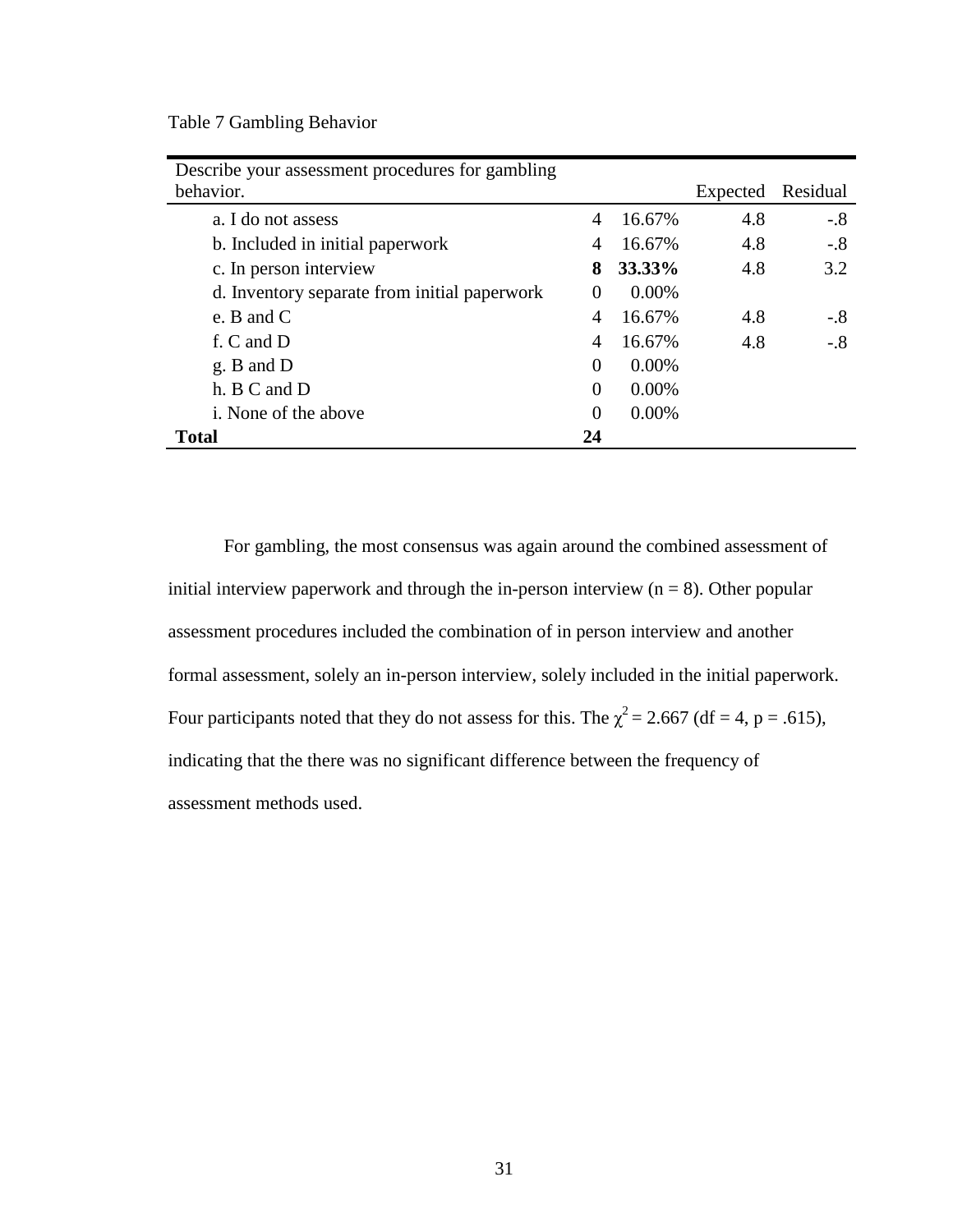Table 8 Shopping Behavior

| Describe your assessment procedures for shopping |               |          |          |          |
|--------------------------------------------------|---------------|----------|----------|----------|
| behavior.                                        |               |          | Expected | Residual |
| a. I do not assess                               | 8             | 33.33%   | 4.8      | 3.2      |
| b. Included in initial paperwork                 |               | 4.17%    | 4.8      | $-3.8$   |
| c. In person interview                           | 9             | 37.50%   | 4.8      | 4.2      |
| d. Inventory separate from initial paperwork     | $\Omega$      | $0.00\%$ |          |          |
| e. B and $C$                                     | $\mathcal{F}$ | 12.50%   | 4.8      | $-1.8$   |
| f. C and D                                       | 3             | 12.50%   | 4.8      | $-1.8$   |
| g. B and D                                       | $\Omega$      | $0.00\%$ |          |          |
| h. B C and D                                     | $\Omega$      | $0.00\%$ |          |          |
| <i>i</i> . None of the above                     | $\theta$      | $0.00\%$ |          |          |
| <b>Total</b>                                     | 24            |          |          |          |

For shopping behavior the most consensus was around in person interview only (n  $= 9$ ). The next consensus was around not assessing for shopping behavior (n = 8). Three participants noted reported using a combination of included in initial paperwork and in person interview. Three participants also noted using a combination of in person interview and an inventory separate from initial paperwork. The  $\chi^2$  = 10.167 (df = 4, p = .038) indicating that the assessment procedure of in person in person interview was significantly more frequent than the other assessment procedures.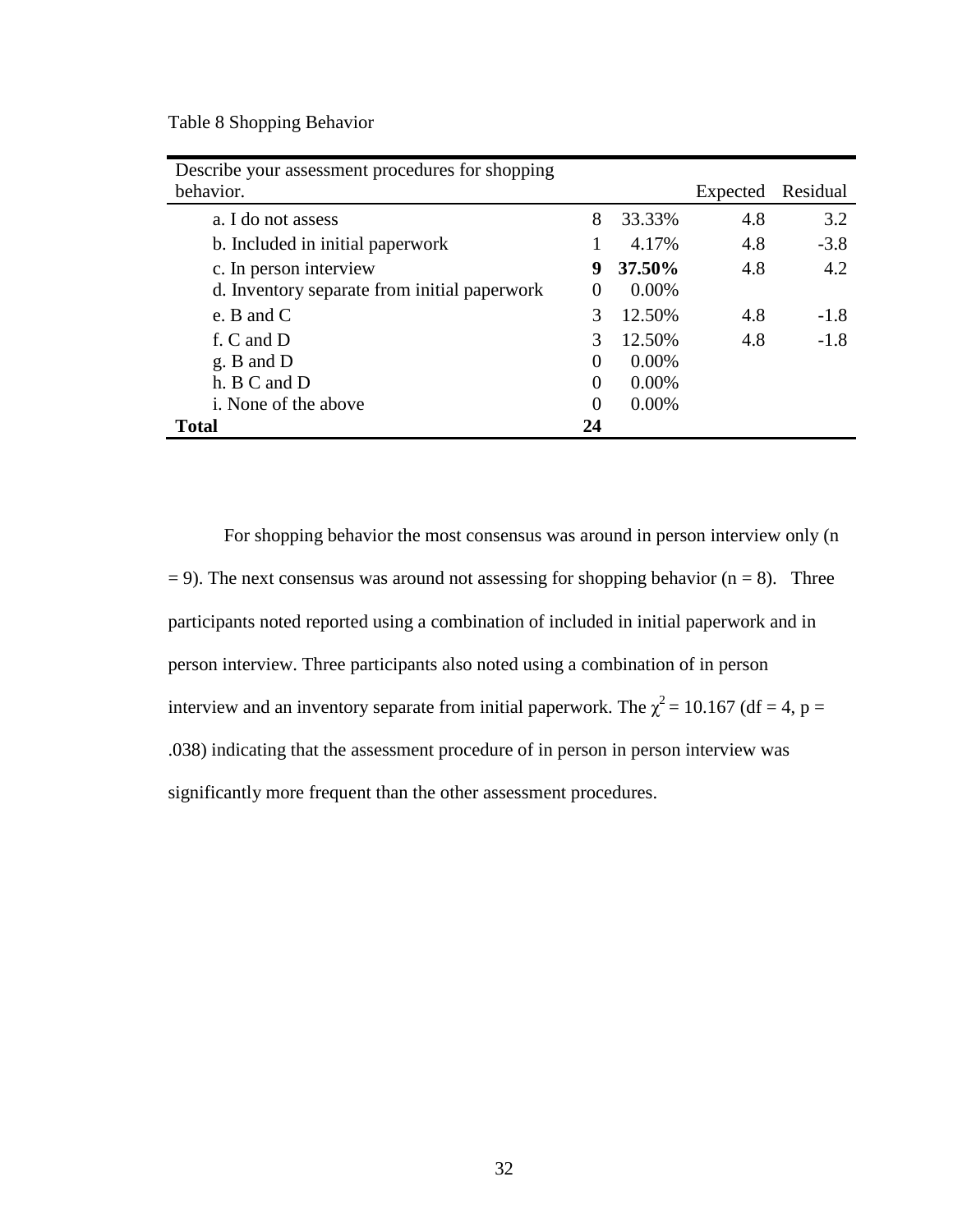Table 9 Sex Behavior

| Describe your assessment procedures for sex behavior. |               | Expected | Residual |         |
|-------------------------------------------------------|---------------|----------|----------|---------|
| a. I do not assess                                    |               | 4.55%    | 4.4      | $-3.4$  |
| b. Included in initial paperwork                      |               | 4.55%    | 4.4      | $-3.4$  |
| c. In person interview                                | 12            | 54.55%   | 4.4      | 7.6     |
| d. Inventory separate from initial paperwork          | $\Omega$      | $0.00\%$ |          |         |
| e. B and $C$                                          |               | 22.73%   | 4.4      | $.6 \,$ |
| f. C and D                                            | $\mathcal{R}$ | 13.64%   | 4.4      | $-1.4$  |
| g. B and D                                            | $\Omega$      | 0.00%    |          |         |
| h. B C and D                                          | $\Omega$      | 0.00%    |          |         |
| <i>i</i> . None of the above                          | $\Omega$      | 0.00%    |          |         |
| <b>Total</b>                                          | 22            |          |          |         |

Of the 22 participants that responded to this survey item, over half  $(n = 12)$ reported using an in person interview to assess for sex behavior. Five participants reported using the combined methods of included in initial paperwork and in person interview. Three participants reported using an in person interview and an inventory separate from initial paperwork to assess for sex behavior. One participant reported only using included in initial paperwork to as an assessment method and one participant noted that they do not assess for sex behavior. The  $\chi^2 = 18.909$  (df = 4, p = .001) indicating the assessment method of in person interview was significantly more frequent than the other methods of assessment.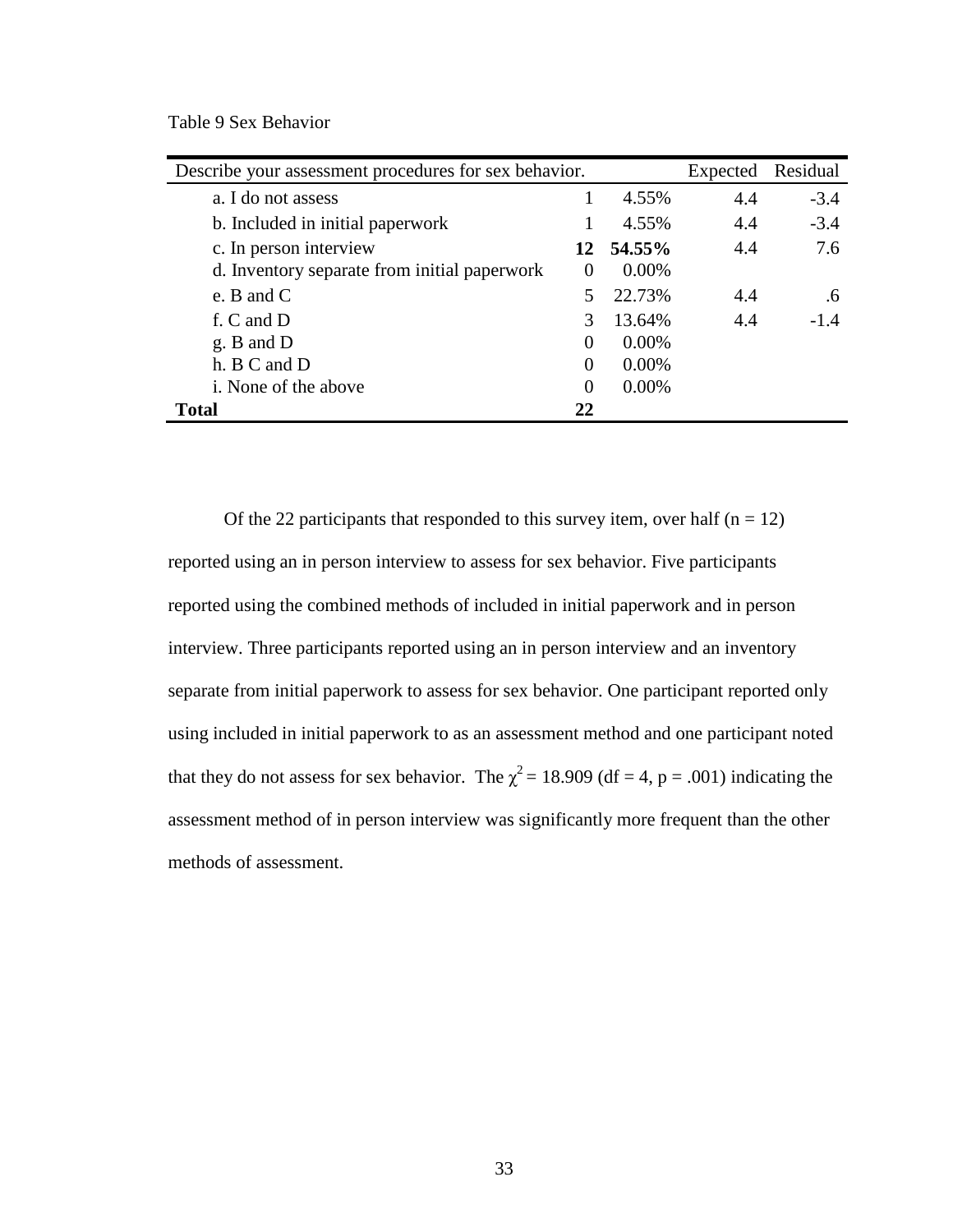Table 10 Pornography Use

| Describe your assessment procedures for      |                |          |          |          |
|----------------------------------------------|----------------|----------|----------|----------|
| pornography use.                             |                |          | Expected | Residual |
| a. I do not assess                           | 5              | 20.83%   | 4.0      | 1.0      |
| b. Included in initial paperwork             |                | 4.17%    | 4.0      | $-3.0$   |
| c. In person interview                       | 12             | 50.00%   | 4.0      | 8.0      |
| d. Inventory separate from initial paperwork | $\Omega$       | $0.00\%$ |          |          |
| e. B and $C$                                 | 3              | 12.50%   | 4.0      | $-1.0$   |
| f. C and D                                   | $\overline{2}$ | 8.33%    | 4.0      | $-2.0$   |
| g. B and D                                   | 0              | $0.00\%$ |          |          |
| h. B C and D                                 | $\theta$       | $0.00\%$ |          |          |
| <i>i</i> . None of the above                 |                | 4.17%    | 4.0      | $-3.0$   |
| <b>Total</b>                                 | 24             |          |          |          |

Of the 24 participants half ( $n = 12$ ) reported using an in person interview to assess for pornography use. The next consensus  $(n = 5)$  was around not assessing for pornography use. Three participants reported using the combined method of included in initial paperwork and in person interview. Two participants reported using the combined method of in person interview and an inventory separate from initial paperwork to assess for pornography use. One participant noted that they do not use any of the listed assessment procedures. The  $\chi^2$  = 22.000 (df = 5, p = .001) indicates the assessment method of in person interview was significantly more frequent than the other assessment procedures.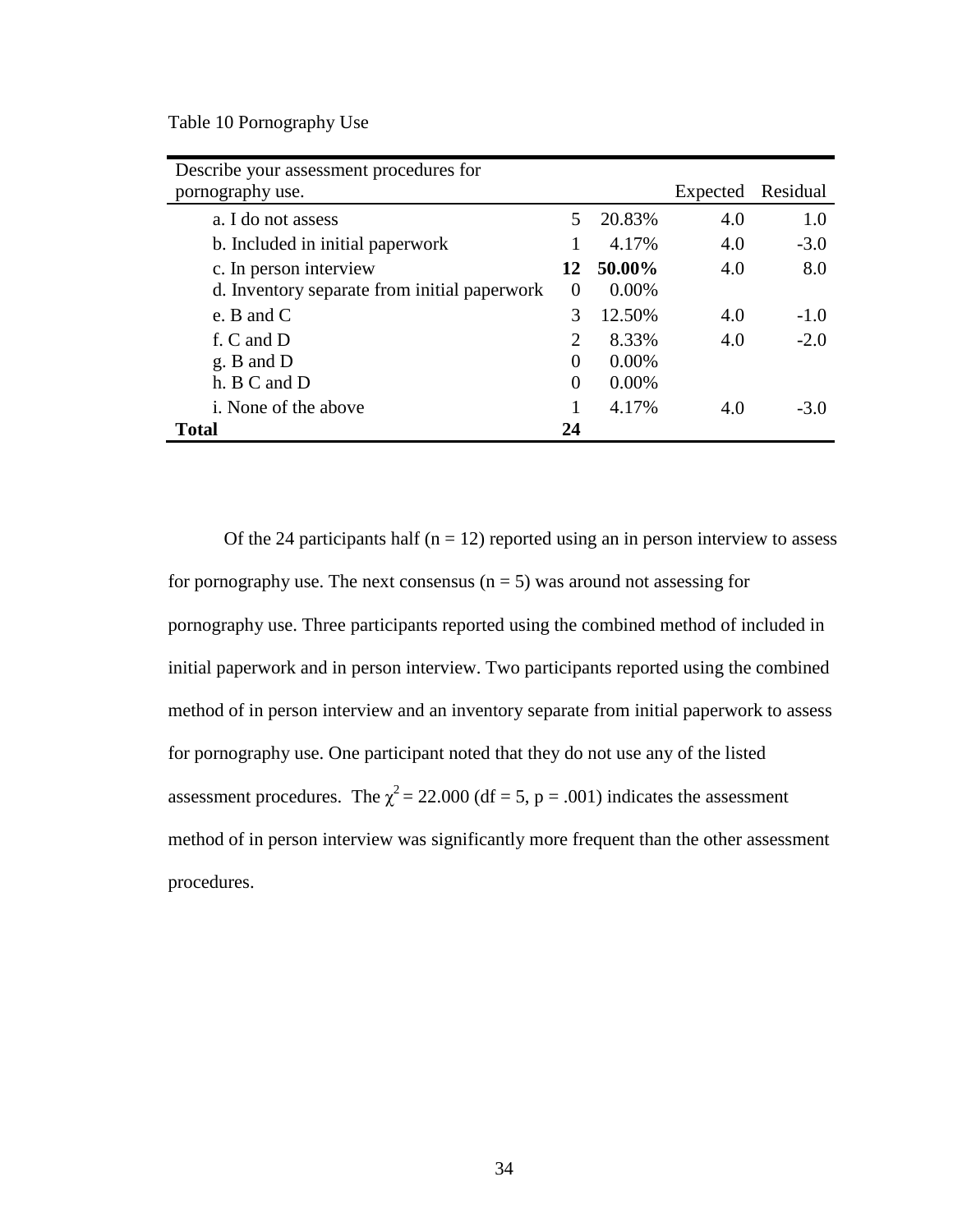Table 11 Food Behavior

| Describe your assessment procedures for food |          |          |          |          |
|----------------------------------------------|----------|----------|----------|----------|
| behavior.                                    |          |          | Expected | Residual |
| a. I do not assess                           | 5        | 20.83%   | 6.0      | $-1.0$   |
| b. Included in initial paperwork             | $\theta$ | $0.00\%$ |          |          |
| c. In person interview                       | 13       | 54.17%   | 6.0      | 7.0      |
| d. Inventory separate from initial           |          |          |          |          |
| paperwork                                    | $\Omega$ | $0.00\%$ |          |          |
| e. B and $C$                                 | 4        | 16.67%   | 6.0      | $-2.0$   |
| f. C and D                                   | 2        | 8.33%    | 6.0      | $-4.0$   |
| g. B and D                                   | 0        | $0.00\%$ |          |          |
| h. B C and D                                 | 0        | 0.00%    |          |          |
| <i>i</i> . None of the above                 | $\Omega$ | $0.00\%$ |          |          |
| <b>Total</b>                                 | 24       |          |          |          |

Over half  $(n = 13)$  of the participants reported using an in person interview to assess for food behavior. Other popular assessment methods included not assessing for food behavior  $(n = 5)$ , the combined method of included in initial paperwork and in person interview  $(n = 4)$ , and the combined method of in person interview and inventory separate from initial paperwork (n = 2). The  $\chi^2$  = 11.6667 (df = 3, p = .009) indicates in person interview was significantly more frequent than the other assessment procedures.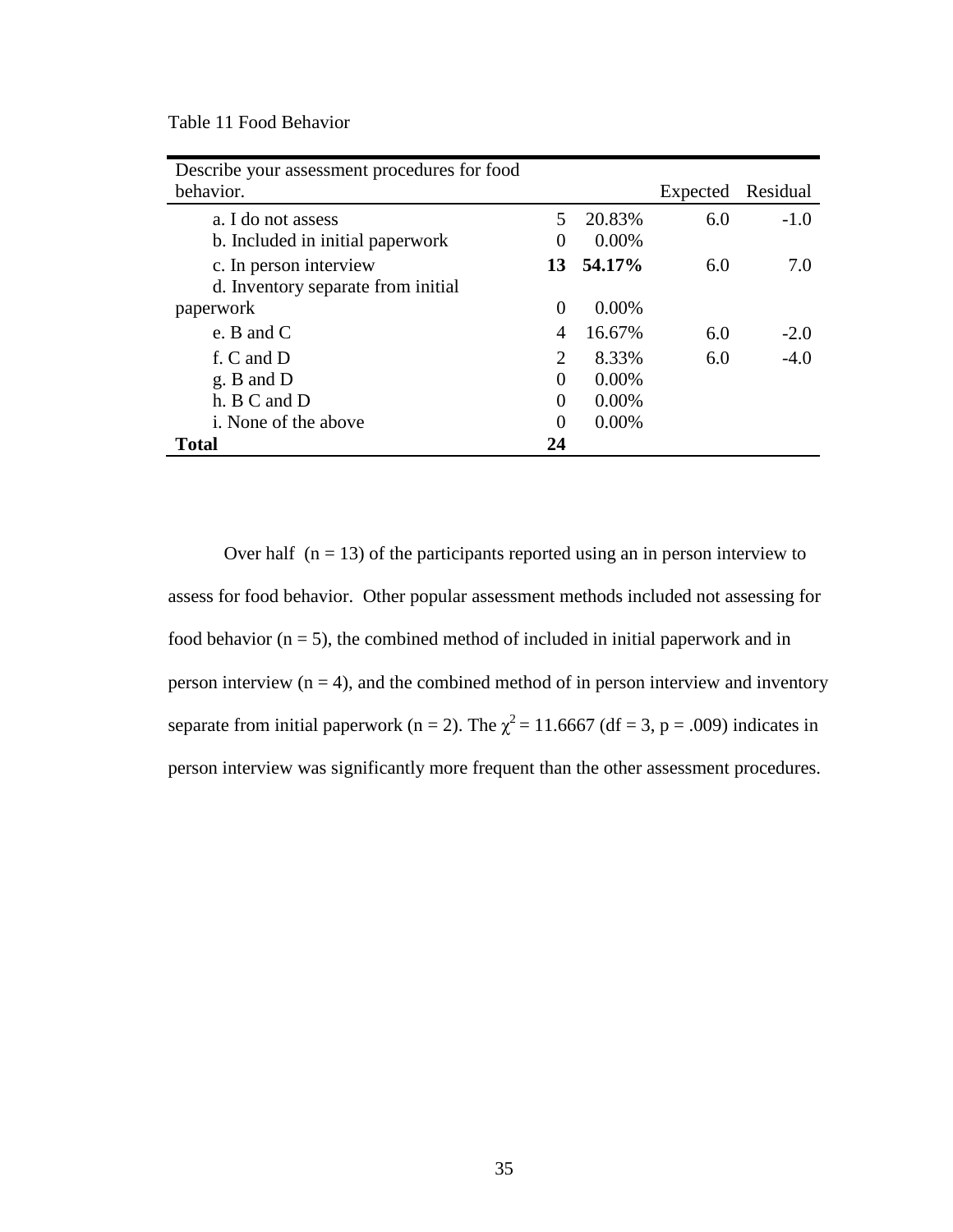Table 12 Internet Use

| Describe your assessment procedures for internet use. |          |          | Expected | Residual |
|-------------------------------------------------------|----------|----------|----------|----------|
| a. I do not assess                                    | 8        | 33.33%   | 6.0      | 2.0      |
| b. Included in initial paperwork                      | $\theta$ | 0.00%    |          |          |
| c. In person interview                                | 13       | 54.17%   | 6.0      | 7.0      |
| d. Inventory separate from initial paperwork          | $\theta$ | $0.00\%$ |          |          |
| e. B and $C$                                          |          | 4.17%    | 6.0      | $-5.0$   |
| f. C and D                                            | 2        | 8.33%    | 6.0      | $-4.0$   |
| $g. B$ and $D$                                        | $\Omega$ | 0.00%    |          |          |
| h. B C and D                                          | $\Omega$ | 0.00%    |          |          |
| i. None of the above                                  | $\Omega$ | 0.00%    |          |          |

Again, over half  $(n = 13)$  of the participants reported using an in person interview to assess for Internet use. The next consensus  $(n = 8)$  was around not assessing for Internet use. Two participants reported using the combined assessment method of in person interview and inventory separate from initial paperwork. One participant reported using the combined assessment method of included in initial paperwork and in person interview. The  $\chi^2$  = 15.667 (df = 3, p = .001) indicates the in person interview was significantly more frequent than the other assessment methods for Internet use.

While the data suggests that there were differences among the groups, the findings are tentative because of the small sample size. For example, the minimum expected cell frequency for illicit drug was 6.0. That type of addiction had zero cells with expected frequencies less than five. For prescription drug use, gambling behavior and shopping behavior the minimum expected cell frequencies were 4.8. Five cells (100%) in each of these types of addictions had expected frequencies of less than 5.0. The minimum expected cell frequency for shopping behavior was 4.4. Five (100%) of the cells have expected frequencies that were less than five.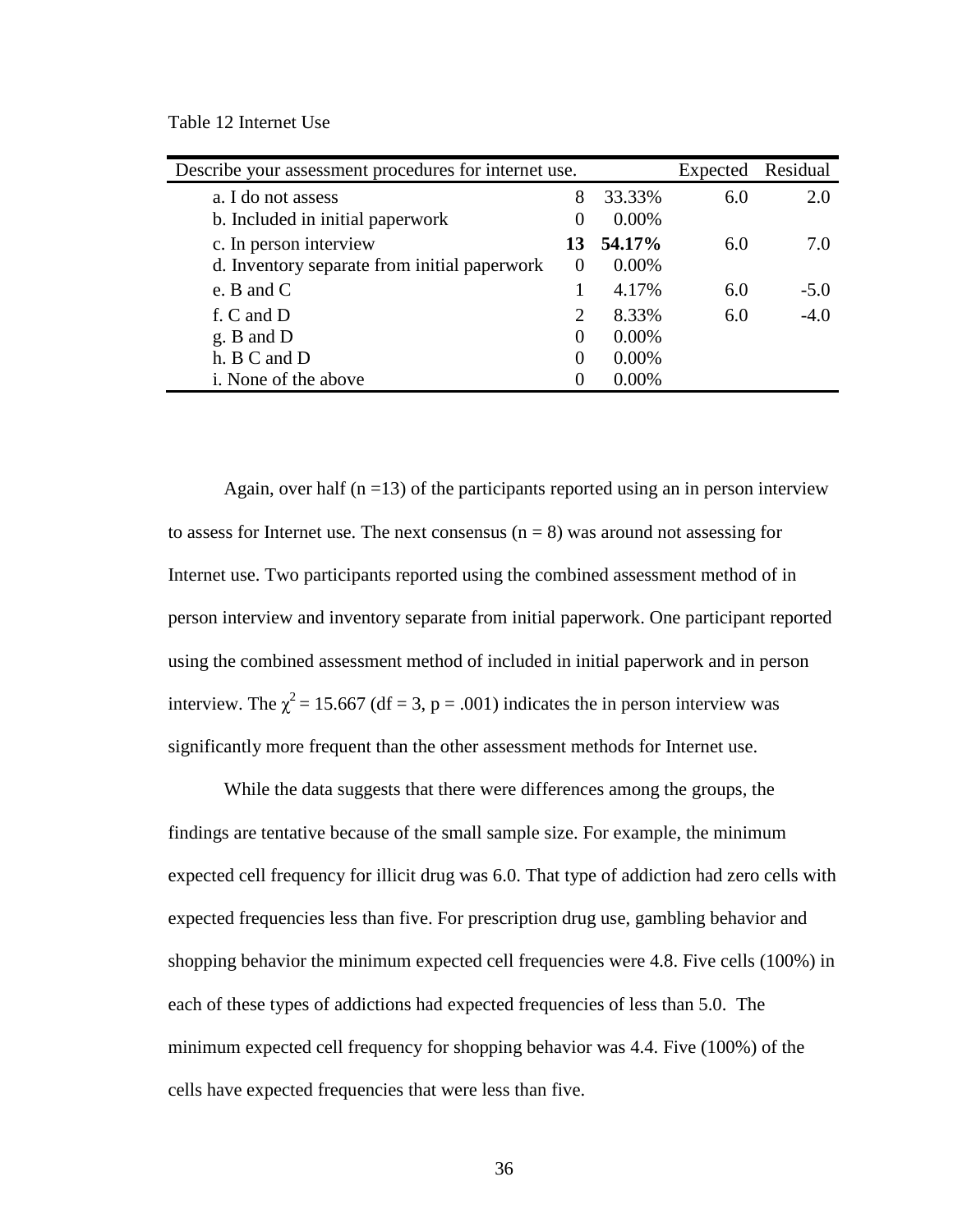## CHAPTER 5

#### **DISCUSSION**

#### Discussion of Results

The results of this study show that participants reported routinely using formal and informal methods to assess their clients for addictions therefore not supporting the first hypothesis or the second hypothesis. For substance-related addictions (alcohol use, illicit drug use, and prescription drug use) the majority of therapists reported assessing in their initial paperwork in combination with an in person interview. For process-related addictions (gambling, sex, pornography, shopping, internet use and food behavior) the majority of therapists reported assessing in an in person interview only. The second most frequently utilized method of assessment was a combination of an inventory separate from initial paperwork and in person interview. Between two and five therapists reported using this method of assessment for each type of addiction. Two therapists reported using a combination of initial paperwork, inventory and in person interview to assess for alcohol use and one therapist reported using that combination of methods to assess for prescription drug use.

 The data suggests therapists are less likely to assess for process addictions, (gambling, shopping, food, sex, pornography, and internet use) with the exception of sex, behavior than substance related addictions. For example, eight of the participants reported they do not assess for shopping behaviors or Internet use. Five therapists reported they do not assess for food behavior or pornography use. Four therapists reported they do not assess for gambling behavior and one reported not assessing for sex behavior. None of the twenty-four participants indicated they do not assess for alcohol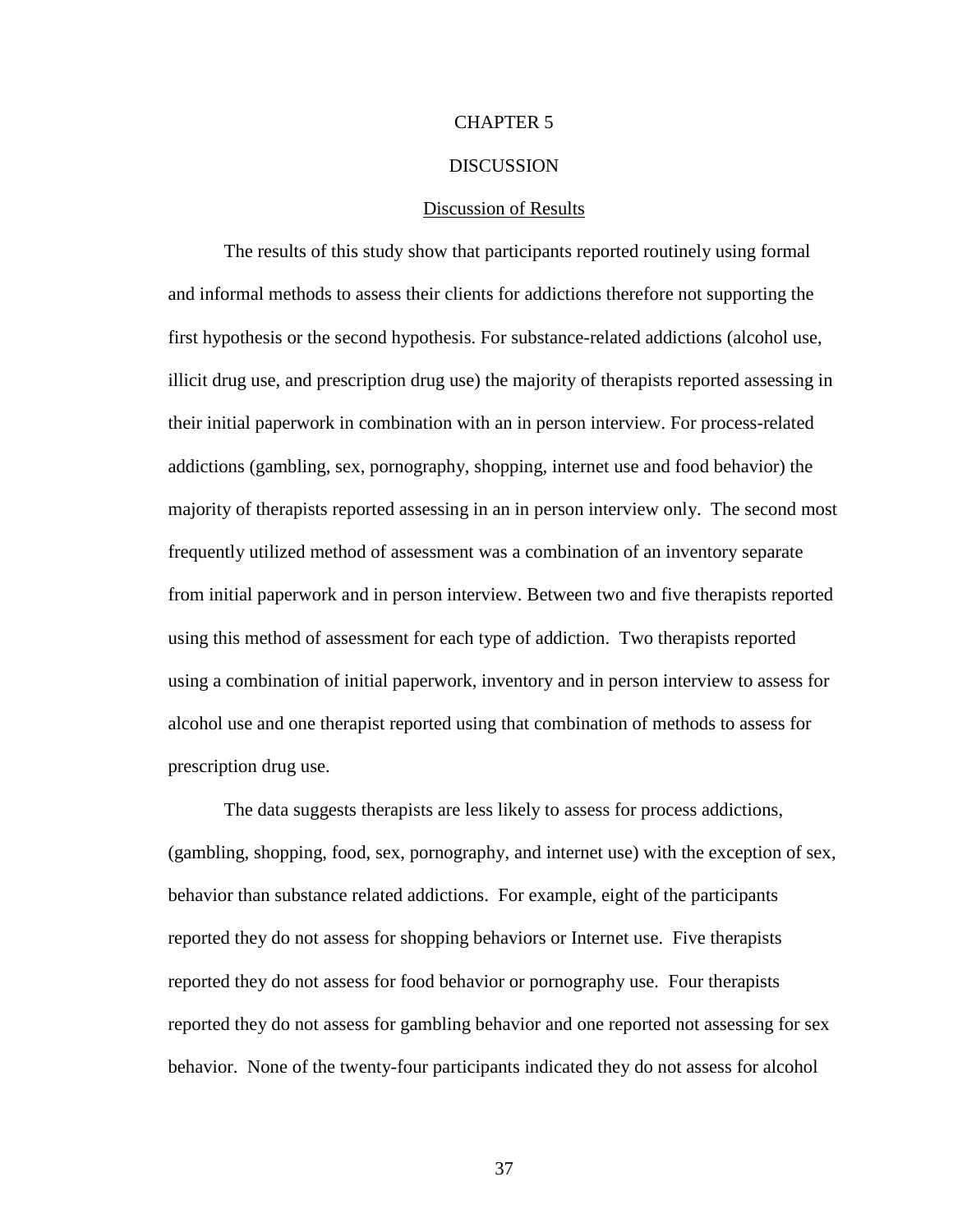use, prescription drug use, or illicit drug use. Further, most participants reported only assessing for process addictions during an in person interview and several reported not assessing for process addictions at all. Participants were least likely to assess for shopping behavior and internet use followed by food behavior and pornography use, then gambling.

 The majority of participants reported using formal and informal methods of assessment for substance use related addictions and endorsed assessing for such addictions in the initial paperwork as well as an in person interview. The DSM IV-TR does not include these types of addiction in the section on dependence and abuse (American Psychiatric Association [DSM-IV-TR], 2000). Since the DSM IV-TR often guides treatment and treatment planning this frames process addiction outside of what typically comes to mind when speaking of addiction. There are currently no clear-cut diagnoses available for problem gambling, pornography addiction, sex addiction, food addiction, shopping addictions, or internet addiction. Phillips (2005) provided the following critiques of the DSM-IV TR diagnostic criteria for problem gambling: "They lack specificity, are not associated with a severity scale, no specifiers define the evolution of the problem, only one criterion deals with financial consequences, no specifications regarding the intensity, frequency, and duration of certain behaviors exist" (p.35). However, this may change in the future. One of the proposed changes for the DSM-5 is to include process addictions under the addictions category. So far, problem gambling is the only entry under process addictions (American Psychiatric Association, 2010). The current lack of attention to process addictions in the DSM IV-TR could be a contributing factor to the lower likelihood of therapists to formally and routinely assess for process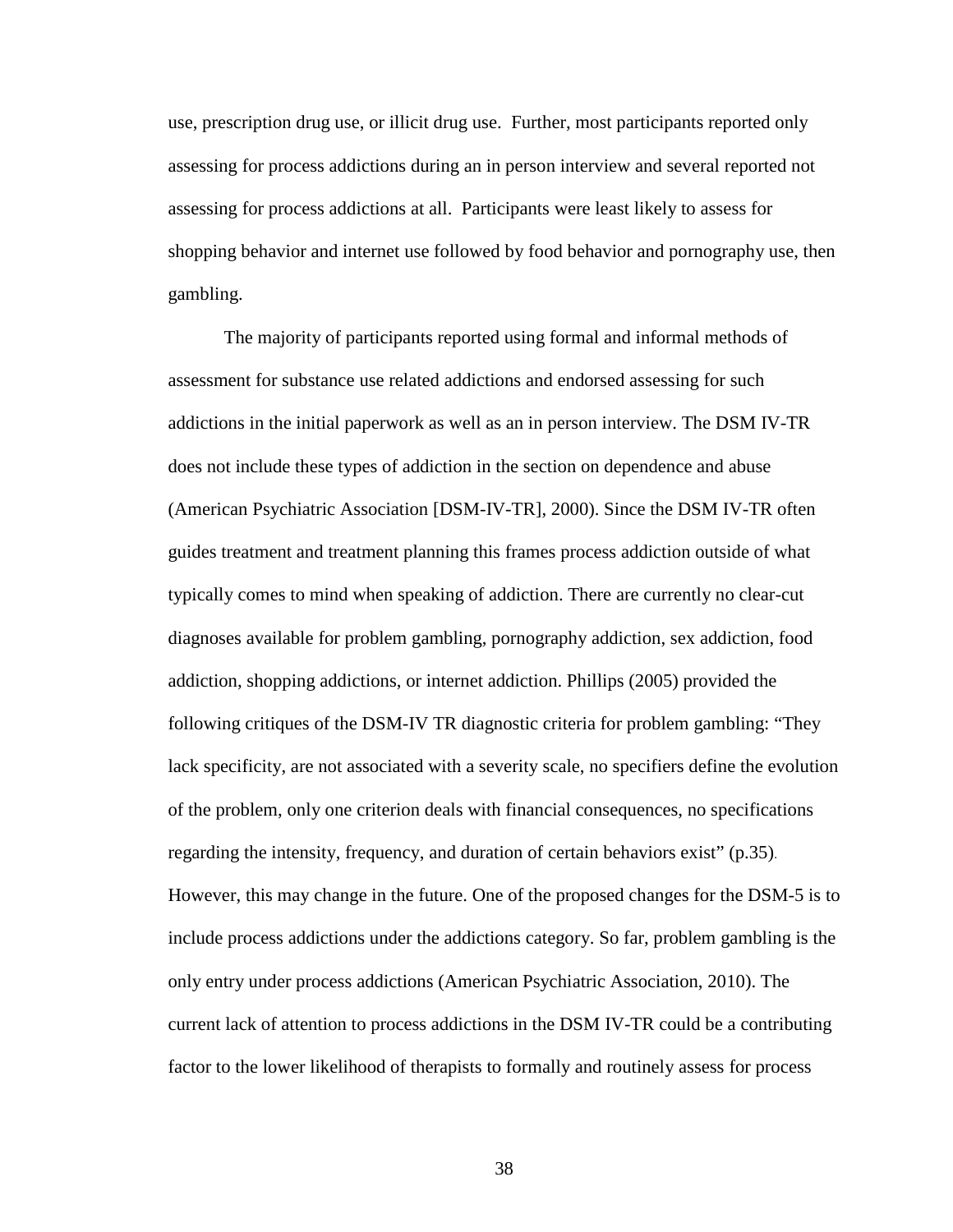addictions. In addition, third party payers are unlikely to recognize and provide payment for treatment of process addictions (1996). This could be another contributing factor for the lack of attention to process related addictions.

Out of the six process addictions listed, therapists were most likely to assess for sex behavior by means of an in person interview. Due to the nature of the survey, context of the assessment was not accounted for. I would assume therapists who reported initiating assessment of sex behavior were not assessing within the context of addictions. Rather, I would think they were assessing for sexual satisfaction, frequency and desire as it relates to marital or couple relationships. In addition, despite the instruction to respond regarding assessment the therapist initiated without cue from the client, I assume that most therapists include assessment questions related to process addictions in the in person interview due to some sort of indication of a problem from the client.

#### Limitations

 This study has several factors to suggest the results may not generalize to the general population of MFTs. Primarily; the study has a very small sample size of 24. Participants were recruited through professional associations and then self-selected to complete the survey. The small sample of the population is due to the difficulties I experienced while attempting to obtain email addresses to distribute the survey. Some professional organizations were not willing to provide a list of member email addresses. Other organizations were willing to provide physical addresses for members for a fee but offered no assistance for distributing a web-based survey. Another organization offered to distribute the survey link to its members, however, there is little guarantee that the associations that were selected, followed through with emails to members. Furthermore,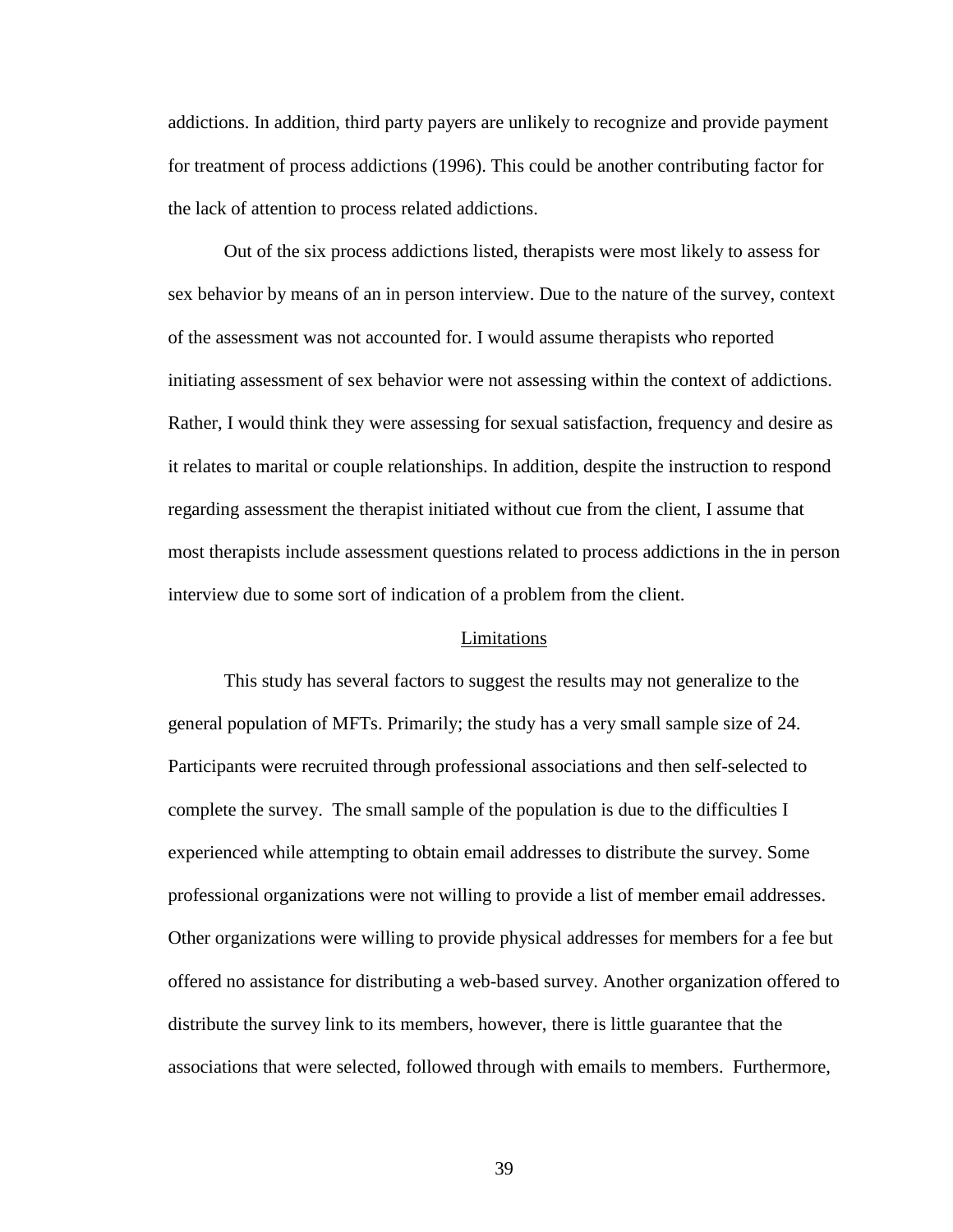some organizations failed to respond to requests for access to member contact information all together.

As a result of these difficulties, the recruitment method was altered. I then used the Therapist Locator service available on the AAMFT website. This method was a far more successful way to obtain contact information of AAMFT therapists. Many therapists, however, do not list actual email addresses on the site, rather they utilize a contact form that goes through a third party service to receive contacts from Therapist Locator. Therefore, there is no way to know if the therapists utilizing this type of contact actually received the survey link at all. In addition, during the recruitment and distribution phase, I received an email from an attorney associated with AAMFT stating soliciting research was an unacceptable use of the Therapist Locator service and requested that I cease distribution of the survey immediately (R. Smith, personal communication, August 9, 2010). These factors further limited access to the population.

 In addition to the general difficulties in attempting to distribute the survey, there were factors the contributed to the limitations at the state level as well. For instance, there are 600+ MFTs in the State of Nevada, but only 210 were registered AAMFT members. This cut down the potential participant pool and many of the 210 registered members did not provide any contact information. The Nevada MFT listserv was shut down approximately two weeks prior to the distribution of the survey further limiting access to the population. Therefore, there was no way to really access the population.

While attempting to conduct this study I experienced a lack of willingness from professional organizations to participate or assist in the process and even resistance to the distribution of the survey. This is problematic for the field of Marriage and Family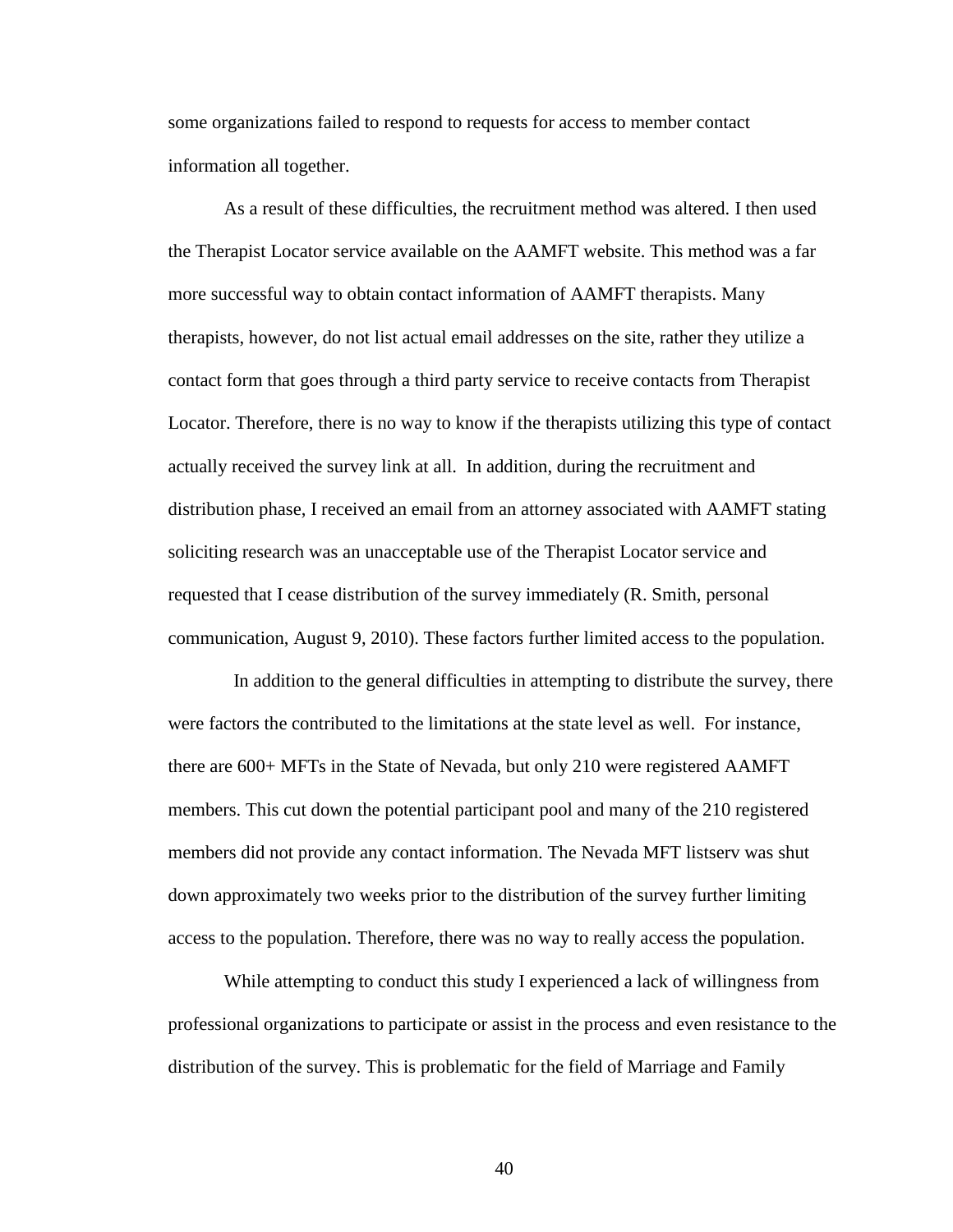therapy in that it does not perpetuate participation in research and at times hinders research in our growing field.

On the surface it appears there was a general resistance to participating in research. However it is possible that the resistance was to the topic of study. Therapists may have been reluctant to participate in a study that could have shown that MFTs are not conducting thorough assessments. In addition, the topic of addictions may not be valued in the professional organizations or by therapists. Another possibility is that MFTs do not feel that the topic of addictions is relevant to their practice because they perceive that they are not treating client who are experiencing addictions.

The following factors could affect the ability of the results of this study to generalize to the general population as well. Affiliation with professional organizations may predispose participants to be more involved with research, more apt to participate in research, and/or have more exposure to current issues surrounding addictions. In addition, MFTs who elected to complete the survey may already have an interest or awareness of addictions treatment, increasing their likelihood of completing the survey. Therapists who are routinely assessing for addiction may have an increased likelihood of completing the survey whereas those who are not assessing for addiction may have been more likely to drop out of the survey or elect not to complete it at all. Furthermore, MFTs who may have an affiliation with the University of Nevada, Las Vegas may be alumni of the Marriage and Family Therapy program, more likely to participate in student research from the University of Nevada, Las Vegas and may have received similar training and clinical experiences.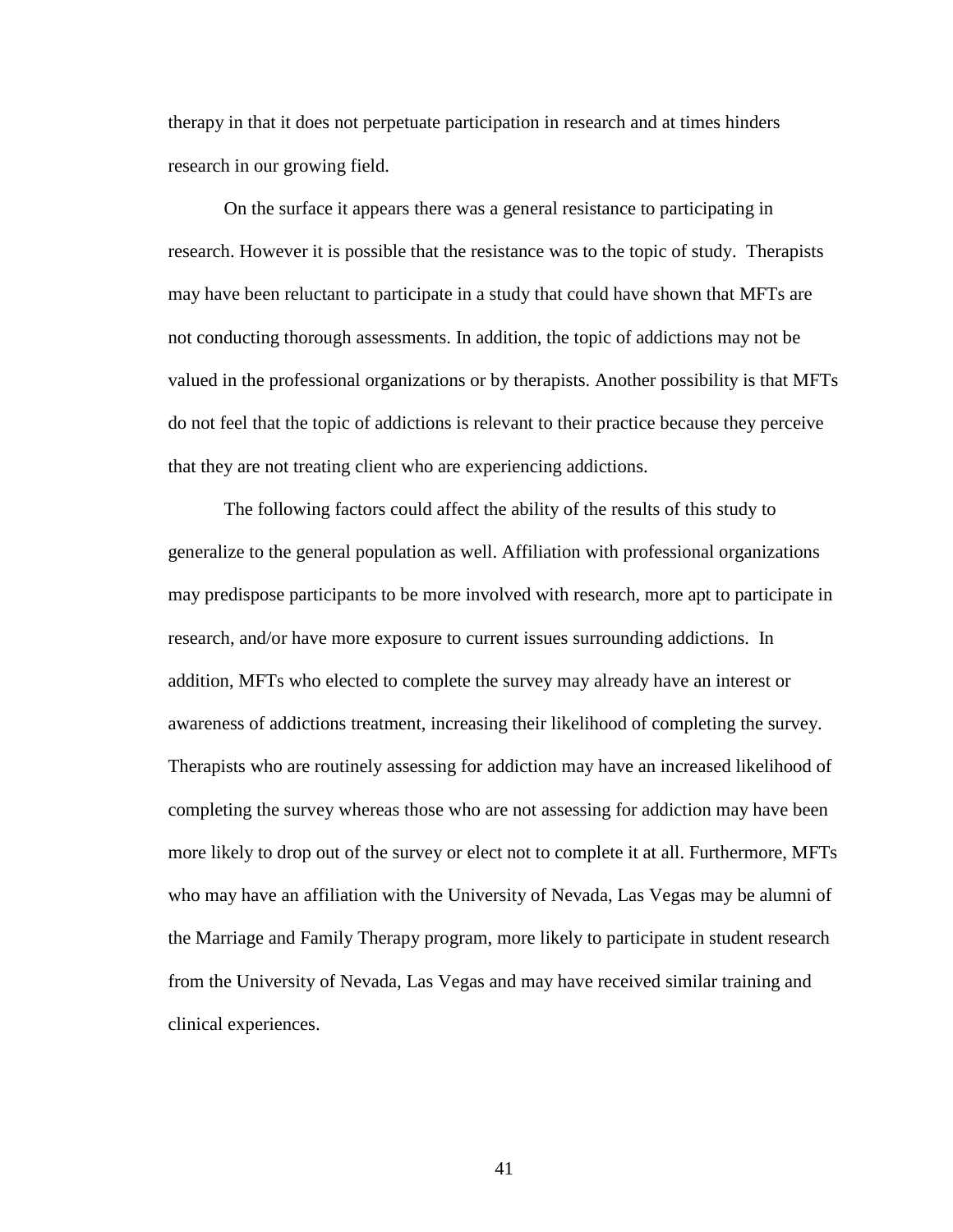#### Clinical Implications

 Due to the limited number of responses it is not possible to determine if the results of this study are reflective of the general population. MFTs, however, must continue to seek training and education surrounding the assessment and treatment of addictions, as it is likely that they will encounter clients affected by addictions.

 In the current economic state, programs in universities across the country are facing budget cuts and are being forced to eliminate classes. Unfortunately, best practices courses and substance abuse courses in marriage and family therapy programs are often among the first to go because they are not required as a part of COAMFTE accreditation. This means new therapists entering into the workforce may have even less training in the areas of addiction as well as less knowledge of effective and efficacious treatment modalities for addictions treatment with couples and families. The lack of training in these areas further places the responsibility of substance abuse assessment and treatment training on individual therapists and community agencies.

 The economy may be affecting the number of therapists who are joining professional organizations as well. Some therapists may be able to belong to multiple professional organizations. However, in the current economic climate they may be choosing to only belong to the organization they identify most closely with rather than paying membership dues to several organizations. Therapists may also be electing not to join any professional organizations in order to avoid membership dues all together.

 In addition, the resistance to research experienced during this project poses implications for clinicians. Based on my experiences in conducting this study it appears that professional organizations are somewhat unwilling to assist in the research process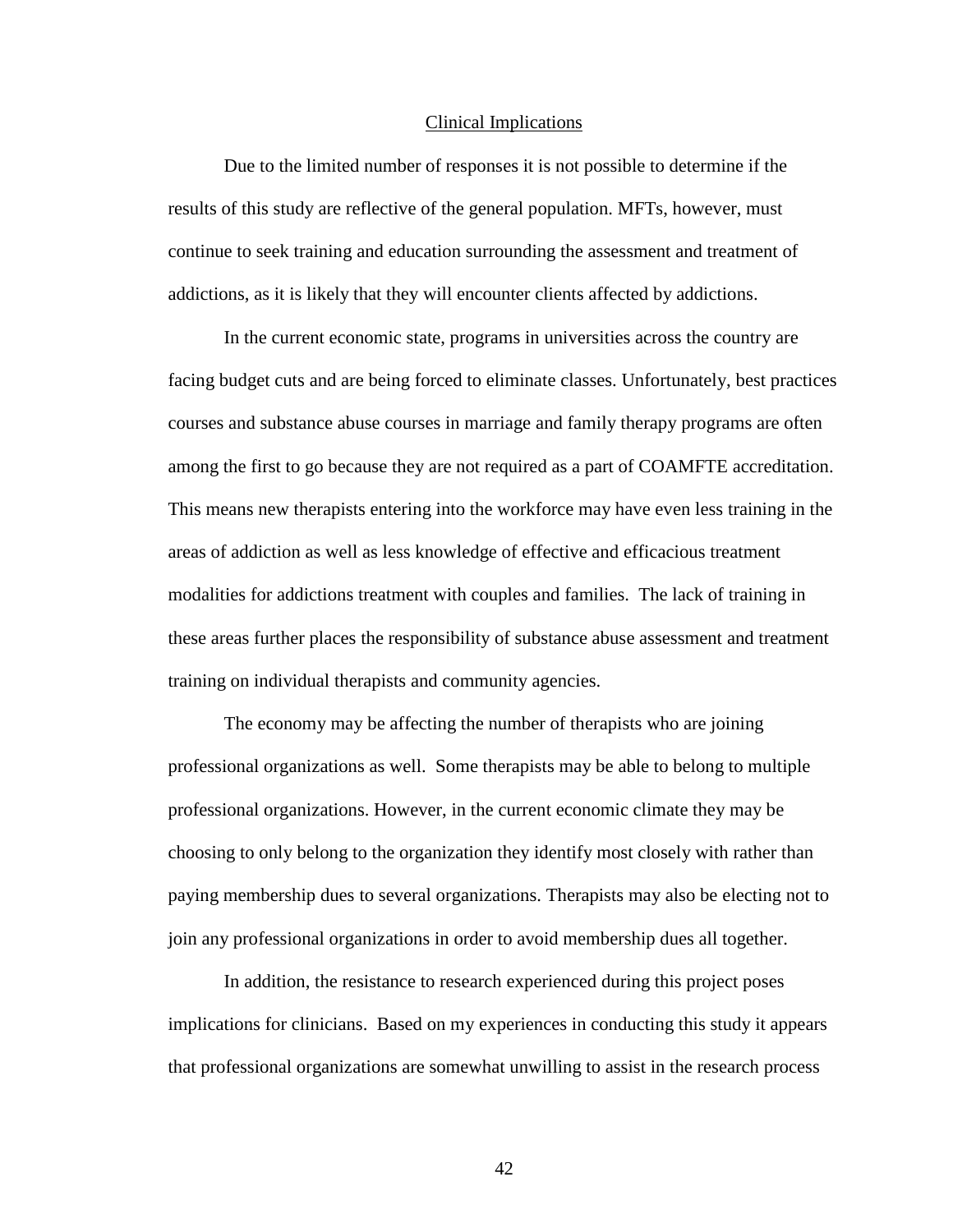and therapists are unwilling to participate in research regarding their practices. These barriers made it extremely difficult to conduct this study and next to impossible to access clinicians to collect data. The field of marriage and therapy would benefit greatly if the barriers to conducting sound research were reduced in order to foster an environment that encourages therapists to conduct their own research as well as participate in research of fellow therapists.

As a growing field marriage and family therapy needs to be contributing to research in mental health. A lack of current research limits MFTs' awareness of contemporary issues and innovative treatments in the field, thus forcing MFTs to rely on research conducted outside of the field. While research in psychology, counseling, social work and other related disciplines has a great deal of value, it often does not consider the unique issues of relational therapy.

#### Future Directions

 The results of this study suggest therapists who elected to participate in the study are using both formal and informal assessment methods. Due to the limitations of this study more research must be conducted to determine the ability to generalize the results to MFTs throughout the United States. Replication of this study with more successful recruitment methods would be likely to yield different results than the present study.

 As addiction rates increase it is imperative for MFTs to be aware of the best practices and effective methods for addiction assessment procedures in order to provide appropriate treatment for clients experiencing addictions. Continued research on addiction assessment procedures, co-occurring disorders, and comorbid substance abuse and dependence within marriage and family therapy would benefit the field.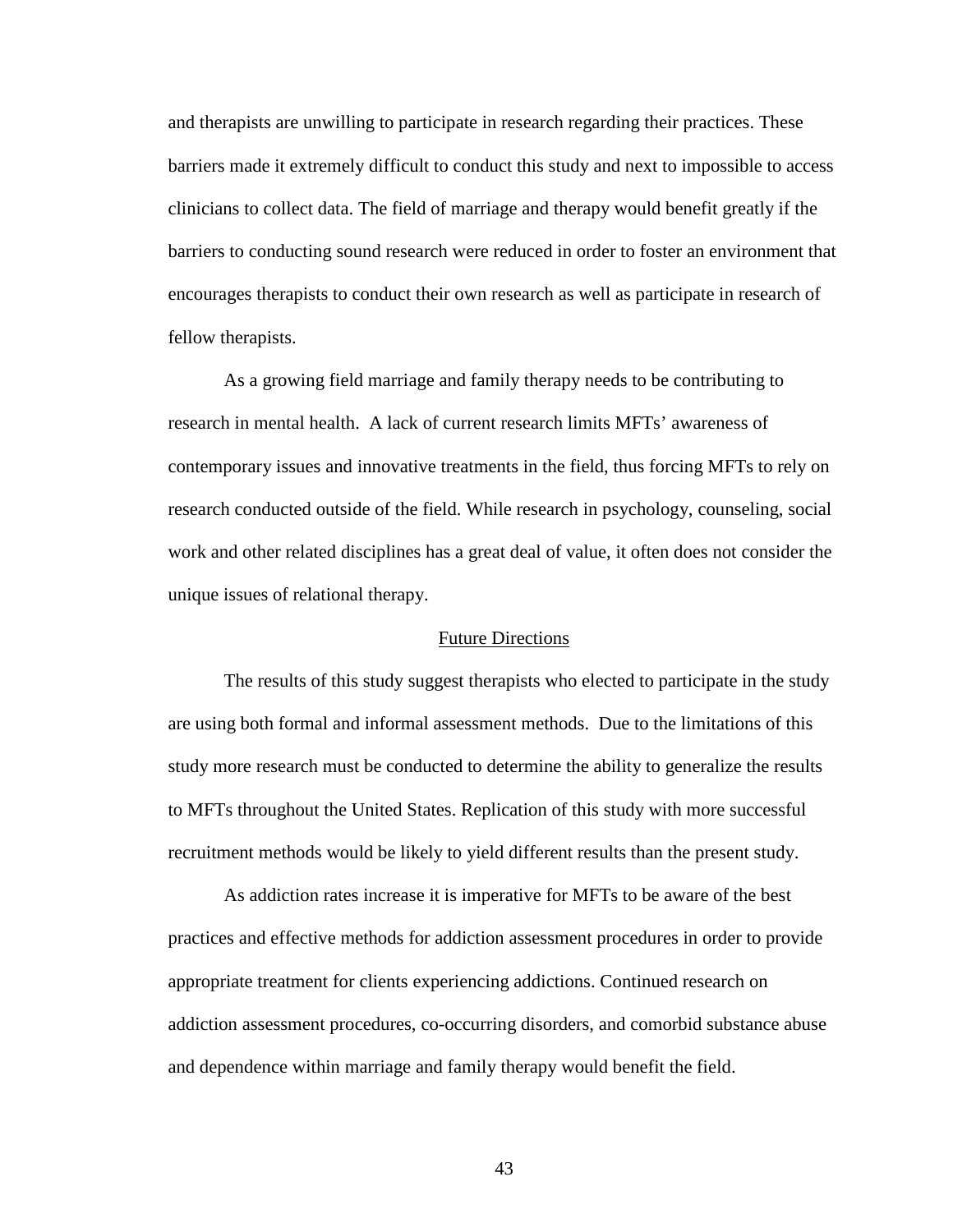# APPENDIX 1

# INVITATION TO PARTICPATE

Dear [Mr./Ms. Name]

I am a graduate student in the University of Nevada, Las Vegas Marriage and Family Therapy Department. I am conducting student research as part of my thesis. I would like to extend an invitation for you to complete a brief survey about some of your clinical work. Your responses are confidential and anonymous. The survey can be completed at your earliest convenience from any computer with Internet access. Please follow this link: http://addictionassessmentsurvey.questionpro.com to complete the survey.

I understand how valuable your time is and greatly appreciate your contribution to research in marriage and family therapy.

Sincerely,

Emi Olmeztoprak Marriage and Family Therapy Graduate Student University of Nevada, Las Vegas emi.olmeztoprak@cox.net 702-580-7266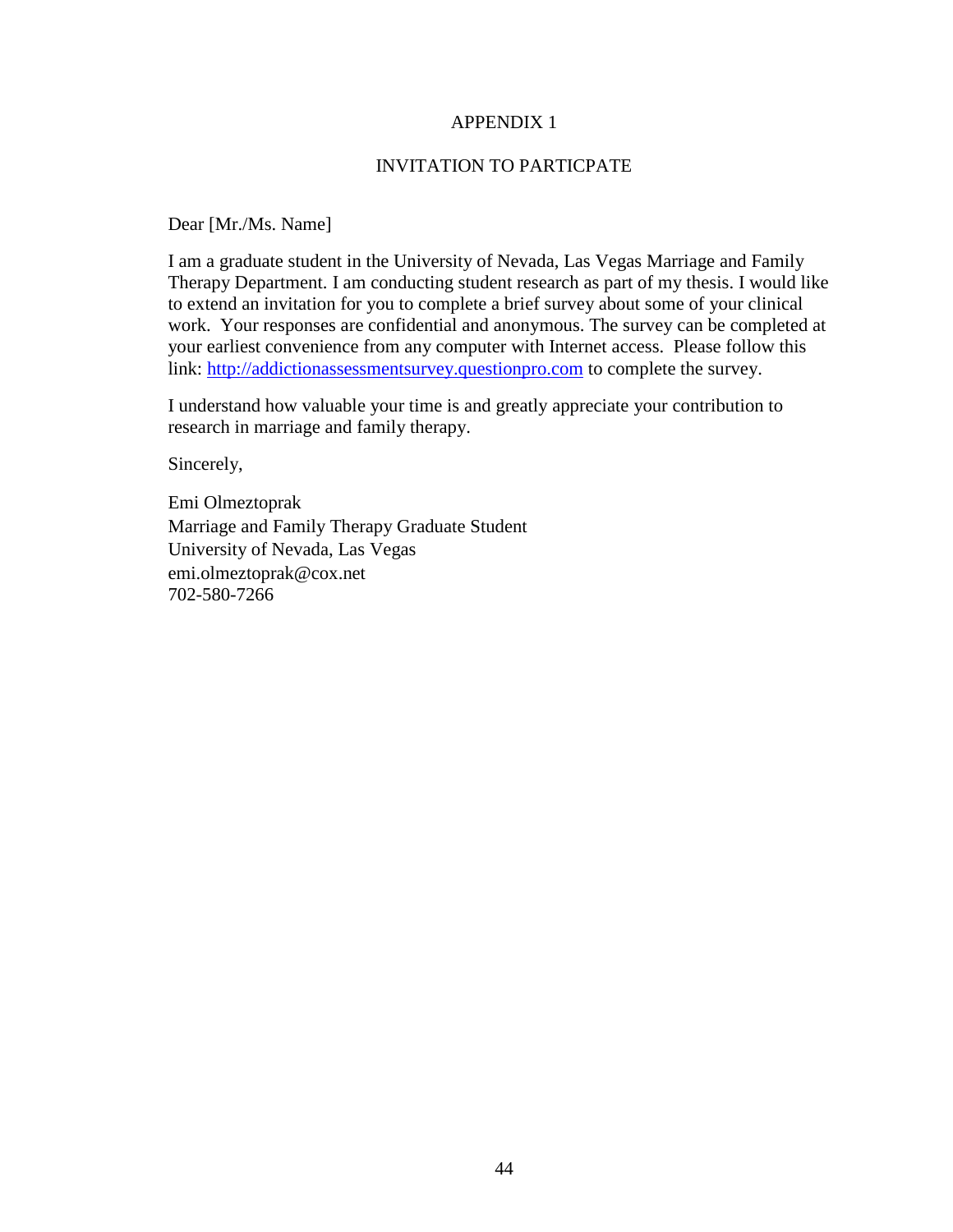# APPENDIX 2

# SURVEY INSTRUMENT

- 1. Describe your assessment procedures for alcohol use.
	- a. I do not assess
	- b. Included in initial paperwork
	- c. In person interview
	- d. Inventory separate from initial paperwork
	- e. B and C
	- f. C and D
	- g. B and D
	- h. B C and D
	- i. None of the above
- 2. Describe your assessment procedures for illicit drug use.
	- a. I do not assess
	- b. Included in initial paperwork
	- c. In person interview
	- d. Inventory separate from initial paperwork
	- e. B and C
	- f. C and D
	- g. B and D
	- h. B C and D
	- i. None of the above
- 3. Describe your assessment procedures for prescription drugs use.
	- a. I do not assess
	- b. Included in initial paperwork
	- c. In person interview
	- d. Inventory separate from initial paperwork
	- e. B and C
	- f. C and D
	- g. B and D
	- h. B C and D
	- i. None of the above
- 4. Describe your assessment procedures for gambling behavior.
	- a. I do not assess
	- b. Included in initial paperwork
	- c. In person interview
	- d. Inventory separate from initial paperwork
	- e. B and C
	- f. C and D
	- g. B and D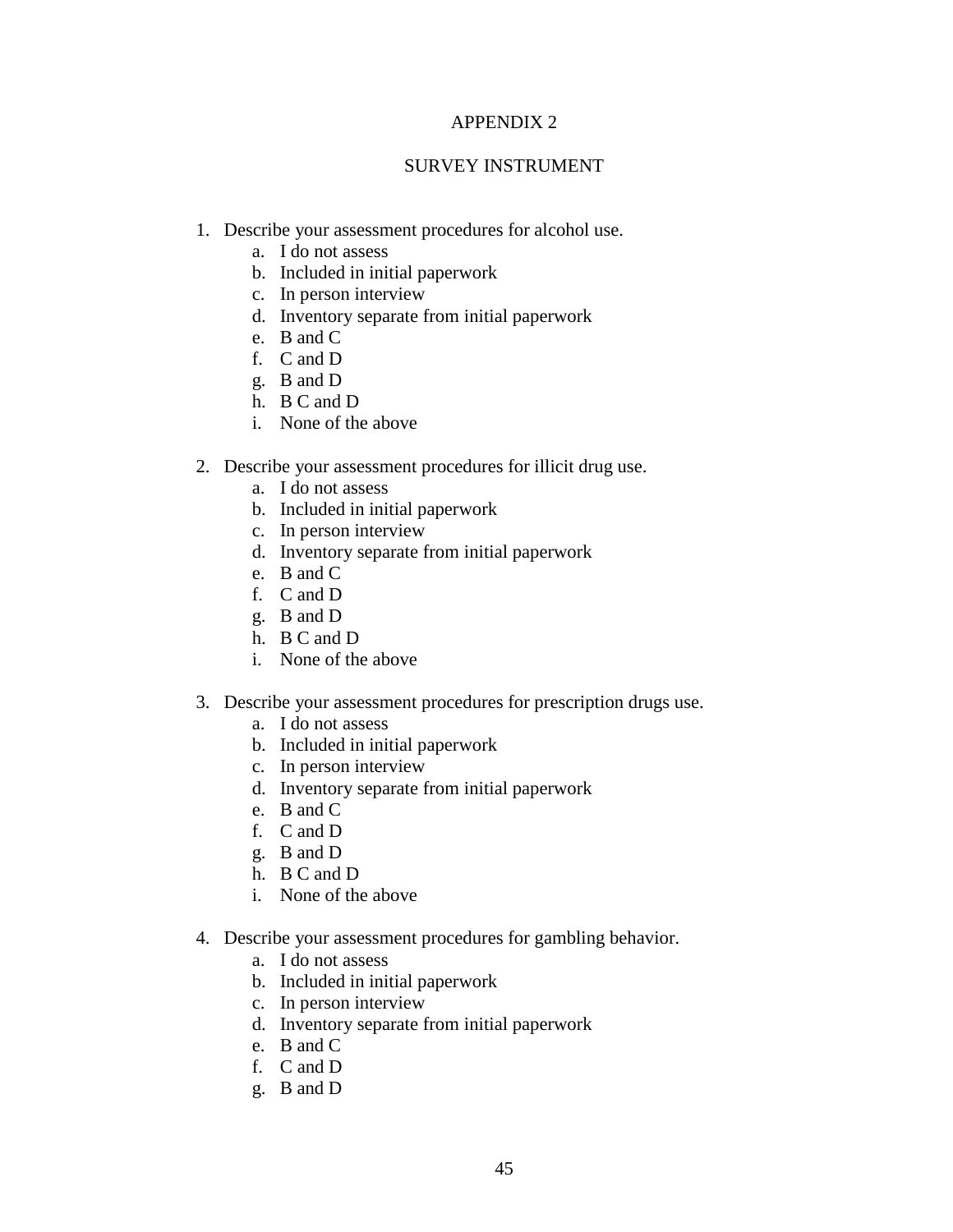- h. B C and D
- i. None of the above
- 5. Describe your assessment procedures for shopping behavior.
	- a. I do not assess
	- b. Included in initial paperwork
	- c. In person interview
	- d. Inventory separate from initial paperwork
	- e. B and C
	- f. C and D
	- g. B and D
	- h. B C and D
	- i. None of the above
- 6. Describe your assessment procedures for sex behavior.
	- a. I do not assess
	- b. Included in initial paperwork
	- c. In person interview
	- d. Inventory separate from initial paperwork
	- e. B and C
	- f. C and D
	- g. B and D
	- h. B C and D
	- i. None of the above
- 7. Describe your assessment procedures for pornography use.
	- a. I do not assess
	- b. Included in initial paperwork
	- c. In person interview
	- d. Inventory separate from initial paperwork
	- e. B and C
	- f. C and D
	- g. B and D
	- h. B C and D
	- i. None of the above
- 8. Describe your assessment procedures for food behavior.
	- a. I do not assess
	- b. Included in initial paperwork
	- c. In person interview
	- d. Inventory separate from initial paperwork
	- e. B and C
	- f. C and D
	- g. B and D
	- h. B C and D
	- i. None of the above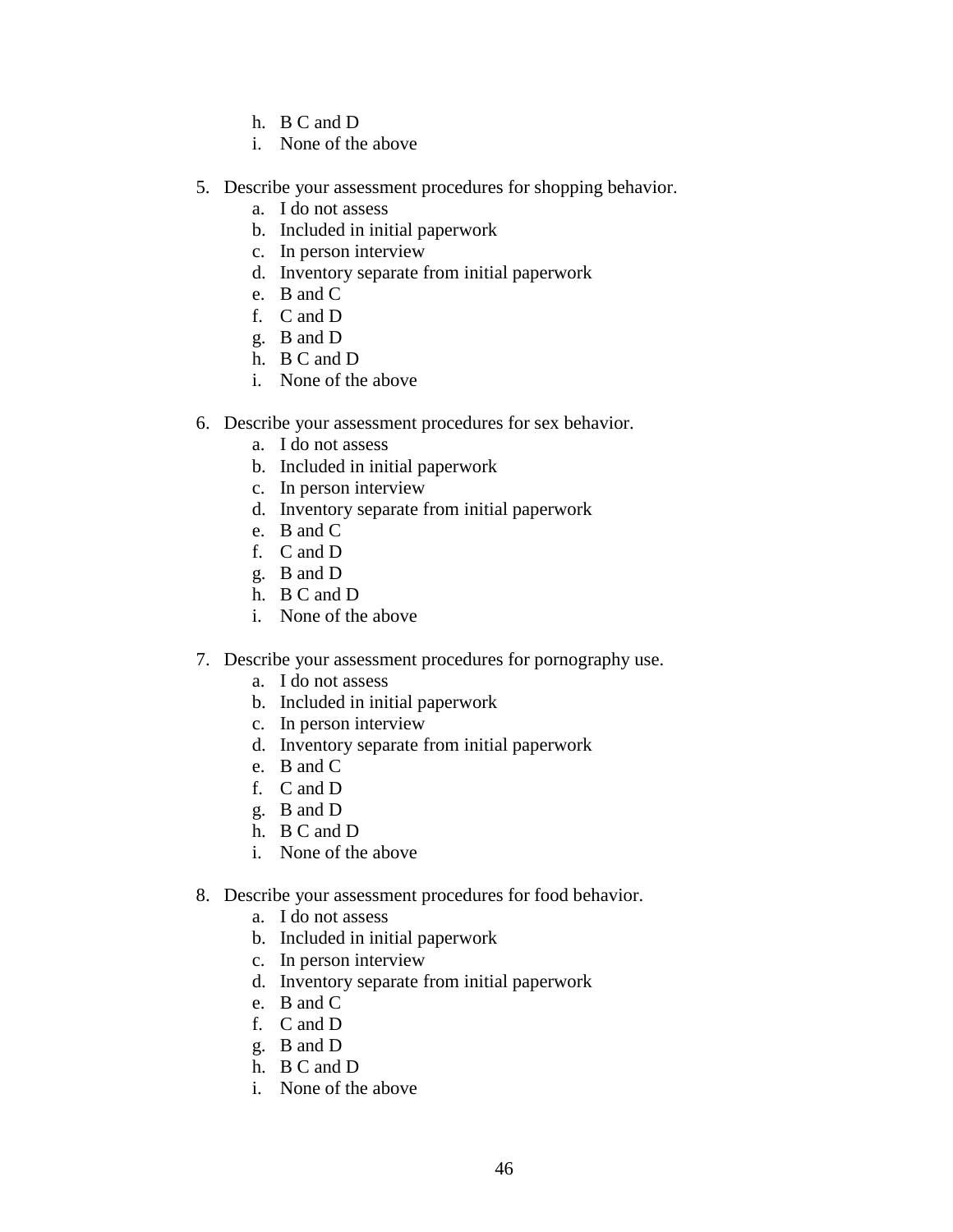- 9. Describe your assessment procedures for internet use.
	- a. I do not assess
	- b. Included in initial paperwork
	- c. In person interview
	- d. Inventory separate from initial paperwork
	- e. B and C
	- f. C and D
	- g. B and D
	- h. B C and D
	- i. None of the above

# 10. What degree do you have? Check all that apply.

- \_\_\_ Master: Marriage and Family Therapy
- \_\_\_ Master: Counseling
- \_\_\_ Master: Counseling Psychology
- \_\_\_ Master: Social Work
- \_\_\_ Master: Other \_\_\_\_\_\_\_\_\_\_\_\_\_\_\_\_
- \_\_\_ Doctoral: PhD Psychology
- \_\_\_ Doctoral: PsyD Psychology
- \_\_\_ Doctoral: Marriage and Family Therapy
- \_\_\_ Doctoral: Other \_\_\_\_\_\_\_\_\_\_\_\_\_\_\_\_\_\_\_
- 11. How long have you been practicing as a licensed marriage and family therapist?
- 12. What was your age on your last birthday?
- 13. What is your average weekly caseload, in number of clients?
- 14. With what types of client population(s) would you say you work?
- 15. What type of practice do you work in?
	- a. Private Practice
	- b. Within a private clinic
	- c. Within a government agency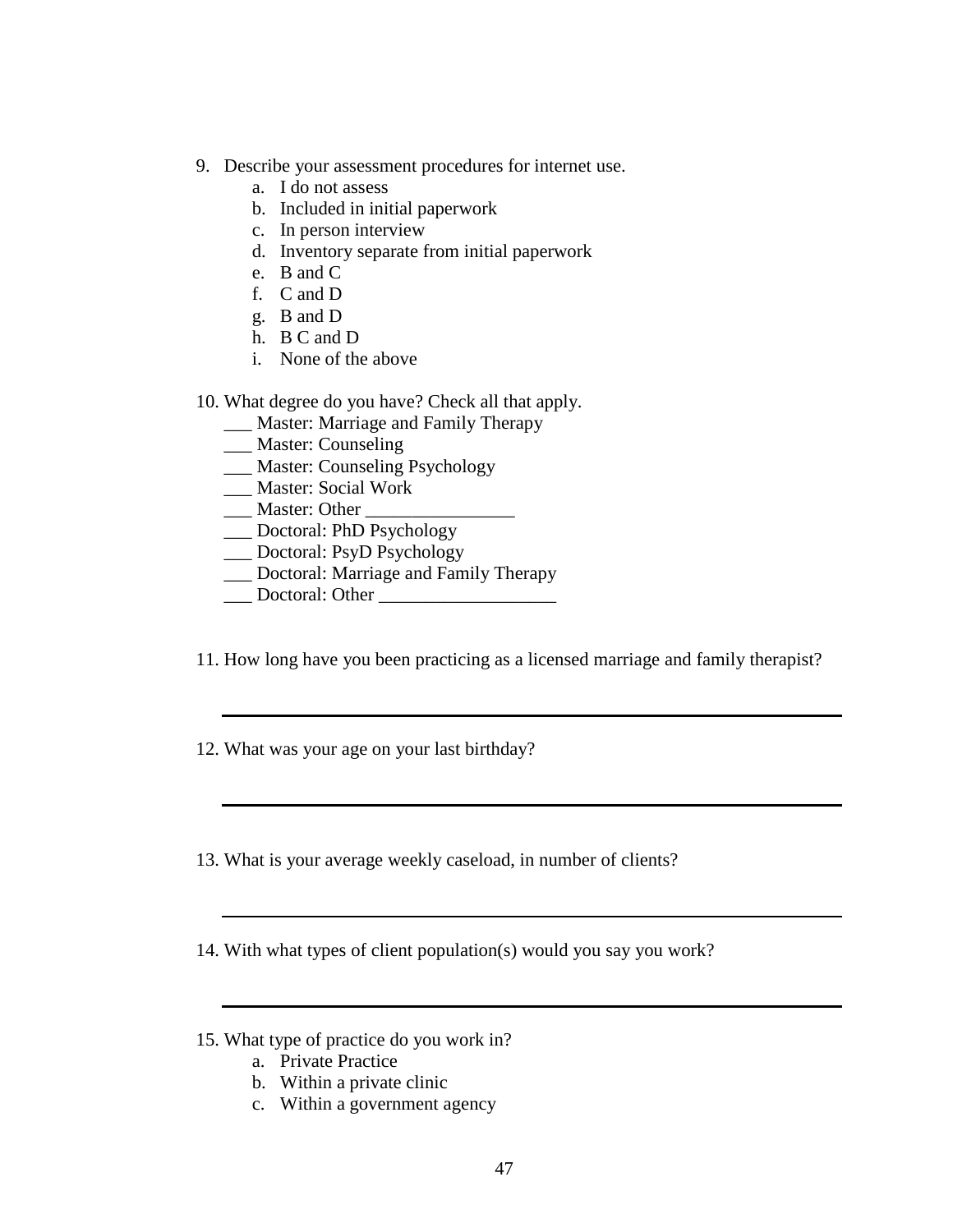- d. Within a non-profit agency
- e. Within a college setting
- f. Within a school setting (grades K-12)
- g. Other:  $\frac{1}{\sqrt{2}}$

16. How long have you been practicing in Nevada, in number of years?

17. In the last calendar year, how many addiction related CEU's did you receive?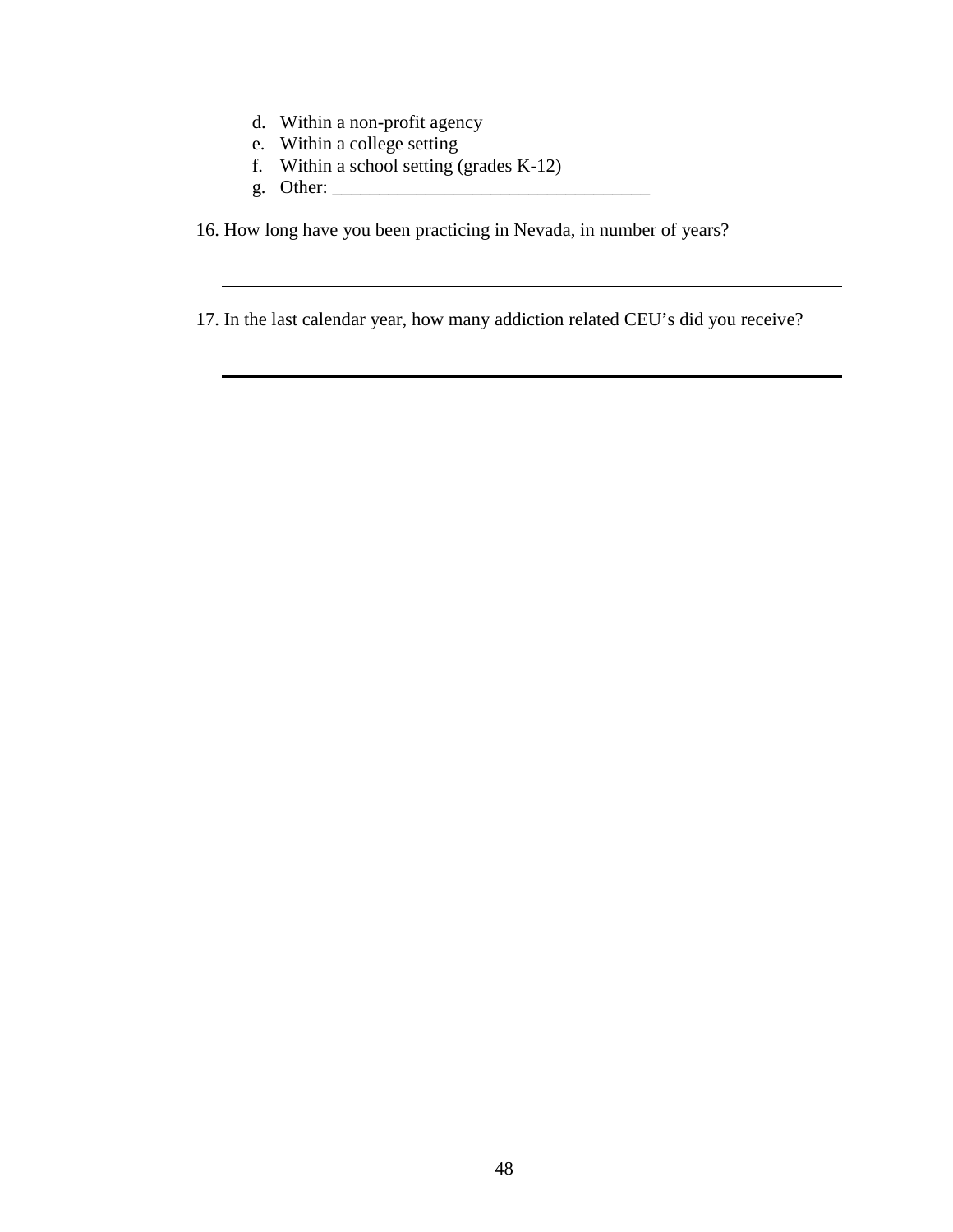#### REFERENCES

(1996). Food, sex and shopping: Getting paid for the `other' addictions. *Addiction letter*,

12(2), 1. Retrieved from Academic Search Premier database.

American Association for Marriage and Family Therapy (2002). *AAMFT code of ethics*.

Retrieved from

http://www.aamft.org/resources/lrm\_plan/Ethics/ethicscode2001.asp#Principle\_II

American Association for Marriage and Family Therapy (2002). *Therapist locator*.

Retrieved from http://www.therapistlocator.net/DisclaimerUS.asp

- American Psychiatric Association. (2000). *Diagnostic and statistical manual of mental disorders* (Revised 4th ed.). Washington, DC: Author.
- American Psychiatric Assocaiton. (2010). DSM-5. Retrieved October 29, 2010 from http://www.dsm5.org
- Bowen, M. (1974). Alcoholism as viewed through family systems theory and family psychotherapy. *Annals of New York Academy of Sciences, 233*, 115-122.
- Bradley, B.P. (1990). Behavioural (non-chemical) addictions. *British Journal of Addiction*, 85(11), 1389-1394. Retrieved from Academic Search Premier database.
- Bray, J. (1995). Current issues in evaluating families. *Family Relations, 44*(4), 469-477.

Broekart, E., Soyez, V., Vanderpasschen, W., Vandervelde, D., et al. (2001). The Videotaped Addiction Challenge Tool: a new instrument for qualitative substance abuse assessment, treatment planning and research in therapeutic communities. *International Journal of Social Welfare, 10*(2), Retrieved from Academic Search Premier database.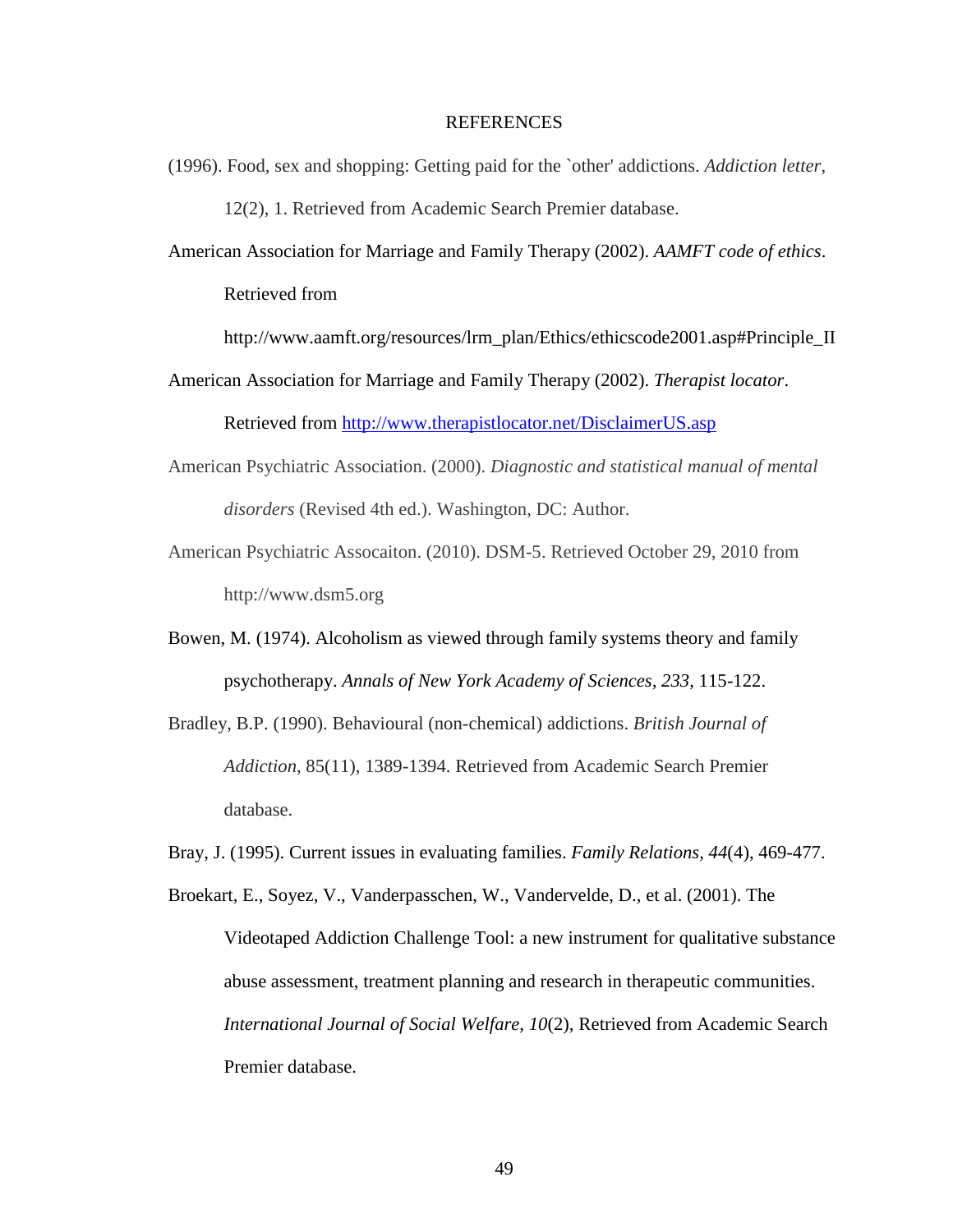- Center for Substance Abuse Treatment. *Substance abuse treatment and family therapy.* Treatment Improvement Protocol (TIP) Series, No. 39. DHHS Publication No. (SMA) 08-4219. Rockville, MD: Substance Abuse and Mental Health Services Administration, 2004.
- Corey, G. (2005). *Theory and practice of counseling and psychotherapy*. Belmont, CA: Brooks/Cole.
- Cunningham-Williams, R. M., Abdallah, A. B., Callahan, C., & Cottler, L. (2007). Problem gambling and violence among community-recruited female substance abusers. *Psychology of Addictive Behaviors, 21*(2), 239–243.

DeShazer, S. (1985). *Keys to solution in brief therapy.* New York: Norton.

- Dundas, I. (2000). Cognitive/affective distancing as a coping strategy of children of parents with a drinking problem. *Alcoholism Treatment Quarterly, 18*(4), 85-98.
- Feske, U., Tarter, R. E., Kirisci, L., et al. (2007). Borderline personality disorder predictive of lifetime diagnosis of SUD in women. *The Brown University Digest of Addiction Theory and Application*. 5-6.
- Gambling Facts and Stats (n.d.). Gambling Facts and Stats, Retrieved October 16, 2010, from: http://www.overcominggambling.com/facts.html
- Gassman, R., Demone, H., Jr., & Albilal, R. (2001). Alcohol and other drug content in core courses: Encouraging substance abuse assessment. *Journal of Social Work Education, 37*(1), 137-145. http://search.ebscohost.com.ezproxy.library.unlv.edu.
- Glicken, M. D. (2005). *Improving the effectiveness of the helping professions: An evidence based approach to practice.* Thousand Oaks, CA: Sage Publications.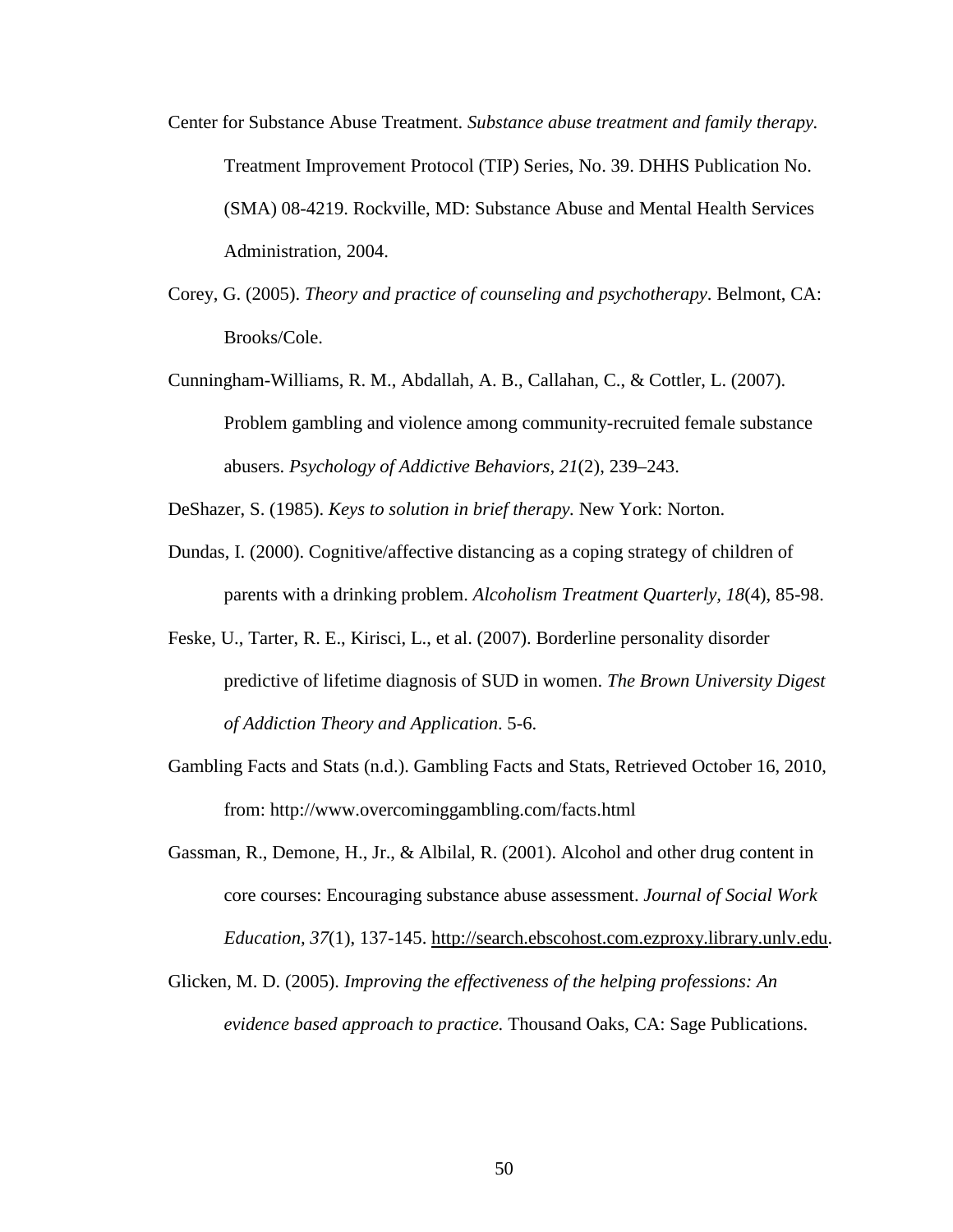- Gravetter, F. J., & Wallnau, L.B. (2005). *Essentials of statistics for the behavioral sciences.* Belmont, CA: Thomson Wadsworth.
- Griffiths, M. D. (2010). The use of online methodologies in data collection for gambling and gaming addictions. *International Journal of Mental Health and Addiction, 8*(1), 8-20.
- Jacob, T., & Leonard, K. (1988). Alcoholic-spouse interaction as a function of alcoholism subtype and alcohol consumption interaction. *Journal of Abnormal Psychology, 97*(2), 231-237.
- Lavee, Y., & Avisar, Y. (2006). Use of standardized assessment instruments in couple therapy: The role of attitudes and professional factors. *Journal of Marital & Family Therapy, 32*(2), 233-244. Retrieved from Academic Search Premier database.
- Lee Za, O., Dal-Yob, L., Cha, G., & Arokiasamy, C. (2008). Training needs for substance abuse treatment and assessment among rehabilitation counselors: California state project. *Journal of Teaching in the Addictions, 7*(2), 109-122.

http://search.ebscohost.com.ezproxy.library.unlv.edu.

National Substance Abuse Index (2006). Substance Abuse Statistics. Retrieved Sept 30, 2010 from: http://nationalsubstanceabuseindex.org/fedstats.htm

Orford, J., Templeton, L., Velleman, R., & Copello, A. (2005). Family members of relatives with alcohol, drug and gambling problems: a set of standardized questionnaires for assessing stress, coping and strain. *Society for the Study of Addiction, 100*, 1611-1624.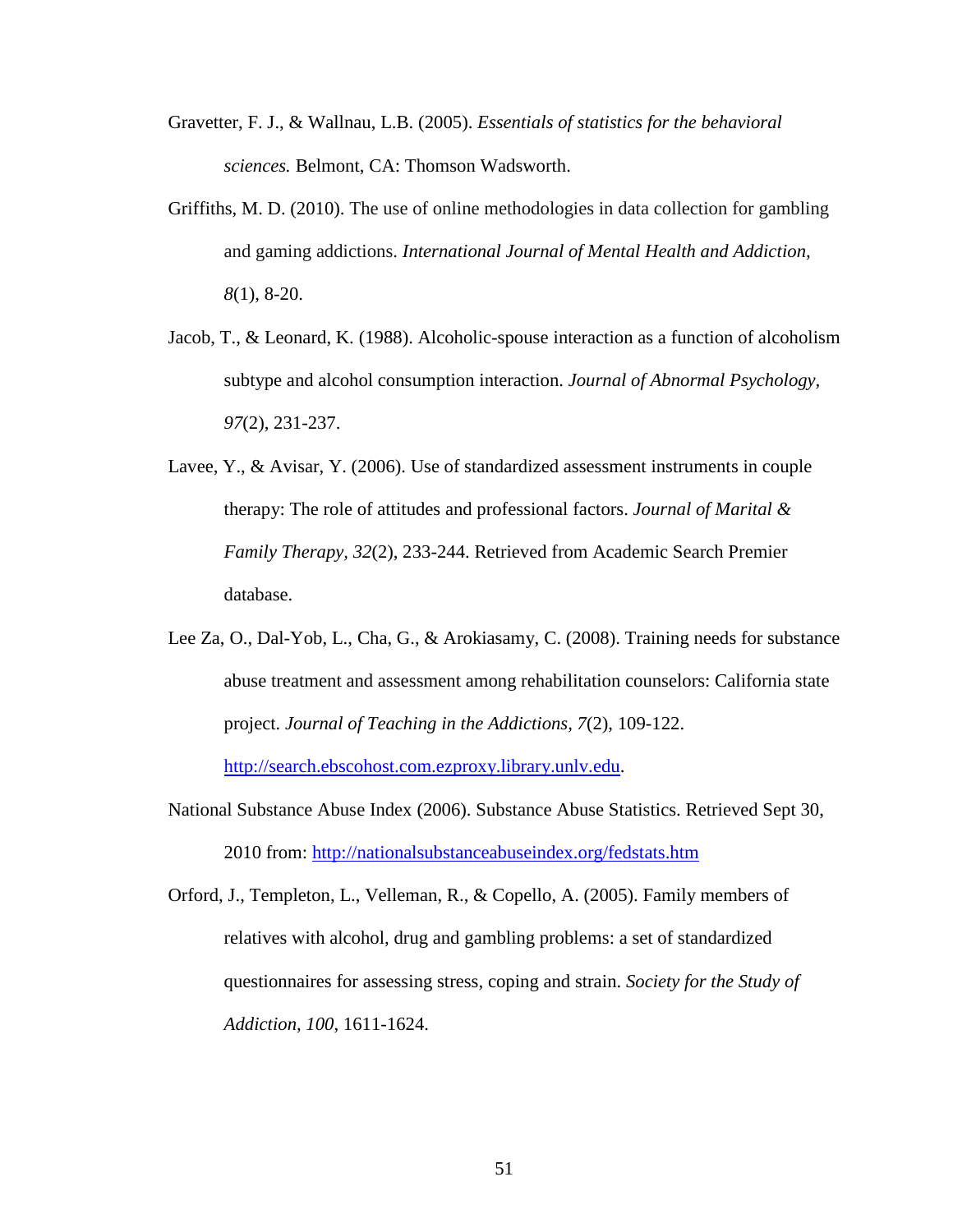- Phillips, D. (2005). Gambling: The hidden addiction. *Behavioral Health Management*, 25(5), 32-37. Retrieved from Academic Search Premier database.
- Pietrzak, R. H., Morasco, B. J., Blanco, C., Grant, B. F., & Petry, N. M. (2007). Gambling level and psychiatric and medical disorders in older adults: Results from the National Epidemiologic Survey on alcohol and related conditions. *The American Journal of Geriatric Psychiatry,* 15(4), 301–314.
- Power, C. (2005). Food and sex addiction: Helping the clinician recognize and treat the interaction. *Sexual Addiction & Compulsivity*, 12(2/3), 219-234. doi:10.1080/10720160500203773.
- Rafferty, P., &Hartley, P. (2006). Shame about the children: A legacy of distress for adults who haave grown up with parental problem drinking and family disharmony?. *Journal of Substance Abuse 11*(2), 115-127.
- Schacht, R., Dimidjian, S., George, W., & Berns, S. (2009). Domestic Violence Assessment Procedures Among Couple Therapists. *Journal of Marital & Family Therapy, 35*(1), 47-59. doi:10.1111/j.1752-0606.2008.00095.x.
- Stelle, C., & Scott, J. (2007). Alcohol Abuse by Older Family Members: A Family Systems Analysis of Assessment and Intervention. *Alcoholism Treatment Quarterly, 25*(1/2), 43-63. doi:10.1300/J020v25n01-04.
- Swendsen, J., Conway, K. P., Degenhardt, L., Glantz, M., Jin, R., Merikangas, K. R., Sampson, N., & Kessler, R. C. (2010). Mental disorders as risk factors for substance use, abuse and dependence: Results from the 10-year follow up of the National Comorbidity Survey. *Addiction Research Report*, 1117-1128.